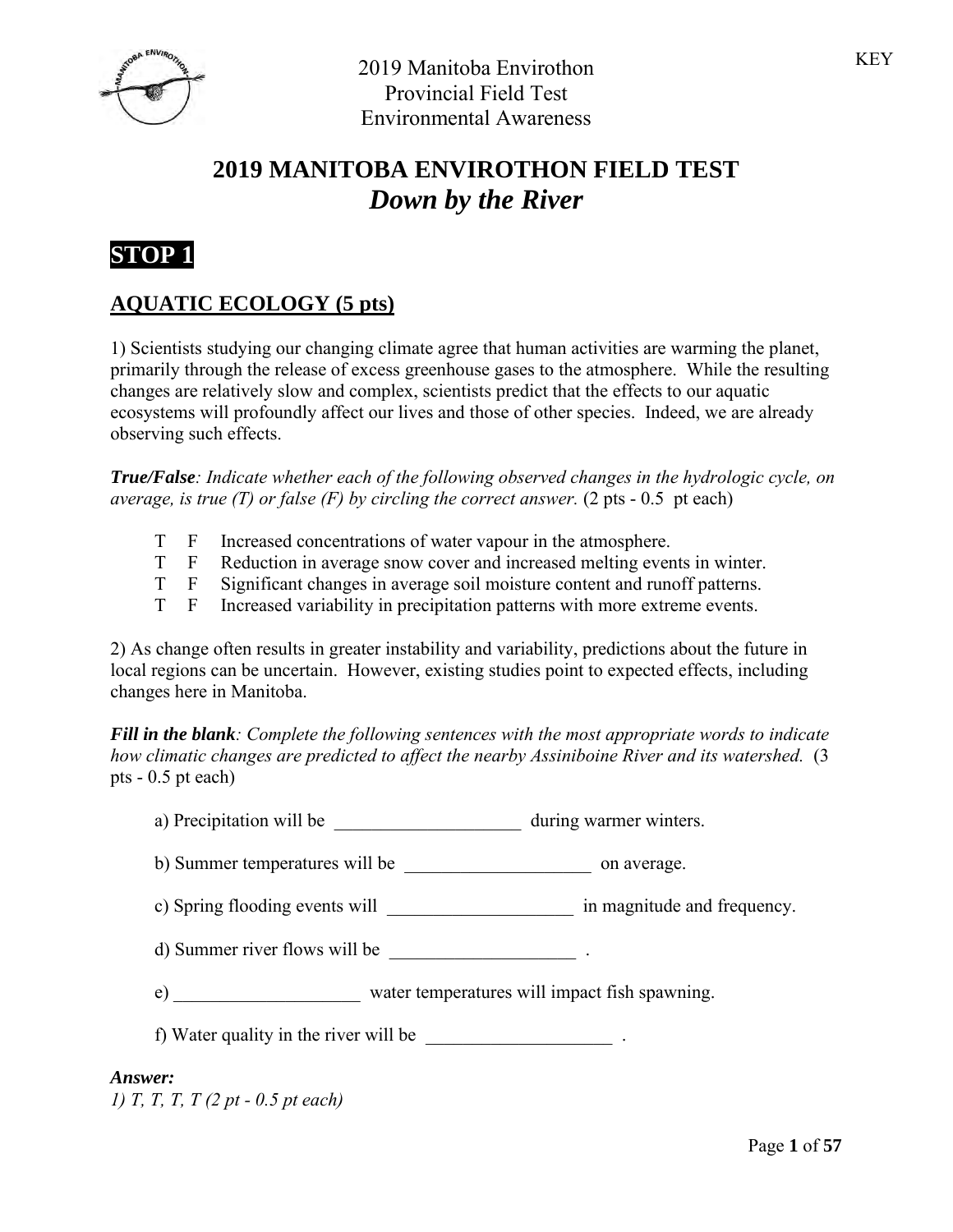

*2a) higher or greater (0.5 pt) (Other words with the same meanings will also be acceptable answers)*

*2b) higher or hotter (0.5 pt) (Other words with the same meanings will also be acceptable answers)*

*2c) increase (0.5 pt) (Other words with the same meanings will also be acceptable answers) 2d) reduced or lower (0.5 pt) (Other words with the same meanings will also be acceptable answers)*

*2e) higher or hotter (0.5 pt) (Other words with the same meanings will also be acceptable answers)*

*2f) reduced or poorer (0.5 pt) (Other words with the same meanings will also be acceptable answers)*

## *Reference:*

*1) Aquatic Ecology Provincials Resource p 99 2) Aquatic Ecology Provincials Resource p 103*



# **AQUATIC ECOLOGY (10 pts)**

*This question requires materials provided at stop.*

Southern Manitobans often forget that our province has a sea coast. Most of the water flowing down the Assiniboine River will eventually flow via the Nelson River into Hudson Bay, part of the global ocean system.

1) What name is used for the type of ecosystem at the mouth of the Nelson River where the freshwater from the river enters and mixes with the ocean water of Hudson Bay? (1 pt)

2) The global ocean system is very large and complex.

a) What percentage of our planet's surface is covered by the global ocean? Circle the best answer from the percentages listed below. (0.5 pt)

30% 50% 70% 90%

b) Complete the sentence with the most appropriate word(s). (0.5 pt)

Although the ocean does not have any boundaries, we have divided it up into five major "oceans", the Indian, Pacific, Atlantic, Southern, and oceans.

3) Diagram A-G illustrates the different spatial ocean zones which are defined based on depth and light. The names of these zones have been replaced in diagram A-G by numbers. The names of these zones, in alphabetical order, are: Abyssal, Aphotic, Benthic, Euphotic, Intertidal, Neritic,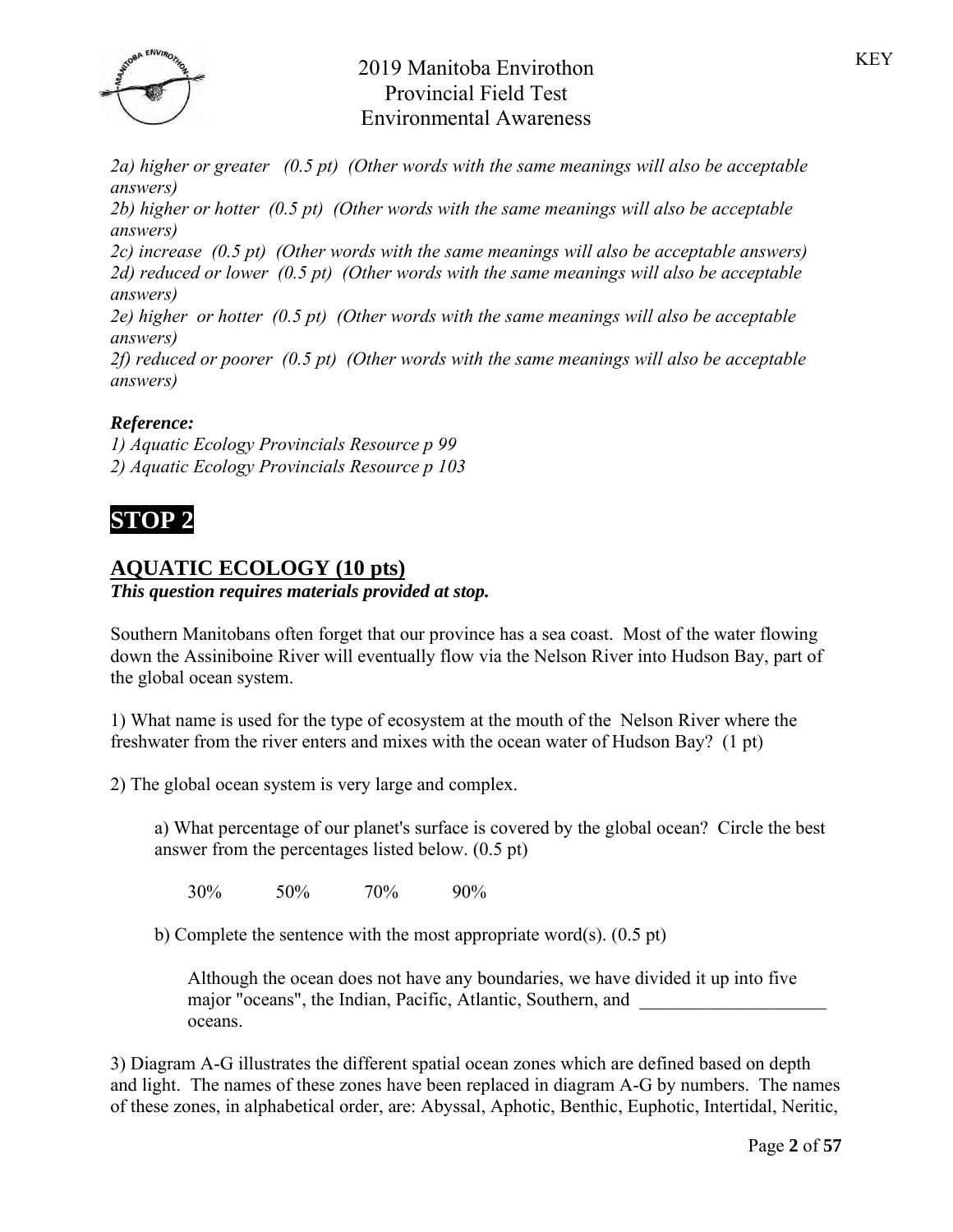

Pelagic, Oceanic. Write the correct name of each zone beside the corresponding zone number listed below. (4 pts - 0.5 pt each)

| zone 1   |  |
|----------|--|
| zone 2   |  |
| zone 3   |  |
| zone 4   |  |
| zone 5   |  |
| zone $6$ |  |
| zone 7   |  |
| zone $8$ |  |

4) Hudson Bay is a relatively small portion of the global ocean. It is ice-covered for much of the year, but it does not have multi-year ice such as occurs in the Arctic Ocean. Sea ice plays an important role in the productivity of the northern ocean.

a) What marine mammal relies heavily on sea ice for support while hunting and capturing its prey? (1 pt)

b) What special physical feature of sea ice contributes to its ability to support microscopic photosynthetic organisms? (1 pt)

5) One of the global systems of water movement is driven in large part by temperature and salinity differences affecting water density. It slowly, but continuously, moves water through most regions of the open ocean and has a significant impact on climate in many regions of the world.

a) What is this system called? (1 pt)

b) What other system of oceanic water movement is driven by the Moon? (1 pt)

### *Answer:*

*1) estuary (1 pt) 2a) 70% (0.5 pt) 2b) Arctic (0.5 pt) 3) zone 1: Intertidal (0.5 pt) zone 2: Neritic (0.5 pt) zone 3: Euphotic (0.5 pt) zone 4: Oceanic (0.5 pt) zone 5: Benthic (0.5 pt) zone 6: Aphotic (0.5 pt) zone 7: Pelagic (0.5 pt) zone 8: Abyssal (0.5 pt) 4a) polar bear (1 pt) 4b) either 'network of tunnels' or 'brine channels' (1 pt)*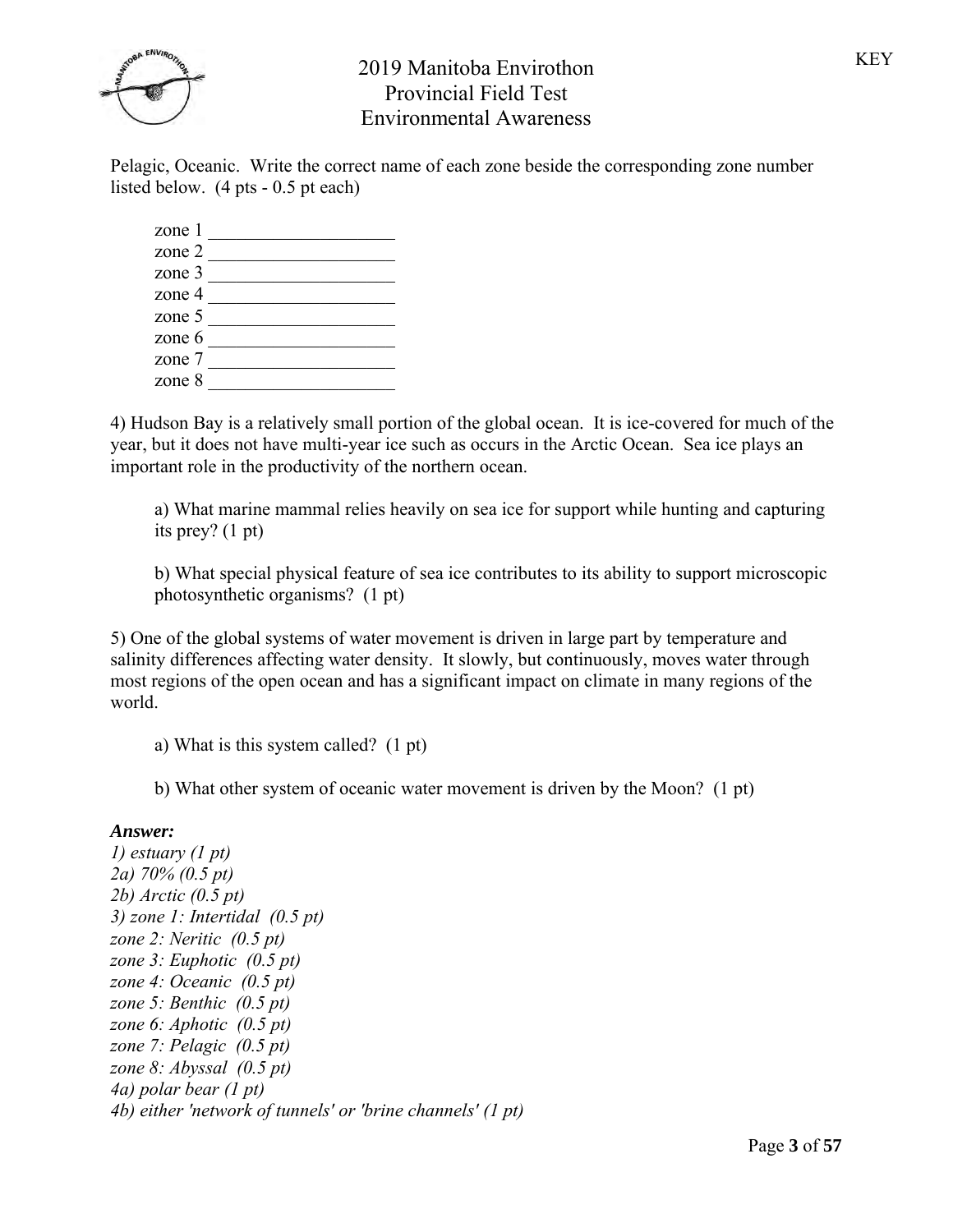

*5a) either 'global conveyor belt' or 'conveyor belt' (1 pt) 5b) either 'tidal' or 'tides' (1 pt)*

## *Reference:*

*1) Aquatic Ecology Provincial Resource, p 66-7 2) a) Aquatic Ecology Provincial Resource, p 67 b) Aquatic Ecology Provincial Resource, p 68 3) Aquatic Ecology Provincial Resource, p 68-9 4) Aquatic Ecology Provincial Resource, p 73 5 a) Aquatic Ecology Provincial Resource, p 70 b) Aquatic Ecology Provincial Resource, p 71*



## **AQUATIC ECOLOGY**

*There is no question for this discipline at this stop.*

# **STOP 4**

## **AQUATIC ECOLOGY (5 pts)**

The Assiniboine River, which you can see at several locations along this trail, runs through the prairies of Saskatchewan and Manitoba, passing through three urban centres. It is one of the most important water resources in Manitoba. The availability of quality water from the river is vital to maintaining continued community, agricultural and economic development as well as recreational and environmental sustainability in the region. (from: Assiniboine River Water Demand Study, 2012)

1) There are two classifications of water use. Indicate whether each statement describes an INSTREAM (I) or WITHDRAWAL (W) use by circling the correct answer. (2 pts - 0.5 pt each)

- I W crop irrigation
- I W recreational boating
- I W hydroelectric power generation
- I W household uses

2) The Shellmouth Dam and resulting reservoir (Lake of the Prairies) was created on the upper Assiniboine River to reduce the risk of flooding downstream. List two (2) ways dams and their resulting reservoirs can impact the aquatic community. (1 pt)

3) The Province of Manitoba issues licenses to users of the Assiniboine River. Below is a summary table showing how water use is allocated. (Data from: Assiniboine River Water Demand Study, 2012)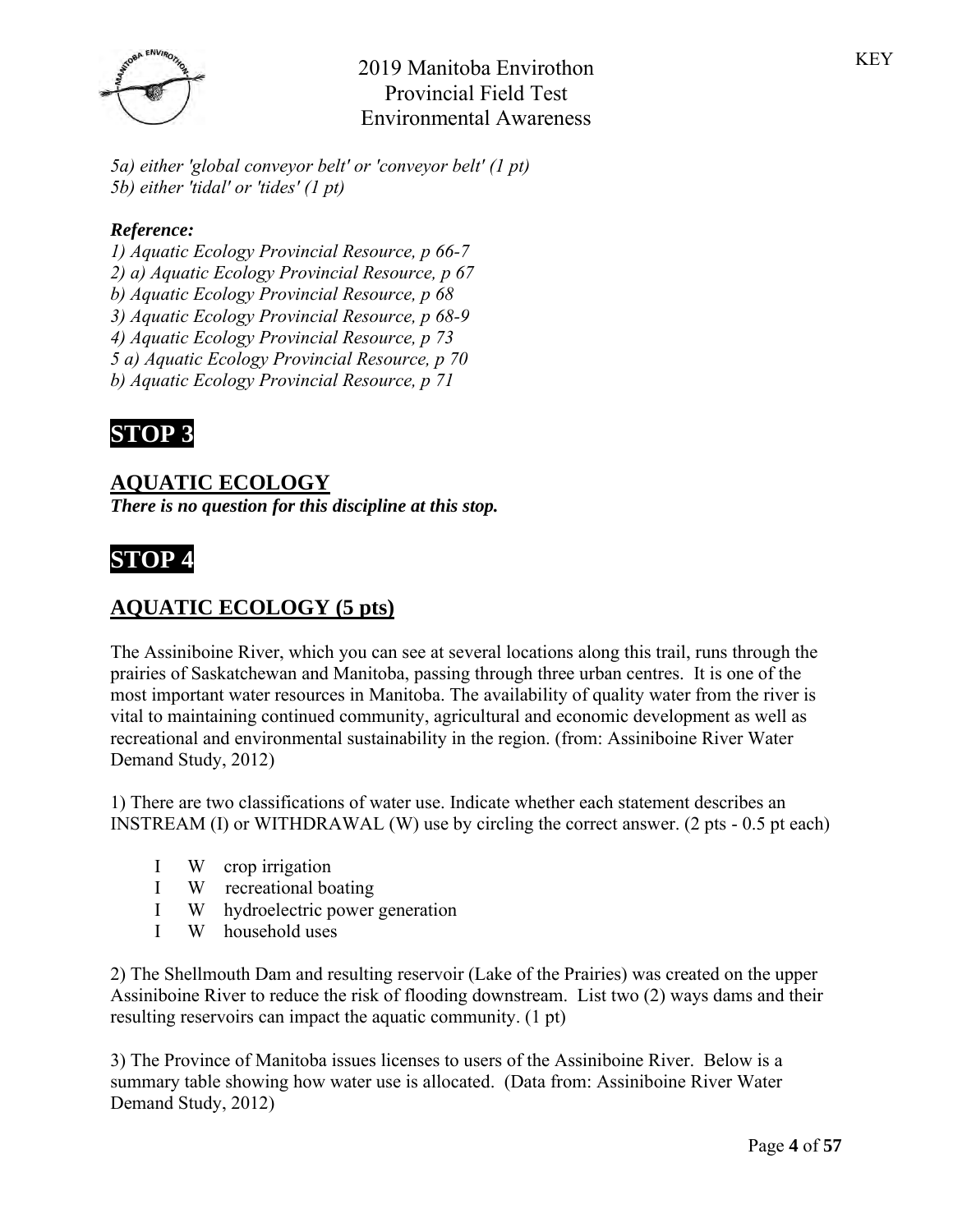

| <b>Purpose</b>             | 2010 allocation<br>(acre-feet) |
|----------------------------|--------------------------------|
| Municipal                  | 12,963                         |
| Industrial                 | 6,605                          |
| Irrigation and Agriculture | 19,608                         |
| Recreational               | 5,500                          |
| La Salle Diversion         | 22,000                         |
| Total                      | 66,676                         |

a) Using a calculator, determine the percentage of the total water allocated for the purpose indicated to one decimal place. (1 pt - 0.5 pt each)

Irrigation and Agriculture \_\_\_\_\_\_\_\_\_\_ Municipal \_\_\_\_\_\_\_\_\_\_

b) Indicate whether the statement is true (T) or false (F) by circling the correct answer. (1 pt - 0.5 pt each)

T F Irrigation of crops is the largest water consumptive use in the world.

T F Across Canada most water use in the home occurs in the bathroom.

### *Answer:*

*1) W, I, I, W (2 pts - 0.5 pt each)*

*2) Any 2 of: upstream land is flooded, loss of habitat, accumulation of sediment in the reservoir, increased turbidity in the reservoir, decomposition of flooded vegetation causing release of greenhouse gases and mercury, fish contaminated with mercury, barrier to fish movement, change in water levels or stream flow downstream, change in water quality, removes natural variation of stream flows. (1 pt - 0.5 pt each)*

*3a) irrigation and agriculture: 29.4%, municipal: 19.4% (1 pt - 0.5 pt each) 3b) T, T (1 pt - 0.5 pt each)*

### *Reference:*

*1) Aquatic Ecology Provincial Resources, p 80-83 2) Aquatic Ecology Provincial Resources, p 84-85 3) Aquatic Ecology Provincial Resources, p 83*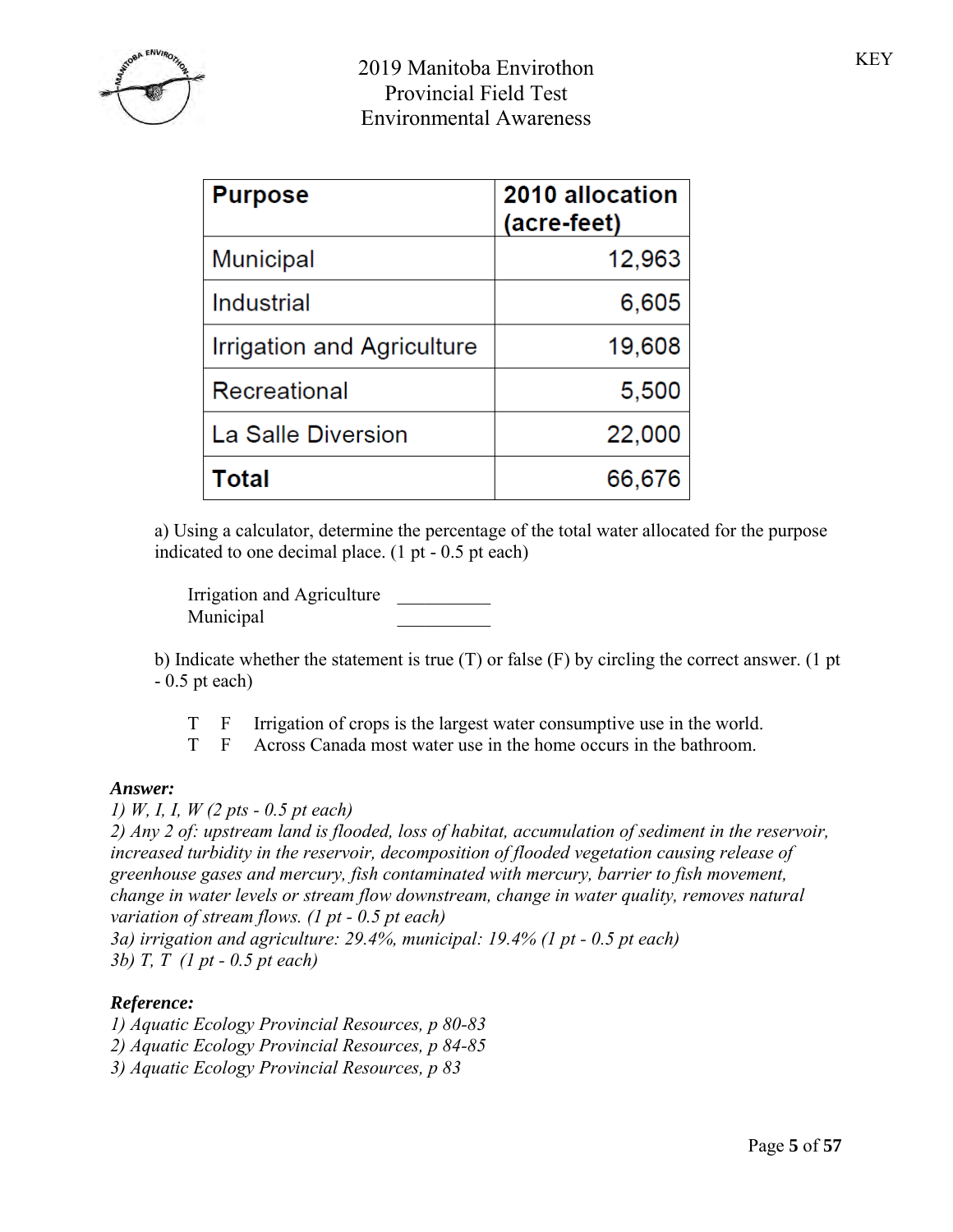



**AQUATIC ECOLOGY** *There is no question for this discipline at this stop.*



**AQUATIC ECOLOGY** *There is no question for this discipline at this stop.*

# **STOP 7**

# **AQUATIC ECOLOGY (5 pts)**

The Assiniboine River, which you can see from this trail, is part of the Lake Winnipeg drainage basin and drains a watershed dominated by agriculture. Excluding Winnipeg, the basin is home to about 100,000 people, and the River is the recipient of treated effluent from a number of municipal and industrial wastewater treatment facilities. Nutrient loads to the River from these agricultural and municipal sources can be problematic.

1) The following is an extract from the Assiniboine River Water Quality Study (N. Armstrong, 2012). Fill in the missing words using the word bank provided. (2 pts - 0.5 pt each)

### **Word Bank**:

*chlorophyll, blue-red, euphotication, nitrogen, eutrophication, yellow-green, oxygen, oligotrophication, phosphorus, total dissolved solids, blue-green, pH, calcium, cyanobacteria*

Nutrient enrichment, also called \_\_\_\_\_\_\_\_\_\_\_\_\_\_\_\_\_\_\_\_ , is one of the most serious water quality issues in western Canada. High concentrations of plant nutrients, in particular and and can result in an increase in the occurrence and extent of algal blooms, corresponding with an overall decrease in aquatic biodiversity. Blooms of  $q$  algae species, many of which produce potent nerve and liver toxins, may become more common and consumption of waters during and following such blooms presents a health risk for humans, household pets, and livestock.

2) Nutrients originate from both point- and non-point sources. Give an example of each type of source for the Assiniboine River. (1 pt - 0.5 pt each)

a) Point Source: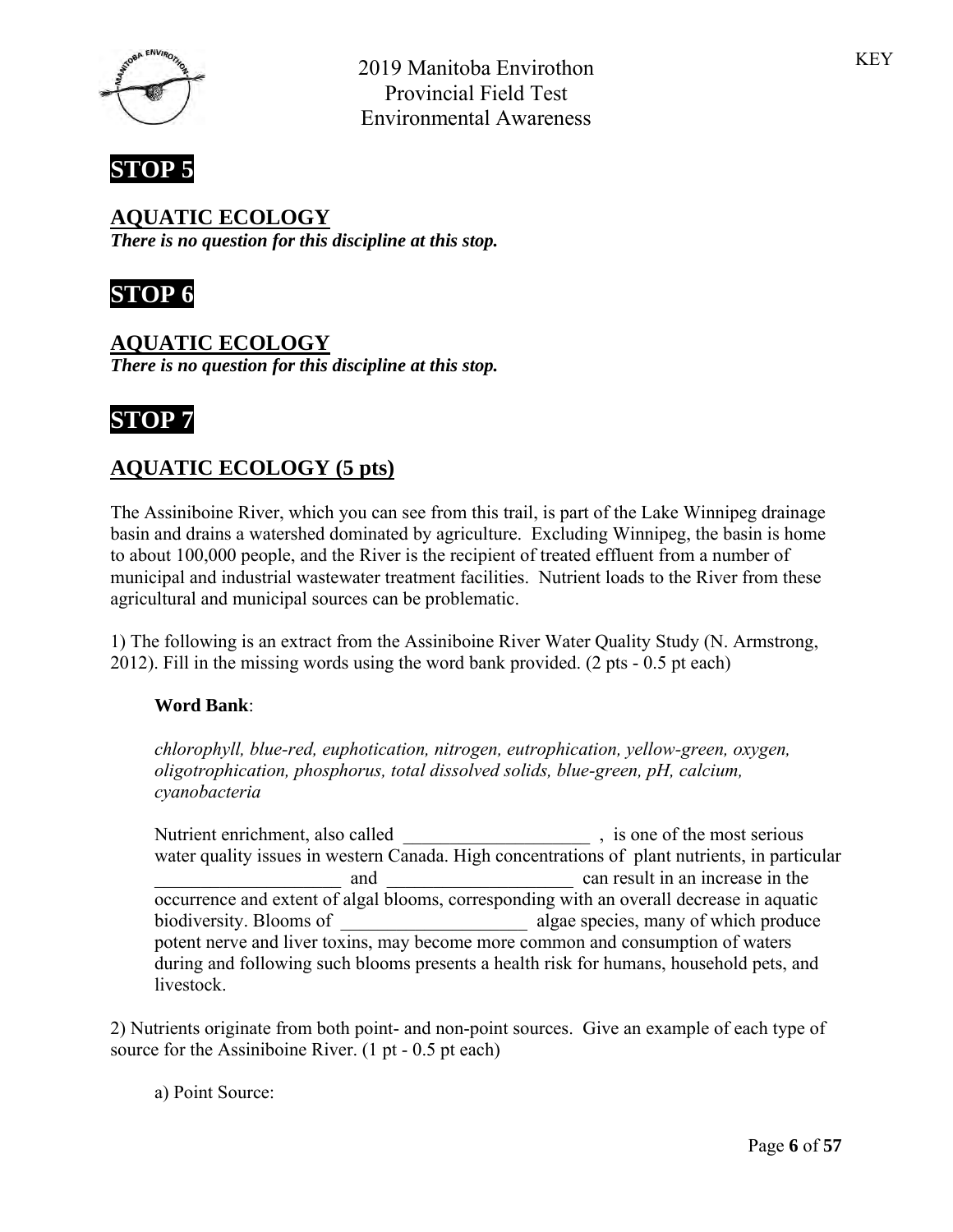KEY



b) Non-point Source:

*Multiple Choice: Which of the choices is correct? Circle the best response.*

3) The main cause of algal blooms in Lake Winnipeg is: (0.5 pt)

- a) big wind storms
- b) delivery of nutrients from the Red and Assiniboine Rivers
- c) photosynthesis

4) What is true about nitrogen? (0.5 pt)

- a) cyanobacteria (blue-green algae) can use nitrogren directly from the air
- b) nitrogen is rare in nature
- c) fish take up nitrogen from the water

5) Which does not cause nutrients to increase in lakes in the spring? (0.5 pt)

- a) snowmelt runoff
- b) spring turnover
- c) increasing water temperature
- 6) An example of a primary producer is: (0.5 pt)
	- a) zooplankton
	- b) phytoplankton
	- c) farmer
	- d) fish

#### *Answer:*

*1) eutrophication, nitrogen, phosphorus (or phosphorus, nitrogen), blue-green or cyanobacteria (2 pts - 0.5 pt each)*

*2) a) any 1 of: waste water treatment plant, outlet from a city/town, outlet from an industrial site, or another response deemed appropriate by the marker (0.5 pt)*

*2b) any 1 of : agricultural runoff, fertilizer from fields, animal waste, or another response deemed appropriate by the marker (0.5 pt)*

*3) b (0.5 pt)*

- *4) a (0.5 pt)*
- *5) c (0.5 pt)*
- *6) b (0.5 pt)*

### *Reference:*

*1) Aquatic Ecology Provincial Resources, p 32-58, p 92-96*

*2) Aquatic Ecology Provincial Resources, p 32-58, p 92-96*

*3) Aquatic Ecology Provincial Resources, p 32-58, p 92-96*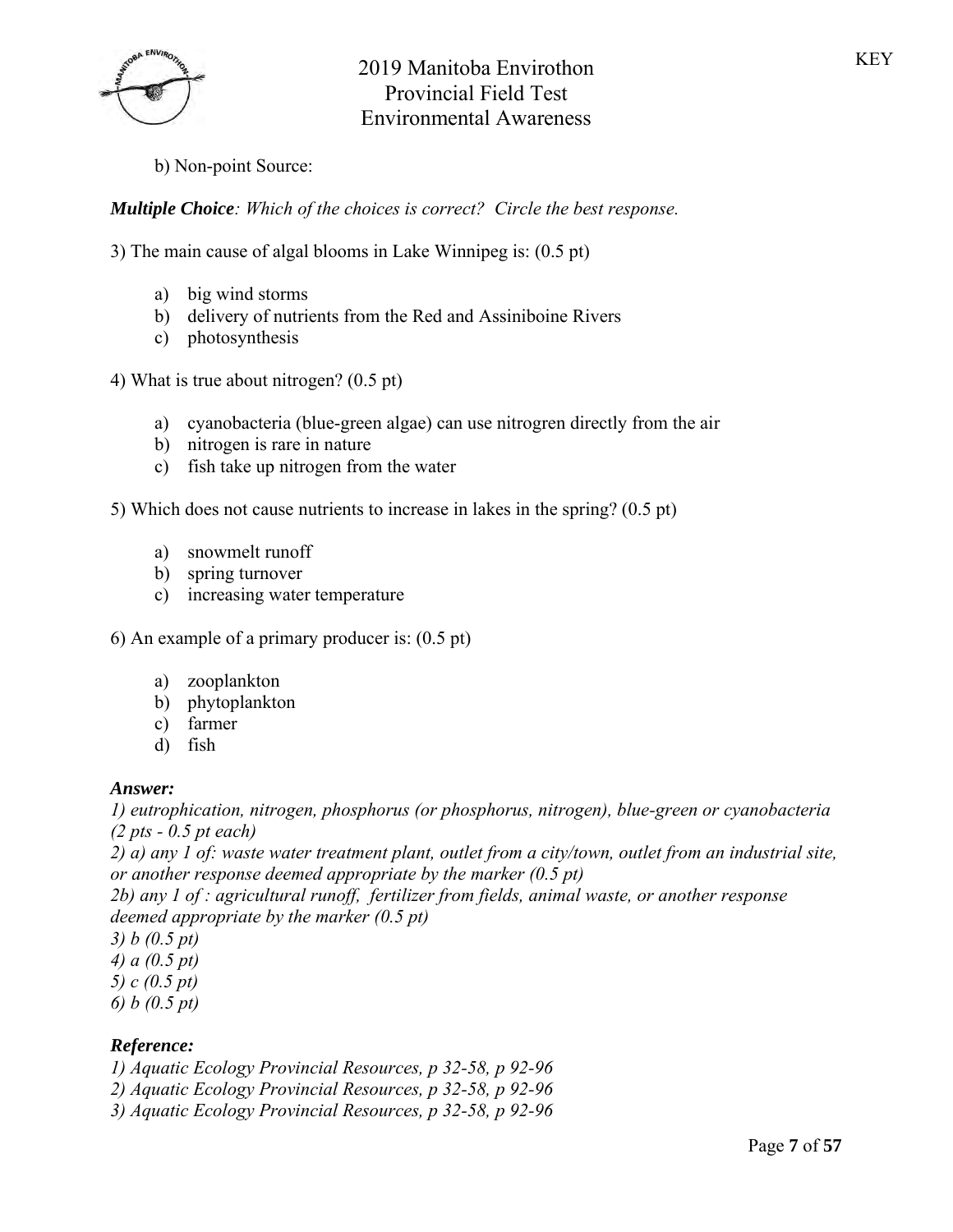



## **AQUATIC ECOLOGY (10 pts)**

*This question requires materials provided at stop.*

1) Using the skills you learned from the training videos and hands-on training, use the equipment provided at the stop to measure 100 mL of sample A-D (water from the Assiniboine River) and then filter the sample through the equipment provided. When all the water has gone through the filter, place the filter in a clean petri dish, tape it shut, and use the permanent marker to label it with your team number. Give the filter to the stop attendant. (2 pts)

2) Filters A-E and A-F were used to filter the same amount of water from two different rivers.

a) Give one (1) possible reason filters A-E and A-F look different. (1 pt)

b) Would the filtrate from samples A-E and A-F look different? Briefly explain why or why not.  $(1 \text{ pt})$ 

c) Did sample A-E or sample A-F have more suspended particulates? Briefly explain how you know this. (1 pt)

3) *Fill in the blank: Complete the sentence with the most appropriate words.* (2 pts - 1 pt each)

Many different types of analyses can be done on a sample of water, including pH, Nutrients, oxygen ands metals. The purpose of filtering a water sample before analysis is to separate the to separate the separate the separate the separate the separate of  $\mathbb{R}^n$ \_\_\_\_\_\_\_\_\_\_\_\_\_\_\_\_\_\_\_\_\_\_\_\_\_\_\_\_\_\_ .

4) Turbidity is the cloudiness or opacity of a fluid. The Assiniboine River has high turbidity. List three (3) effects of increased turbidity in a water body. (3 pts)

### *Answer:*

*1) filter has the circle of particulates in the middle of the filter (nothing going off the edge) and looks like it had the right volume of water filtered through it (compare to reference filter). (2 pts) Partial marks: circle of particulates goes off the edge of the filter OR filter is very light or dark compared to reference (1 pt)*

*Zero marks: the team does not hand in a filter, or the petri dish isn't labeled with the team # 2a) the two rivers have different amounts of particulates/turbidity. (1 pt)*

*2b) No. All particulates should be removed by the filter, so the filtrate should look the same. Also ok for a team to indicate that the particulates would all be removed by the filter but that the colour of the two samples might be different. (1 pt)*

*2c) A-F. The filter is darker/has more particulates on it. (1 pt) 3) dissolved fraction, particulate or suspended fraction (in any order) (2 pts - 1 pt each)*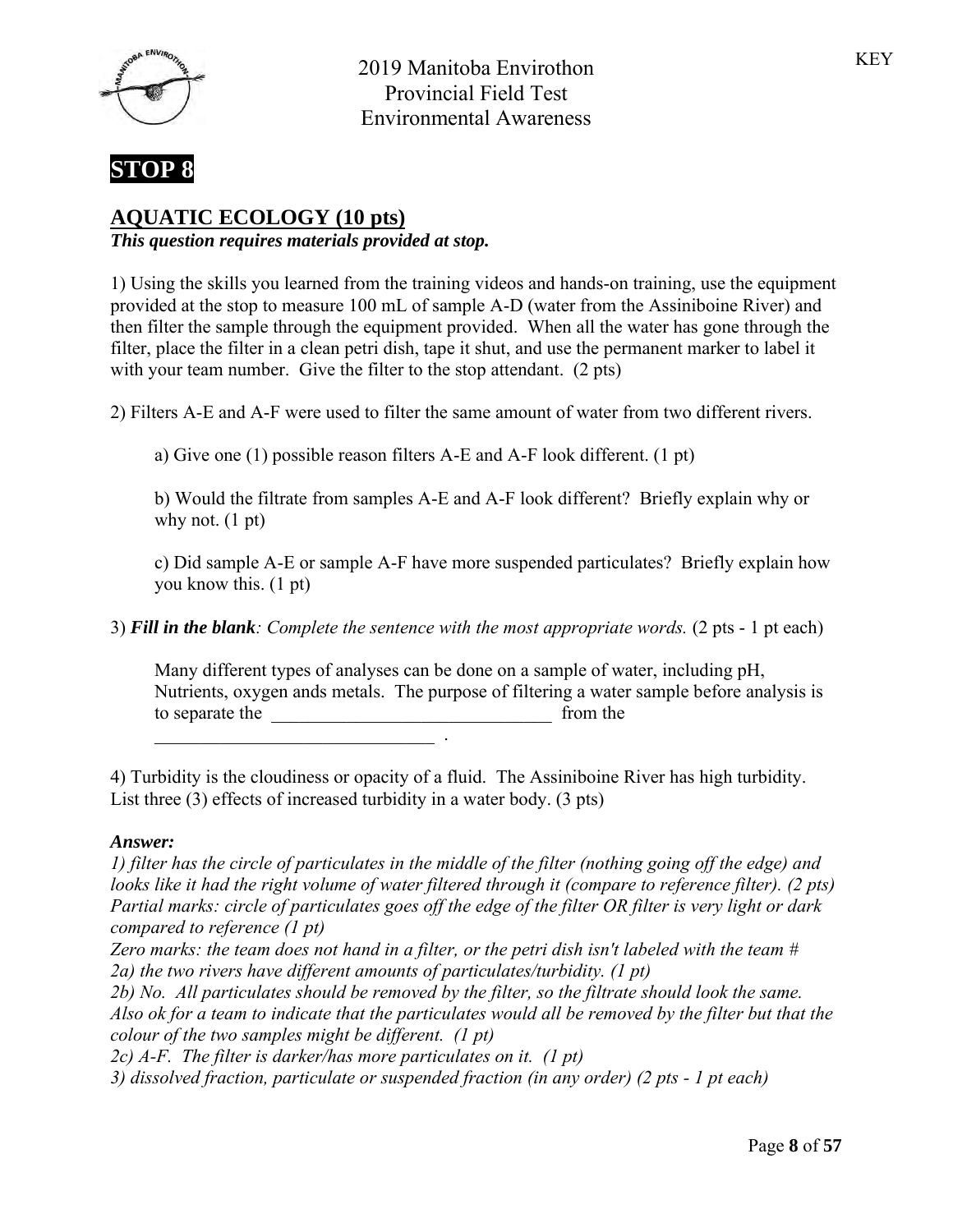

*4) Any 3 of the following. Block sunlight, increases water temperature, impacts fish, increased pathogenic bacteria (3 pts - 1 pt each)*

## *Reference:*

*1) training videos (think trees and livestream #2), Aquatic Ecology provincials resource p 129- 130*

*2) training videos (think trees and livestream #2), Aquatic Ecology provincials resource p 95-96 3) training videos (think trees and livestream #2), Aquatic Ecology provincials resource p 129- 130*

*4) training video (livestream #3), Aquatic Ecology provincials resource p 97*

# **STOP 9**

## **AQUATIC ECOLOGY (5 pts)**

*This question requires materials provided at stop*

1) Using the Key to Manitoba's Sport Fish, identify the organisms labeled A-A and A-B. (2 pts - 1 pt each)

 $A-A$  $A-B$   $\qquad \qquad \qquad$ 

2) Using the Stroud Centre Freshwater Macroinvertebrate ID key, identify the organism labeled A-C. (1 pt)

 $A-C$ 

3) Assuming that A-A is planktivorous and A-B is piscivorous, create a simplified food chain including organisms A-A, A-B, A-C, and an autotroph. (2 pt - 0.5 pt each)

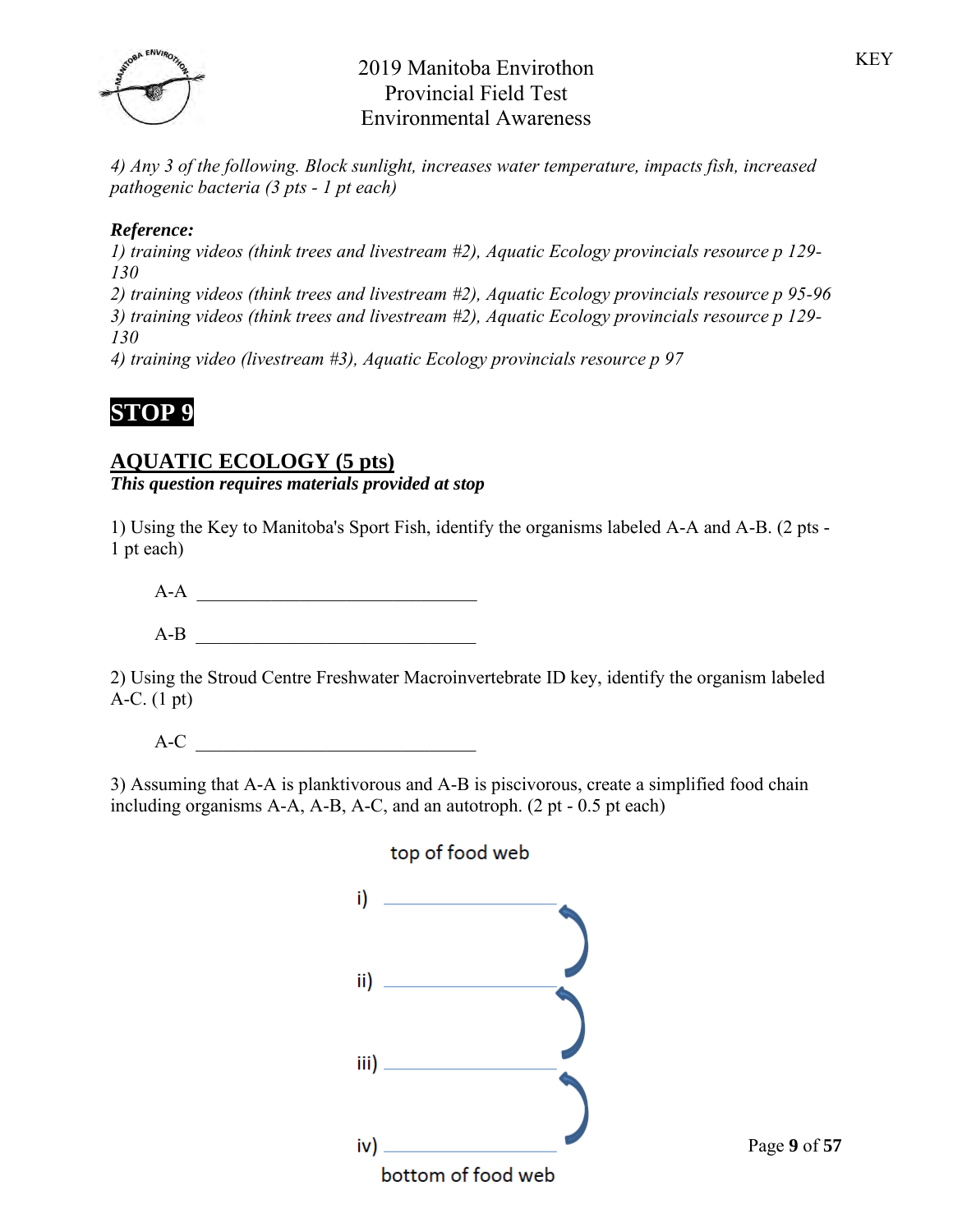

*Answer: 1)A-A: TBD (1 pt) A-B: TBD (1 pt) 2) TBD (1 pt) 3) i) A-B 3ii) A-A 3iii) A-C 3iv) an autotrophic organism that could be consumed by the invertebrate (e.g., algae, phytoplankton, etc.)*

## *Reference:*

*1) Aquatic Ecology Provincials resource document p 32, 35-36, Key to Manitoba's Sport Fish 2) Aquatic Ecology Provincials resource document p 32, 35-36, Stroud Centre Guide to Freshwater Macroinvertebrates 3) Aquatic Ecology Provincials resource document p 32, 35-36*

# **STOP 10**

## **AQUATIC ECOLOGY**

*There is no question for this discipline at this stop.*

# **STOP 11**

# **AQUATIC ECOLOGY (5 pts)**

1) Explain why snow usually appears white even though water is clear? (1 pt)

2) Identify one (1) colour that may be reflected by snow. Explain what causes this colour. (1 pt)

3) *True/False: Indicate whether the statement is true (T) or false (F) by circling the correct answer.*  $(2 pt – 0.5 pt each)$ 

- T F Snow is the largest source of precipitation in the prairies.
- T F Snowflakes are 6-sided clusters of ice crystals.
- T F Animals often dig snow caves to hibernate through the winter. Compacted snow provides the best insulation.
- T F Large anoxic (no oxygen) zones typically occur at the top of a frozen lake.

4) The type of ice that forms on the surface of a lake during calm conditions is transparent.

- a) What is this type of ice called? (0.5 pt)
- b) In what direction does this ice grow? (0.5 pt)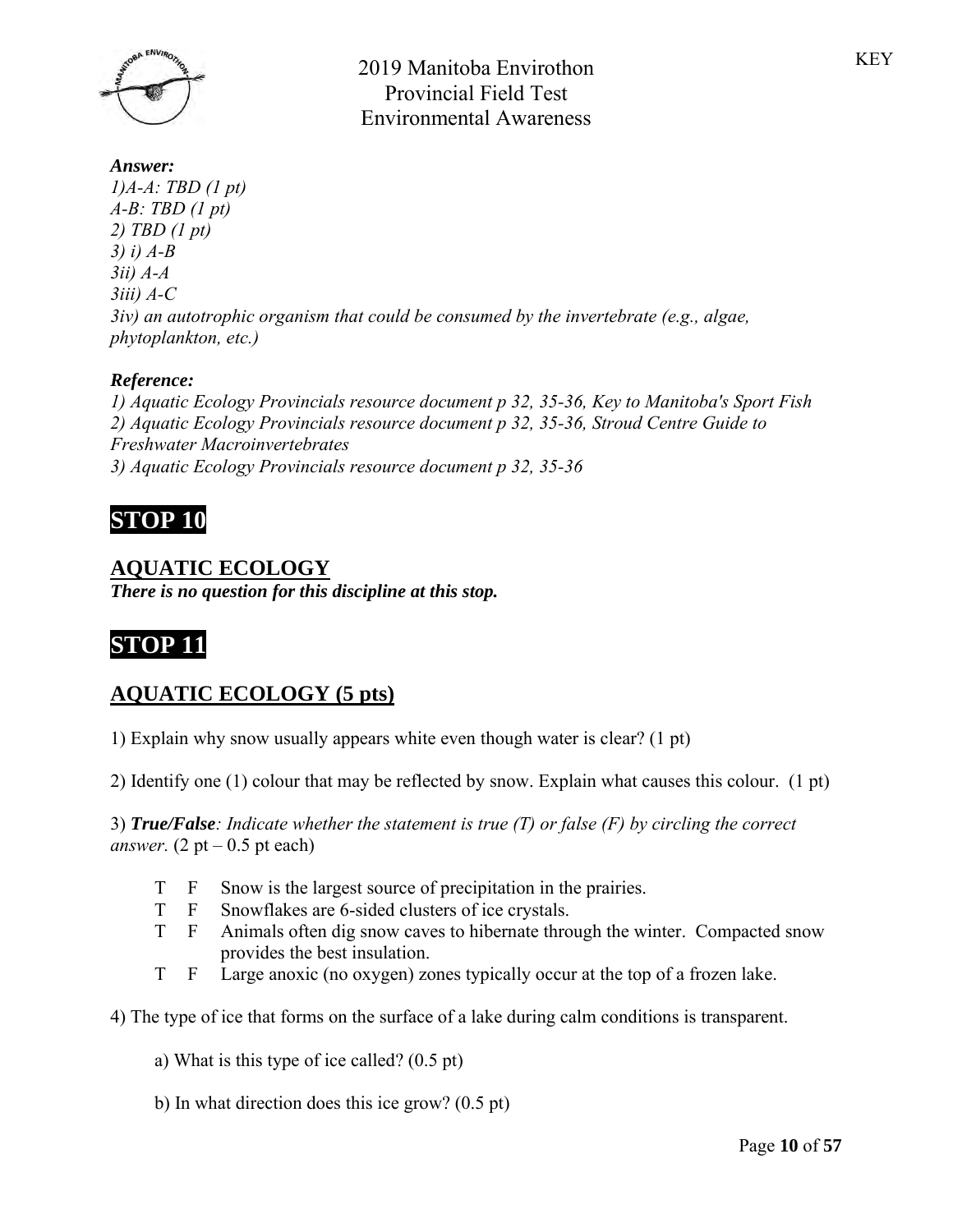

#### *Answer:*

*1) Most snow appears white because visible light is white, and most visible light is reflected back by the snow surface. (1 pt) 2) Any 1 of the following: Blue - Snow may appear blue if light is scattered multiple times through the ice crystals, or in dim lighting. Red/Pink - watermelon snow occurs because of a freshwater algae that contains a bright red pigment. Deep red colour - oxidization of iron rich water commonly found in glacial areas. (1 pt) 3) F, T, F, F (2 pt - 0.5 pt each) 4a) black ice (0.5 pt) 4b) black ice grows downward as lake water freezes to the underside of the ice. (0.5 pt)*

### *Reference:*

*1) Aquatic Ecology Provincial Resource, p 17 2) Aquatic Ecology Provincial Resource, p 17 3) Aquatic Ecology Provincial Resource, p 16-19 4) Aquatic Ecology Provincial Resource, p 18*

# **STOP 12**

### **AQUATIC ECOLOGY**

*There is no question for this discipline at this stop.*

# **STOP 13**

### **AQUATIC ECOLOGY (5 pts)**

*This question requires materials provided at stop.*

1) Photo A-H is an aerial view of the Assiniboine River upstream of Portage la Prairie. Based on what you see in the photo, answer the following questions.

a) Is this river channelized or meandering? (0.5 pt)

b) Is this river slow-flowing or fast-flowing? (0.5 pt)

2) Channelization is one way that humans have tried to manage and control rivers. This includes building dikes on either side to prevent the water from spilling over the banks. Briefly describe one (1) way in which channelization can enhance the impacts of flooding. (1 pt)

3) The following factors can affect on the size of a flood. Indicate which factors increase and which factors decrease the size of a flood by writing their associated letters in the table below. (3) pt - 0.5 pt each)

A. wetland habitat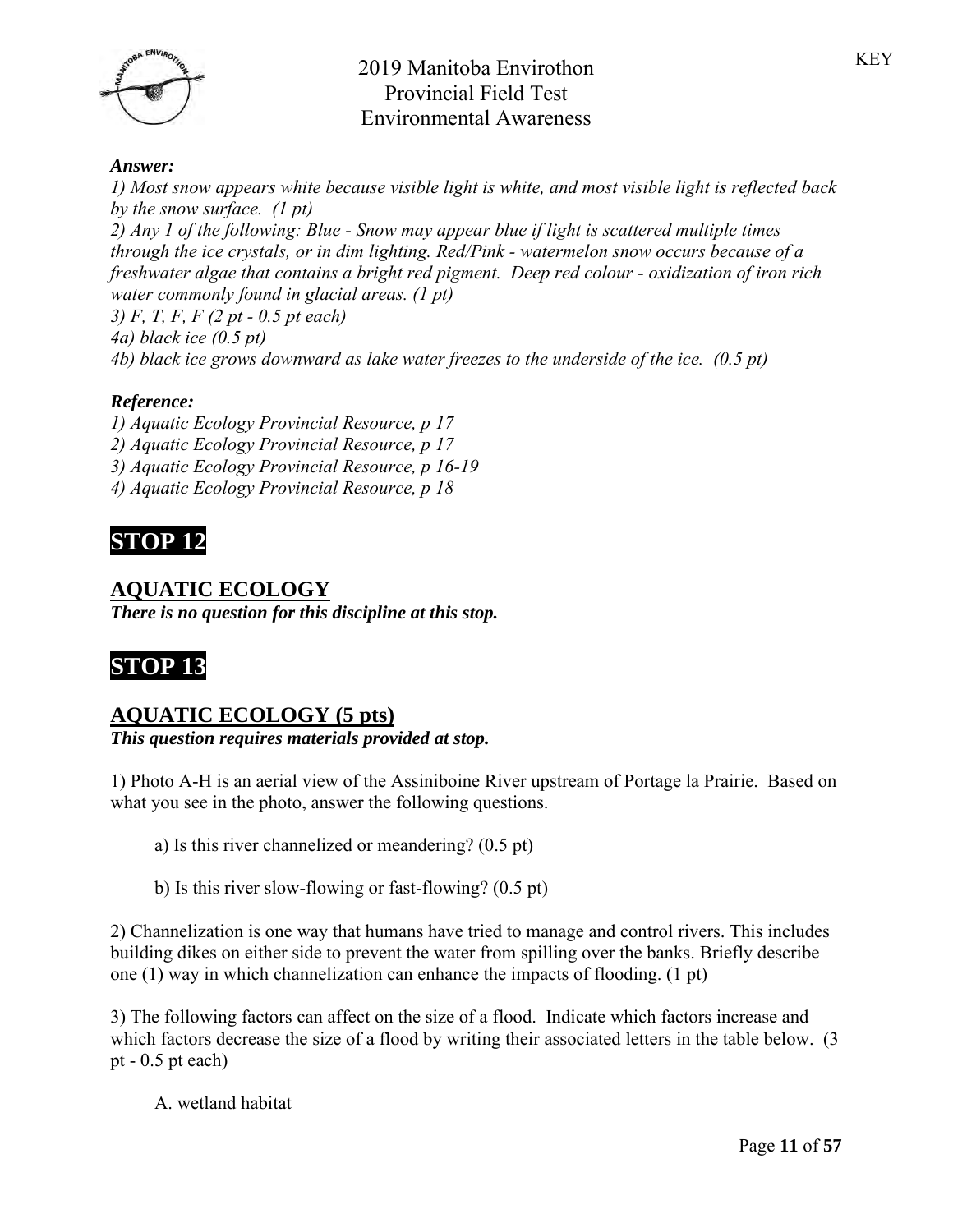

- B. urban development
- C. the channelization of the river
- D. the presence of riparian vegetation
- E. flood protection dams
- F. bridges and other structures in waterways

| Factors that <b>increase</b> the size of a flood | Factors that decrease the size of a flood |
|--------------------------------------------------|-------------------------------------------|
|                                                  |                                           |
|                                                  |                                           |
|                                                  |                                           |
|                                                  |                                           |

### *Answer:*

*1a) meandering (0.5 pt) 1b) slow-moving (0.5 pt) 2) Any 1 of the following: Velocity increases (less water spills into the floodplain); erosive power increases (water gathers energy as it flows downhill); people are more inclined to live in areas where channelized rivers exist, creating an increased risk to lives and property (1 pt) 3) Factors that increase the size of a flood: B, C, F; Factors that decrease the size of a flood: A, D, E (3 pt - 0.5 pt each)*

### *Reference:*

*1)-3) Aquatic Ecology Provincial Resource, pages 39 - 41*

# **STOP 14**

## **AQUATIC ECOLOGY (10 pts)**

*This question requires materials provided at stop.*

1) Define the term WATERSHED (also known as a DRAINAGE BASIN). (1 pt)

2) Graph A-I shows the relationship between nutrient concentrations in lakes and the size of the area drained by the lakes. If a lake drains a large area of land, will it likely have low or high nutrient concentrations? (1 pt)

3) Topographic maps are useful tools for studying the landscape around water bodies. Use topographic map A-J to answer the following questions:

- a) What are CONTOUR LINES? (1 pt)
- b) What is the contour interval of this map? (0.5 pt)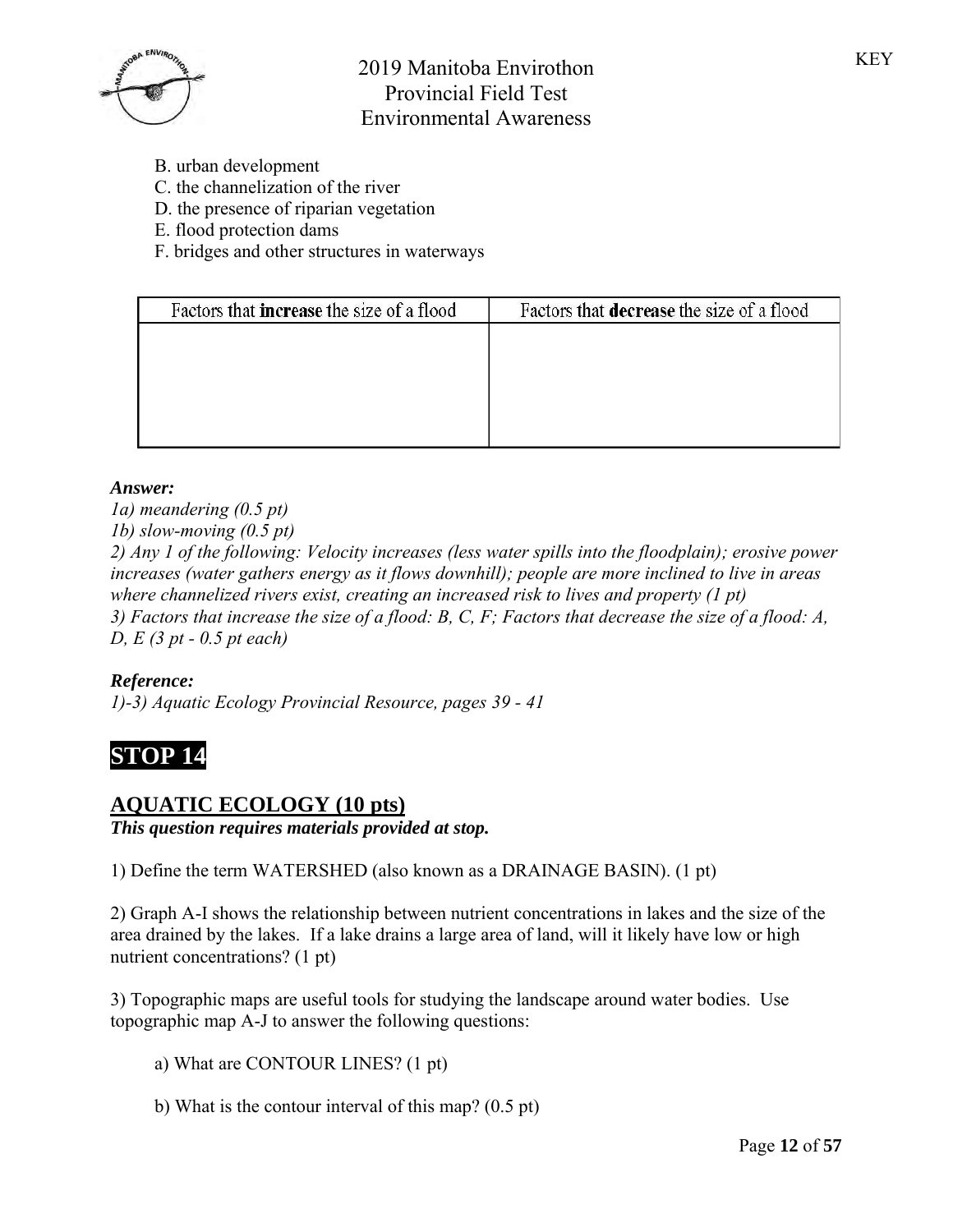c) What is the approximate elevation of point A? (0.5 pt)

d) When water flows across and landscape, will it typically flow parallel or perpendicular to contour lines? (0.5 pt)

e) If rain falls on point A, will the water flow on top of the ground toward point B, C, or D? (0.5 pt)

4) Bathymetric maps are like inverse topographic maps; instead of elevation, bathymetric maps show the depth of a water body. Map A-K shows the bathymetry of three lakes. Use these maps to answer the following questions:

a) What is the approximate depth of lake ii at point \*? (0.5 pt)

b) If we were to cut each lake in half along the dashed lines, the resulting cross-sections of the basins would look like the ones pictured below (based on the depths of the contour lines for each lake). Write the lake number (i, ii, or iii; from diagram A-K) under the matching cross-section. (3 pt - 1 pt each)



Lakes that are primarily fed by groundwater are called lakes, while lakes that are fed by inflowing streams and surface runoff are called lakes.  $(1 \text{ pt} - 0.5 \text{ pt} \text{ each})$ 

6) Small streams that flow into larger rivers are called . Circle best response. (0.5 pt)

- a) aquifers
- b) tributaries
- c) ephemeral streams
- d) waterfalls

### *Answer:*

*1) some variation of: the area of land that drains into a river or lake (1 pt)*

*2) high (1 pt)*

*3a) some variation of: Each contour line on a topographic map represents a ground elevation or vertical distance above a reference point such as sea level. A contour line is level with respect to*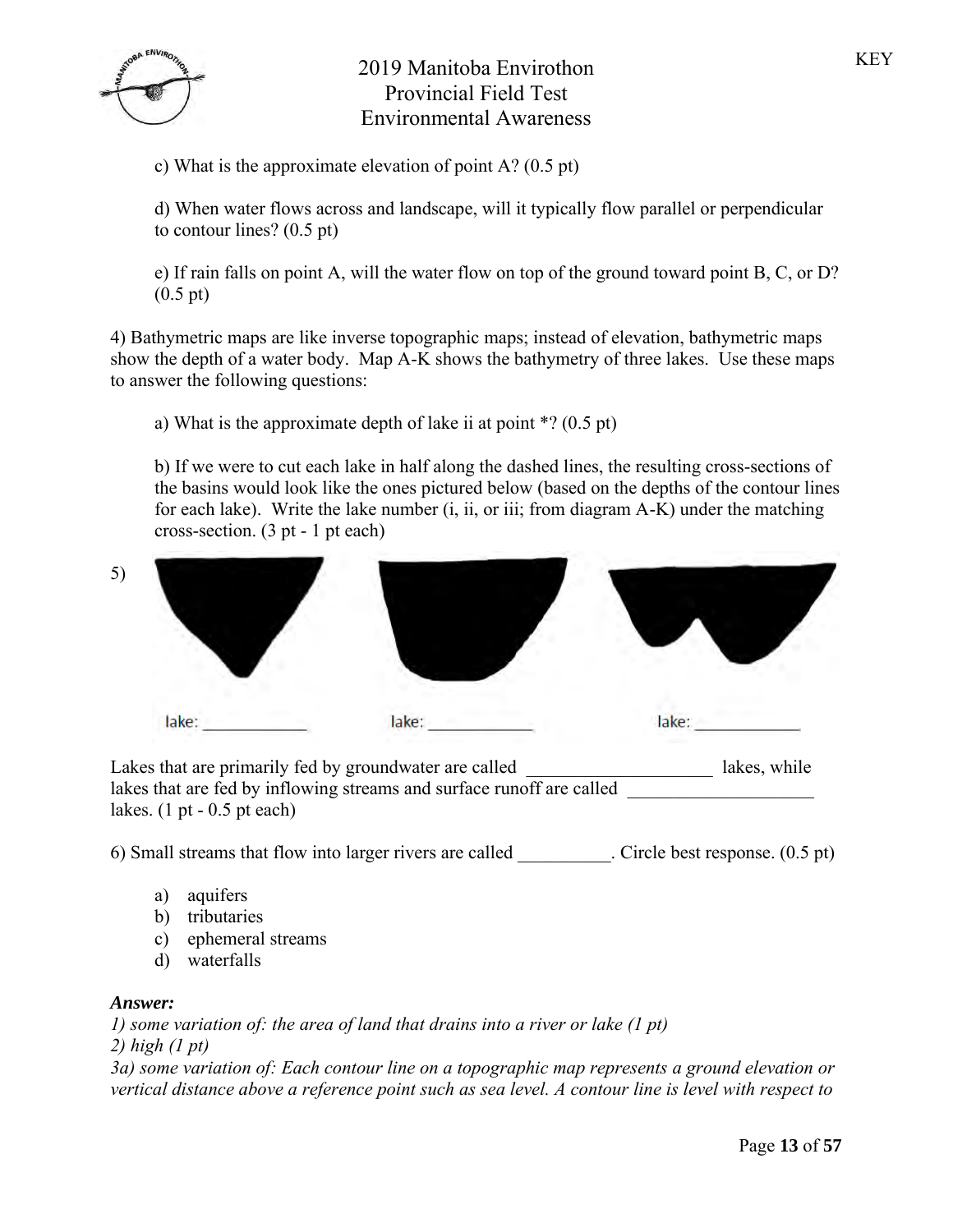

*the earth's surface just like the top of a building foundation. All points along any one contour line are at the same elevation (1 pt) 3b) 10 m (0.5 pt) 3c) ~635 m (accept 631-639 m) (0.5 pt) 3d) perpendicular (0.5 pt) 3e) C (0.5 pt) 4a) 9.5 m (accept 9.1 to 9.9 m) (0.5 pt) 4b) left to right: ii, i, iii (3 pts - 1 pt each) 5) seepage, drainage (1 pt - 0.5 pt each) 6) b) tributaries (0.5 pt)*

## *Reference:*

*1) Aquatics Provincials resource p 23 2) ability to read a graph 3a) Aquatics Provincials resource p 136-137 3b)-c) Aquatics Provincials resource p 137 3d)-e) Aquatics Provincials resource p 138 4) Aquatics Provincials resource p 136-138; ability to read a map 5) Aquatics Provincials resource p 49 6) Aquatics Provincials resource p 23*

# **STOP 15**

**AQUATIC ECOLOGY** *There is no question for this discipline at this stop.*



## **PLANT ECOLOGY**

*There is no question for this discipline at this stop.*

**STOP 2**

**PLANT ECOLOGY** *There is no question for this discipline at this stop.*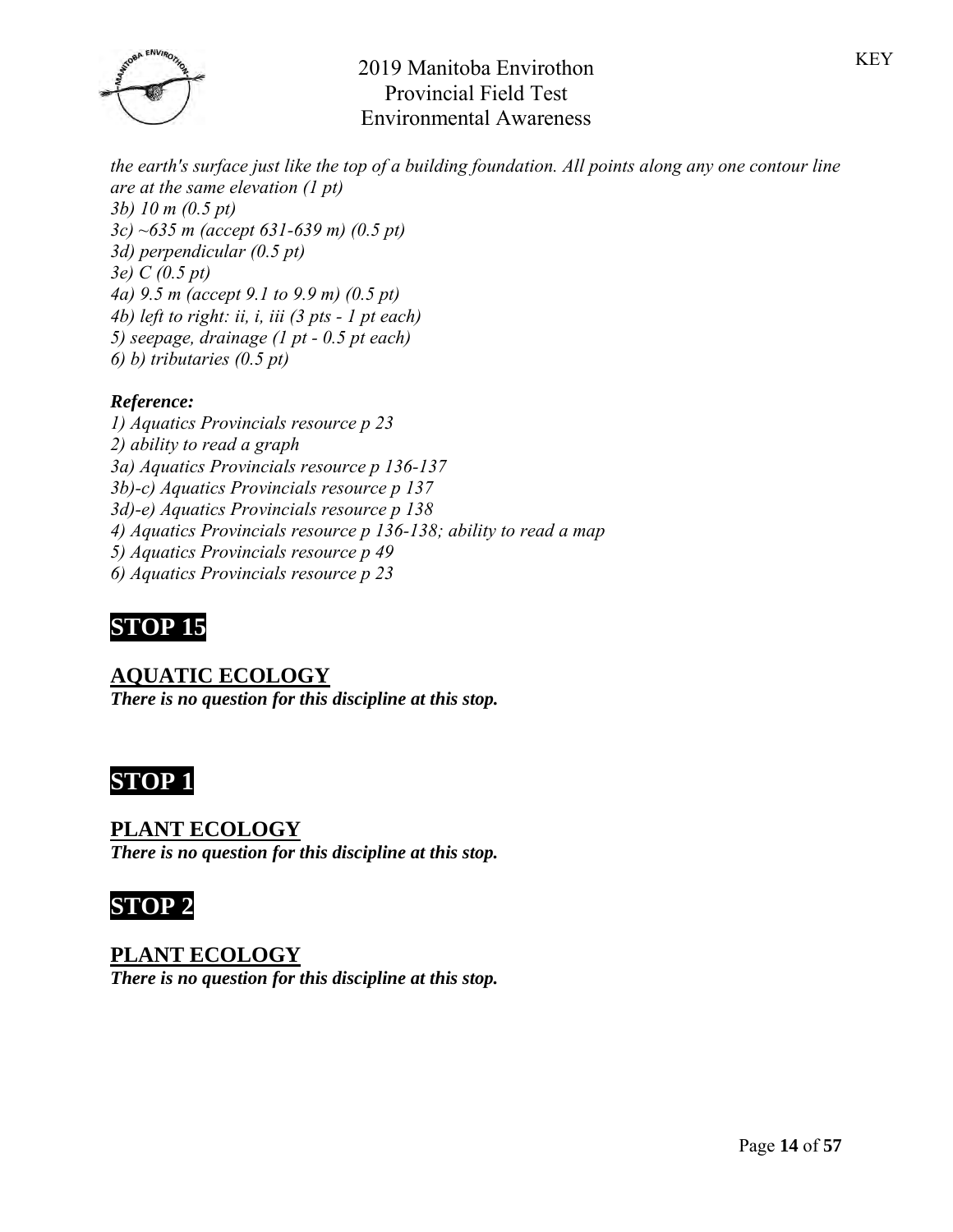



## **PLANT ECOLOGY (5 pts)**

*This question requires materials AND/OR features found at stop*

1) Draw and label a diagram that shows the strata of forest communities. (2 pts)

2) What strata does the plant labeled P-H belong to? (1 pt)

- 3) Identify the arrangement of the veins in the plant labeled P-I. (1 pt)
- 4) Name one (1) other type of vein arrangement. (0.5 pt)
- 5) Which of the following is NOT correct? Circle the best response. (0.5 pt)

In plants, veins:

- a) carry food and water through the leaf.
- b) provide structural support to the blade.
- c) transport oxygen through the leaf.
- d) collect glucose made by the leaf.

#### *Answer:*

*1) Diagram must show and correctly label any four of the following: overstory, canopy, understory, shrub layer, floor (2 pts - 0.5 pt each) 2) Shrub layer (1 pt) 3) TBD (1pt)*

- *4) TBD (0.5 pt)*
- *5) c) (0.5 pt)*

### *Reference:*

*1) Plant Ecology Document, p 43-44 2) Plant Ecology Document, p 43-44 3) Plant Ecology Document, p 18-19 4) Plant Ecology Document, p 18-19 5) Plant Ecology Document, p 18-19*

# **STOP 4**

## **PLANT ECOLOGY**

*There is no question for this discipline at this stop.*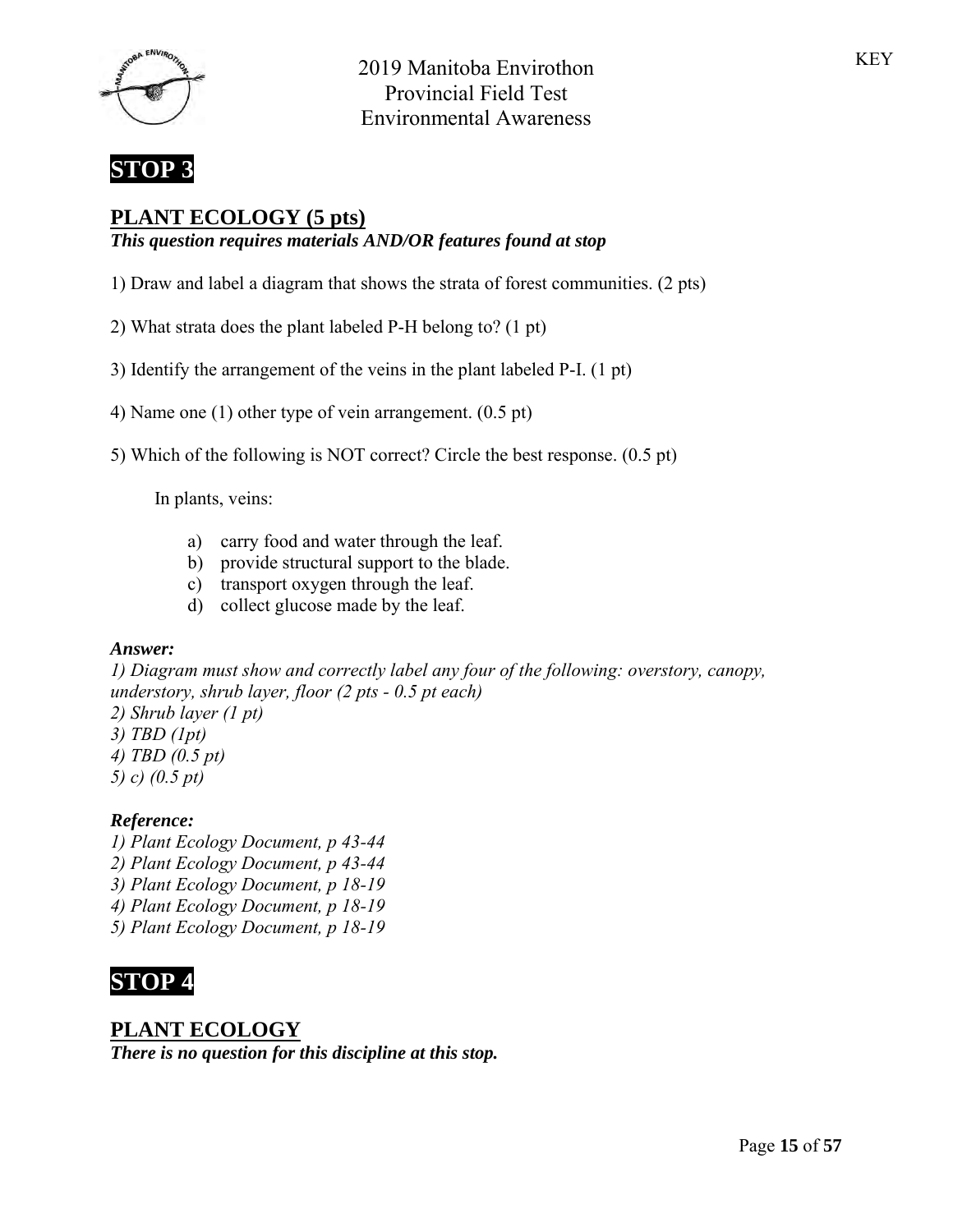



# **PLANT ECOLOGY (5 pts)**

1) Habitats vary across the world.

- a) Name four (4) habitats, or vegetational formations. (2 pts )
- b) What vegetational formation represents the largest portion of Earth's vegetation? (0.5 pt)
- c) Name three (3) types of grasslands (1.5 pts)

2) Forest are widespread and diverse. What is the difference between the main type of tree you find in a coniferous forest and the main type you find in a deciduous forest? (1 pt)

#### *Answer:*

*1a) Any four of the following: grasslands; shrubland; tundra; forests; deserts (2 pts - 0.5 pts for each) 1b) Grasslands (0.5 pt) 1c) Any three of the following: cultivated and successional grassland; Tallgrass prairie; Mixedgrass prairie; short-grass steppe (1.5 pts - 0.5 pts for each) 2) Coniferous forests contain cone-bearing trees that are evergreen (having foliage all year). (0.5 pt) Deciduous forests contain deciduous trees that drop their leaves annually. (0.5 pt)*

### *Reference:*

*1) Plant Ecology, p 47-57 2) Plant Ecology, p 53-56*

# **STOP 6**

## **PLANT ECOLOGY (10 pts)**

*This question requires materials provided at stop.*

1) Vegetation structure and flower composition are often studied to provide researchers information about a plant community. In order to better study the vegetation structure and flower composition of an area, a few different kinds of measurements are taken.

- a) What is COVER? (1 pt)
- b) What is PHYTOMASS? (1 pt)
- c) What is LEAF AREA INDEX (LAI)? (1 pt)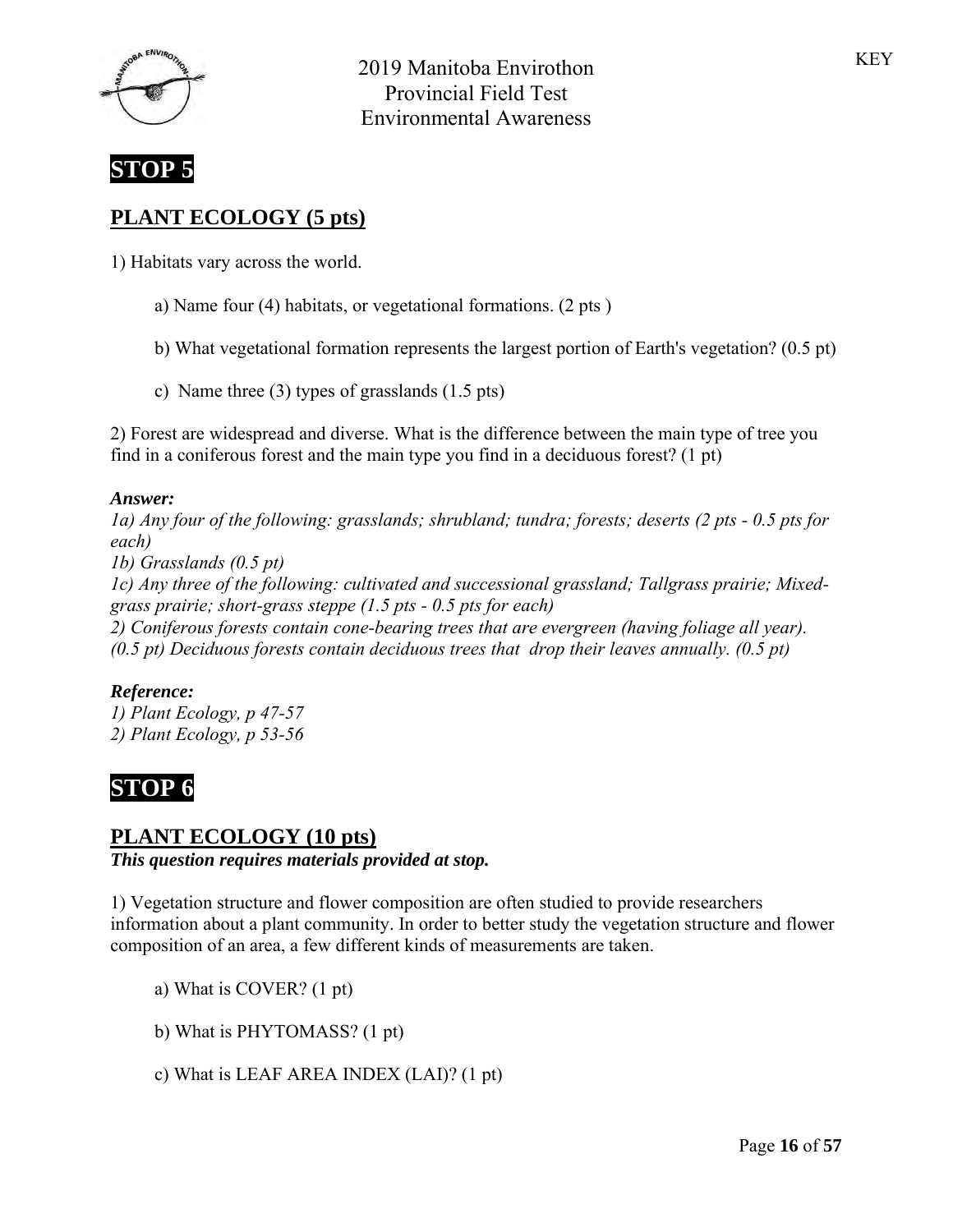

- 2) Pathogens are a natural part of any ecosystem. Look at the picture labeled P-J.
	- a) What is the growth shown in picture P-J? (1 pt)
	- b) Why do these growths form? (1 pt)
- 3) List three (3) reasons forests are measured. (3 pts)

4) Name two (2) of the three pillars of sustainable agriculture. (2 pts)

#### *Answer:*

*1a) as a percentage, the surface area of the sample plant covered in plants (1 pt) 1b) the mass of plants, expressed as a dry mass or productivity (1 pt) 1c) the projected area of leaves over a unit of land (1 pt) 2a) swelling growth that can be found on the external tissues of plants or plant gall (1 pt) 2b) Plant galls are a response by plants to an alien substance in their tissues, such as fungi, bacteria, insects, or mites. (1 pt) 3) Any three of the following: forest growth, stand development and health, site productivity measurements, permanent sample plots, volume of harvest, calculation of forest regeneration status and survival, dendrochronolgy, standardized measurements (3 pts - 1 pt each) 4) Any two of the following: the economy, the environment and society (2 pts - 1 pt each)*

### *Reference:*

*1) Plant Ecology, p 90 2) Plant Ecology, p 92 3) Plant Ecology, p 94-95 4) Plant Ecology, p 96*

# **STOP 7**

### **PLANT ECOLOGY**

*There is no question for this discipline at this stop.*

# **STOP 8**

## **PLANT ECOLOGY (5 pts)**

- 1) A plant is made up of three basic organs: roots, stems, and leaves.
	- a) What is one (1) function of a root? (0.5 pt)
	- b) What is the difference between a taproot and fibrous root? (0.5 pt)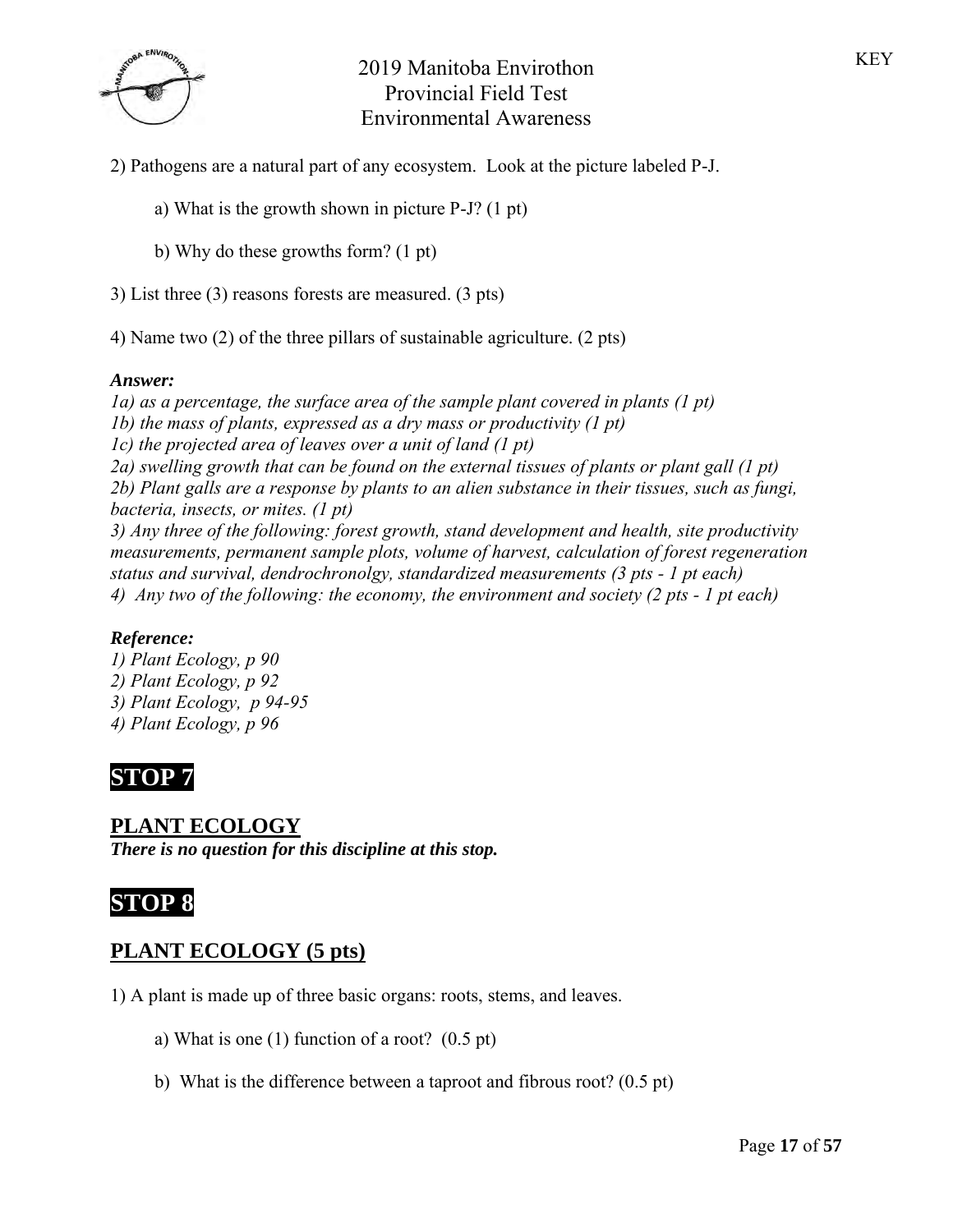

c) What is one (1) function of a plant stem? (0.5 pt)

d) Stems are made of at least 6 different, specialized regions (e.g., a node). What are two (2) other specialized structures that can be found on a plant stem? (1 pt)

e) What is the primary function of leaves? (0.5 pt)

2) The stem of a vascular plant is made out of a variety of structures.

- a) What is the primary function of the xylem? (0.5 pt)
- b) What is the primary function of the phloem? (0.5 pt)
- c) In what structure within the vascular stem are the xylem and phloem contained? (0.5 pt)
- d) What is the name of the outermost layer of cells covering the plant? (0.5 pt)

#### *Answer:*

*1a) Any one of the following - anchor the plant into the soil; absorb water and minerals; store food (0.5 pts) 1b) Fibrous roots have many slender roots about the same size that spread out. whereas taproots grow straight down. (0.5 pts) 1c) Any one of the following - conduct water, minerals, and food to other parts of the plant; store food; green stems can be locations where photosynthesis takes place (0.5 pts) 1d) Any two of the following - terminal bud; bud; lateral/axillary bud; vegetative shoot; internode (1 pt - 0.5 pts each) 1e) primary site of photosynthesis (0.5 pts) 2a) transport tissue moving water from roots to shoots and leaves (0.5 pts) 2b) transport tissue moving organic compounds (sugar) within the plant (0.5 pts) 2c) vascular bundles (0.5 pts) 2d) Epidermis (0.5 pts)*

### *Reference:*

*1) Plant Ecology, p9 2) Plant Ecology, p10*

# **STOP 9**

## **PLANT ECOLOGY (5 pts)**

*This question requires materials provided at stop.*

1) What is plant-pollinator coevolution? (1 pt)

2) Describe an example of plant-pollinator coevolution. (1 pt)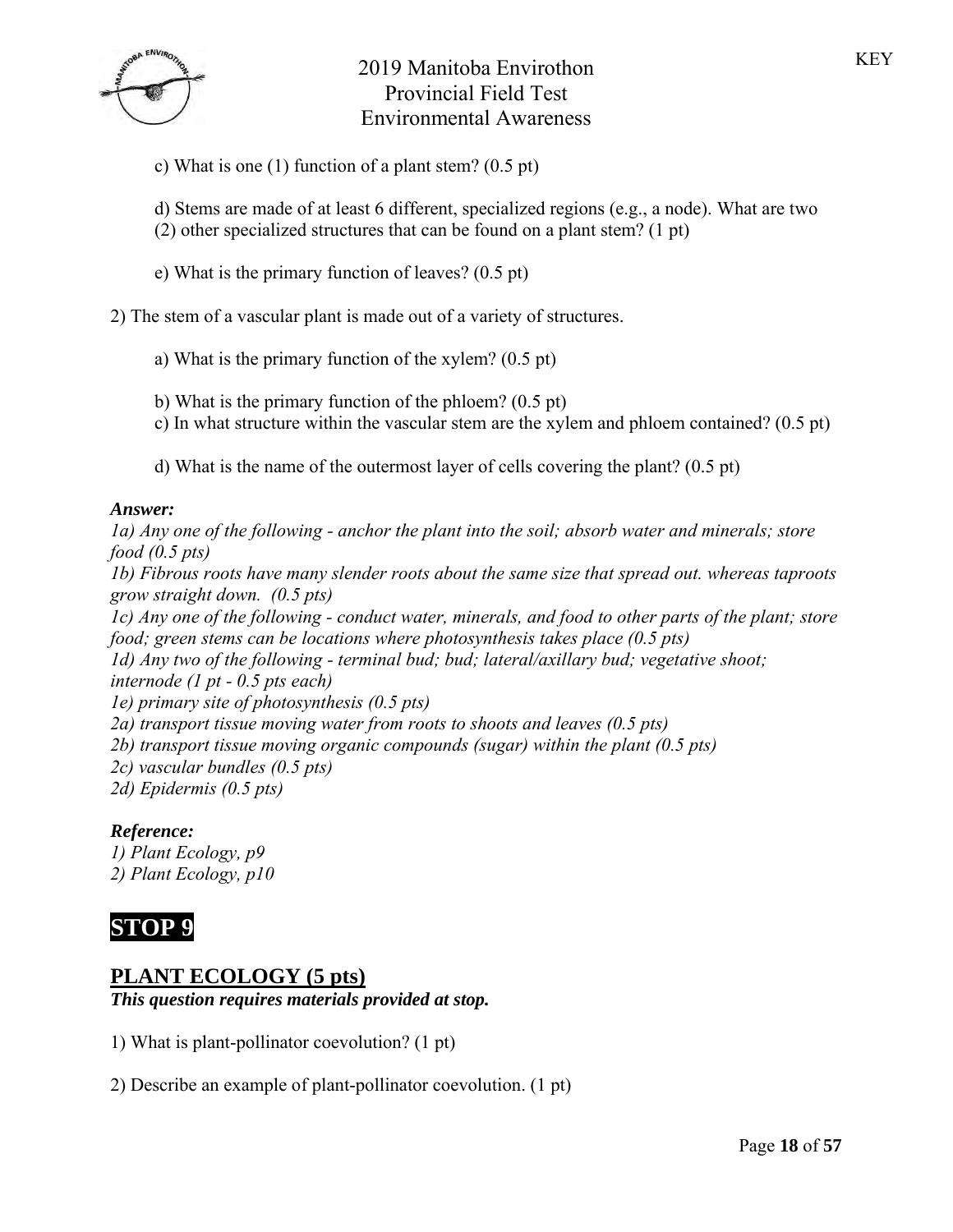

3) One way of classifying plants is by ecological groups, based on the type of environment they are adapted to. Look at the photos on the document labeled P-F. Match each plant with the correct ecological group by drawing a line between each pair. (2 pts - 0.5 pt each)

| hydrophyte | a) |
|------------|----|
| xerophyte  | b) |
| mesophyte  | c) |
| halophyte  | d) |

### *Answer:*

*1) Plant-pollinator coevolution is when flowering plants and pollinators evolve together to ensure that the correct pollinator feeds from the correct plant (or that pollinators transfer pollen to other flowers of the same species) (1 pt).*

*2) A flower evolves to be deeper and pollinator responds and evolves a longer mouth part (or proboscis) or other appropriate answer (1 pt).*

- *3a) Xerophyte (0.5 pt)*
- *3b) Halophyte (0.5 pt)*
- *3c) Mesophyte (0.5 pt)*
- *3d) Hydrophyte (0.5 pt)*

## *Reference:*

*1) Plant Ecology Document, p 37 2) Plant Ecology Document, p 37 3) Plant Ecology Document, p 62*

# **STOP 10**

# **PLANT ECOLOGY (5 pts)**

1) Plants have many different adaptations to survive winter conditions. One of these is shedding leaves in the fall.

- a) Why type of tree looses its leaves in the fall? (0.5 pt)
- b) Why do these trees shed their leaves? (1 pt)
- c) What substance gives some leaves an orange color? (0.5 pt)

2) Trees in very cold locations, like the Taiga, have other adaptations to survive the harsh conditions.

a) What type of tree is dominant in these regions? (0.5 pt)

Page **19** of **57**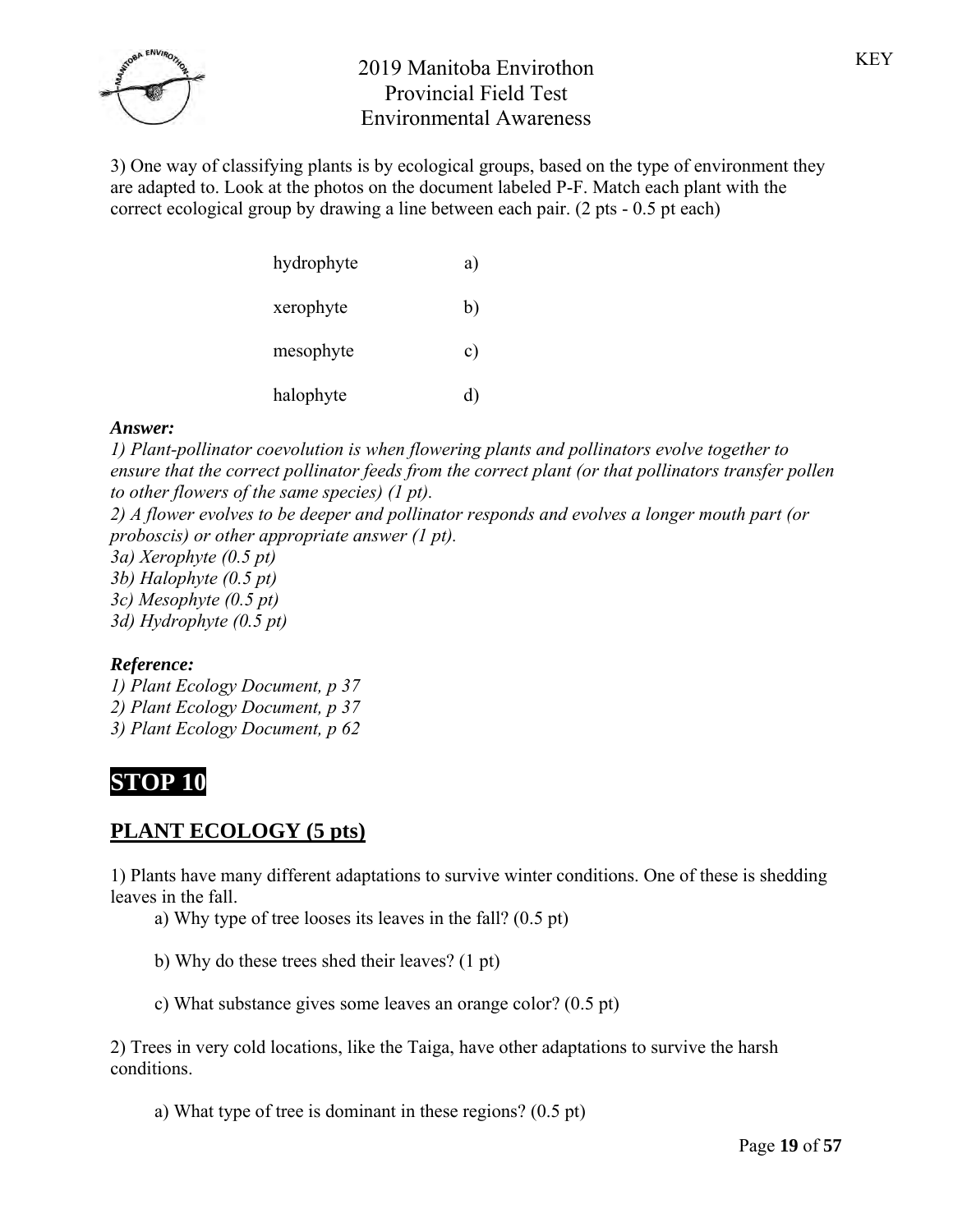

- b) What three (3) adaptations do these plants have to survive this severe winter? (1.5 pts)
- c) What special feature do Taiga trees often have to increase their freeze resistance? (1 pt)

#### *Answer:*

*1a) Deciduous (0.5 pts) 2b) Reduce/prevent water evaporation (1 pt) 2c) Carotene (0.5 pts) 2a) Coniferous (0.5 pts) 2b) All three of the following: Evergreen allowing the tree to photosynthesize as soon as the temperature rises to a minimum temperature; dark colour to increase solar/sun/heat absorption; hair-like growth for insulation (1.5 pts - 0.5 pt each) 2c) Special valve in their cells that can seal off individual frozen cells to prevent a freezing chain reaction (1 pt)*

### *Reference:*

*1) Plant Ecology, p. 64 2) Plant Ecology, p. 65*



### **PLANT ECOLOGY (10 pts)**

*This question requires materials provided at stop.*

Using the field guides provided, identify plants P-A, P-B, P-C, P-D and P-E. See directions at the stop for what parts of each field guide to use for each plant. (10 pts - 2 pts each)

| $P-A$   |                               |
|---------|-------------------------------|
| $P-B$   |                               |
| $P-C$   |                               |
| $P-D$   |                               |
| $P-E$   |                               |
| Answer: | $P-A$ TBD (tree) $(2 \, pts)$ |
|         | $P-B$ TBD (shrub) (2 pts)     |

*P-B P-C TBD (grass) (2 pts) P-D TBD (flowering perennial) (2 pts) P-E TBD (Fruiting angiosperm) (2 pts)*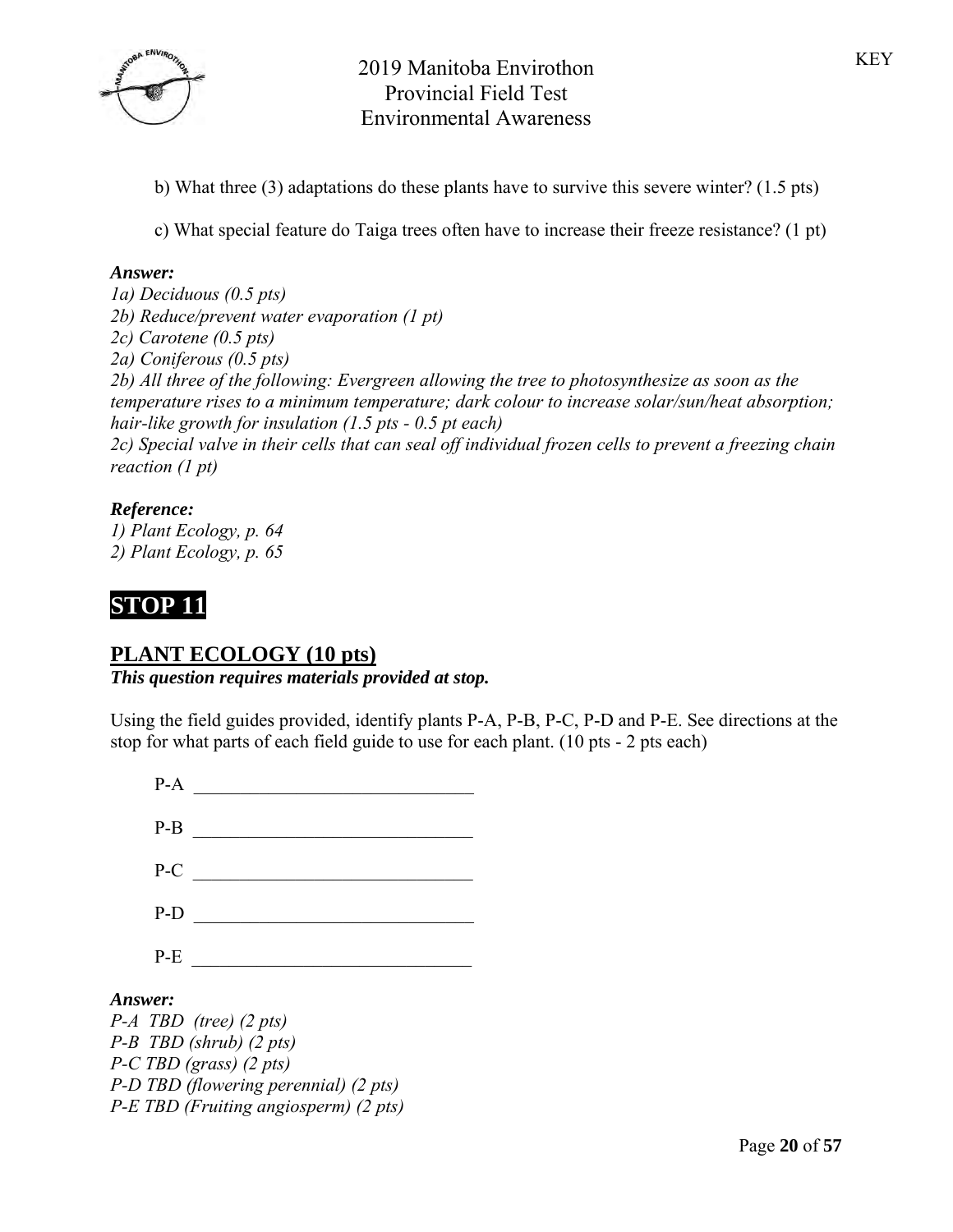

*Reference: Plant Ecology, p 23-27; Hands-on-training*

# **STOP 12**

# **PLANT ECOLOGY (5 pts)**

1) A variety of products are used to increase plant growth.

- a) Why are pesticides used? (1 pt)
- b) Why are fertilizers used? (1 pt)
- 2) Why is the use of too many pesticides a problem? (1 pt)
- 3) Explain why the use of too much fertilizer is a problem for aquatic ecosystems? (2 pts)

### *Answer:*

*1a) Pesticides are used to kill off insects and other pests that might consume or negatively impact plants (1 pt)*

*1b) Fertilizers are materials that are applied to soils or plant tissues to supply one or more essential nutrients to assist with plant growth (1 pt)*

*2) One of the following: Some may kill animals that are detritivores and an important part of the nutrient cycling within an area; Pesticides may also pollute the air, water, and soil, and as a result, plant and animal life may become sick, malformed, or even die (1 pt)*

*3) Excess nutrients can wash off the soil into aquatic environments leading to eutrophication and other problems. (1 pt) Phosphorus from fertilizer can cause algae to accumulate in lakes and ponds, leading to decreased oxygen and the death of aquatic animals such as fish (1 pt).*

## *Reference:*

*1)-3) Plant Ecology, p. 72-73*

# **STOP 13**

# **PLANT ECOLOGY**

*There is no question for this discipline at this stop.*

# **STOP 14**

## **PLANT ECOLOGY**

*There is no question for this discipline at this stop.*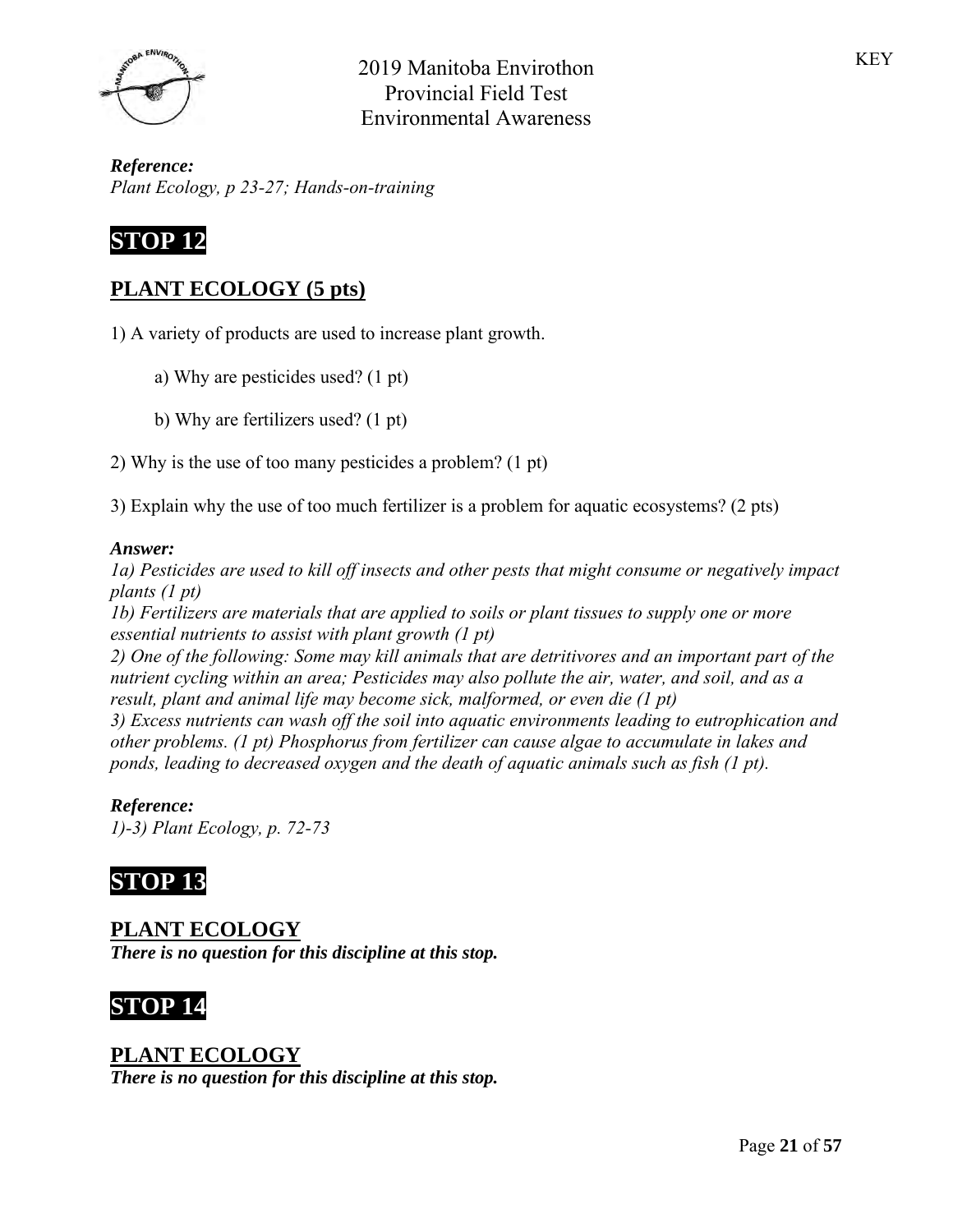



## **PLANT ECOLOGY (10 pts)**

*This question requires materials provided at stop.*

- 1) Some plants reproduce with cells that are not seeds.
	- a) How do seed-free plants reproduce? (0.5 pt)
	- b) Where do these reproductive cells develop? (0.5 pt)
- 2) What is VEGETATIVE REPRODUCTION? (1pt)
- 3) What is the difference between ACTINOMORPHIC and ZYGOMORPHIC flowers? (1 pt)
- 4) Look at the plant specimen labeled P-G.
	- a) What process is occurring to the plant? (1 pt)
	- b) Name and describe the three (3) major steps of this process. (6 pts)

#### *Answer:*

*1a) Seed-free plants use spores (0.5 pt) 1b) Spores develop in the sporangium (0.5 pt) 2) Vegetative reproduction is a form of asexual reproduction where a new plant grows from a fragment of a parent plant or grows from a specialized reproductive structure. (1 pt) 3) Actinomorphic flowers are radially symmetrical; zygomorphic flowers are bilaterally symmetrical. (1 pt - 0.5 pts each) 4a) The seed is germinating (1 pt) Partial marks: 0.5 pt for sprouting 4b) (6 pts total as follows) Imbibtion (1 pt) – seeds rapidly take up water (0.5 pts) causing the seed coat to swell and soften (0.5 pts). Interim or lag phase (1 pt) – the seed activates internal physiology, cells begin respiration, (0.5 pts) and the seed starts to make proteins and metabolizes the food stores found underneath its seed coat (0.5 pts). Radicle and root emergence (1 pt) – As cells develop, elongate, and divide (0.5 pts), the epicotyl and radicle (primary root) emerge from the seed (0.5 pts).*

### *Reference:*

*1) Plant Ecology, p 28-29 2) Plant Ecology, p 29 3) Plant Ecology, p 31 4) Plant Ecology, p 31-32*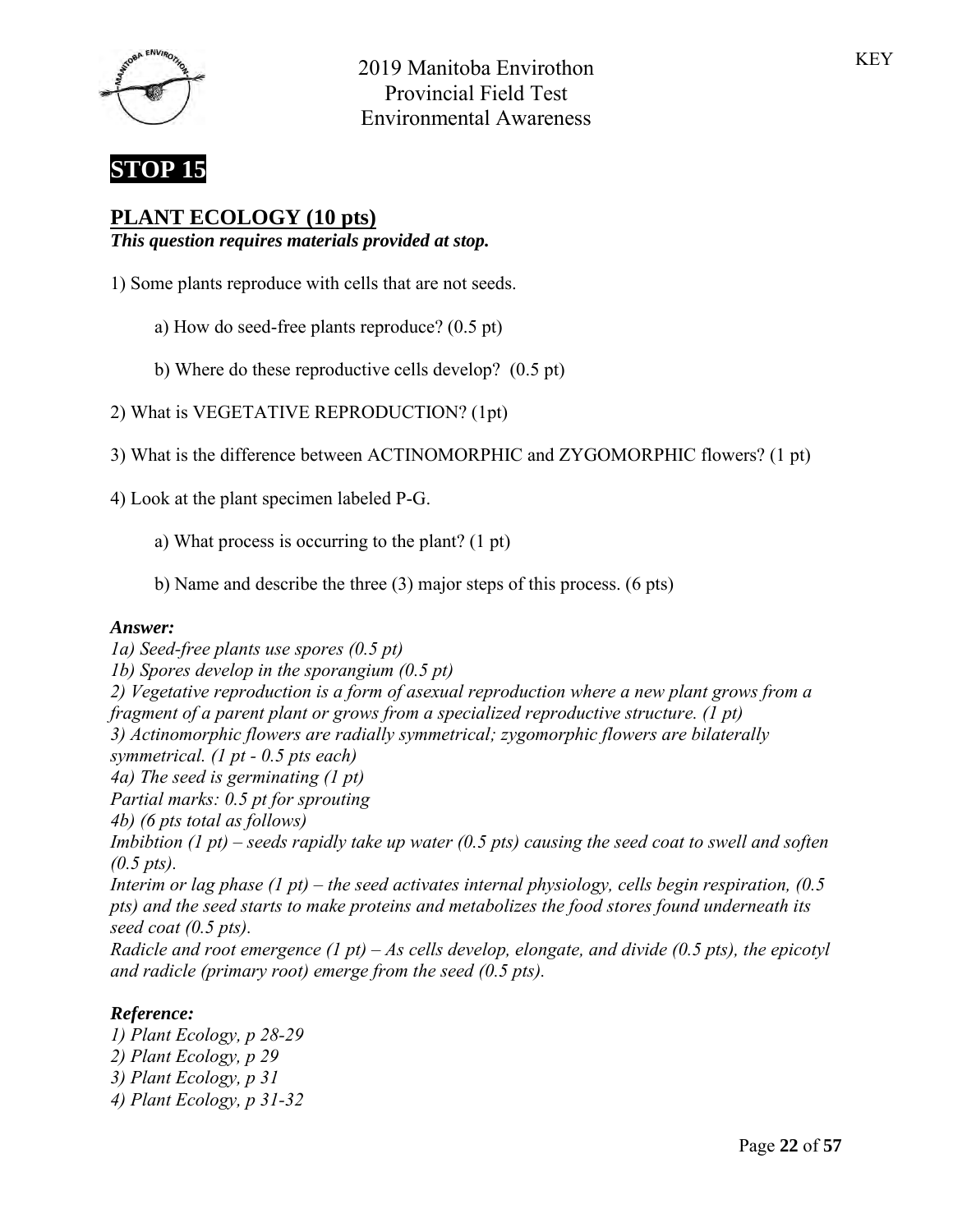



# **SOILS AND GEOLOGY (5 pts)**

*This question requires features found at stop.*

1) At this site, you may notice that the river bank shows some signs of erosion and slumping. Briefly describe two (2) specific practices that may reduce or eliminate this erosion. (2 pts)

2) What soil order would you expect this unstable river bank to be? (1 pt)

3) What are two (2) main identifying characteristics of the soil order from your answer in 2)? (2 pts)

### *Answer:*

*1) Any 2 of the following: maintaining a protective cover on the soil (vegetation, riprap, etc), creating a barrier to the water, modifying the landscape to control runoff amounts and rates, shortening the length and reducing the steepness of slopes, increasing water infiltration, improving aggregate stability, or any example of the above. (2 pts - 1pt each) 2) Regosolic (1 pt) 3) Any 2 of the following: thin and weakly developed, young materials, no B horizon, material instability/unstable soil, fresh alluvial deposits, mass-wasted slopes, sand dunes, limited vegetative growth (not fully stabilized by vegetation). (2 pts - 1 pt each)*

### *Reference:*

*1) Soil Quality Resource Concerns: Soil Erosion 2) Lindsey's Basic Guide to Soil Orders; Soil Management Guide, p. 19; Soil and Land Use Document, p. 39 and 42 3) Lindsey's Basic Guide to Soil Orders; Soil Management Guide, p. 21*

# **STOP 2**

## **SOILS AND GEOLOGY**

*There is no question for this discipline at this stop.*

# **STOP 3**

## **SOILS AND GEOLOGY (5 pts)**

*This question requires BOTH materials AND features found at stop.*

Due to increasing use of Camp Assiniboia, you have been tasked with upgrading the current sanitation system on the trail, which is currently the outhouse at this stop. Use the map and other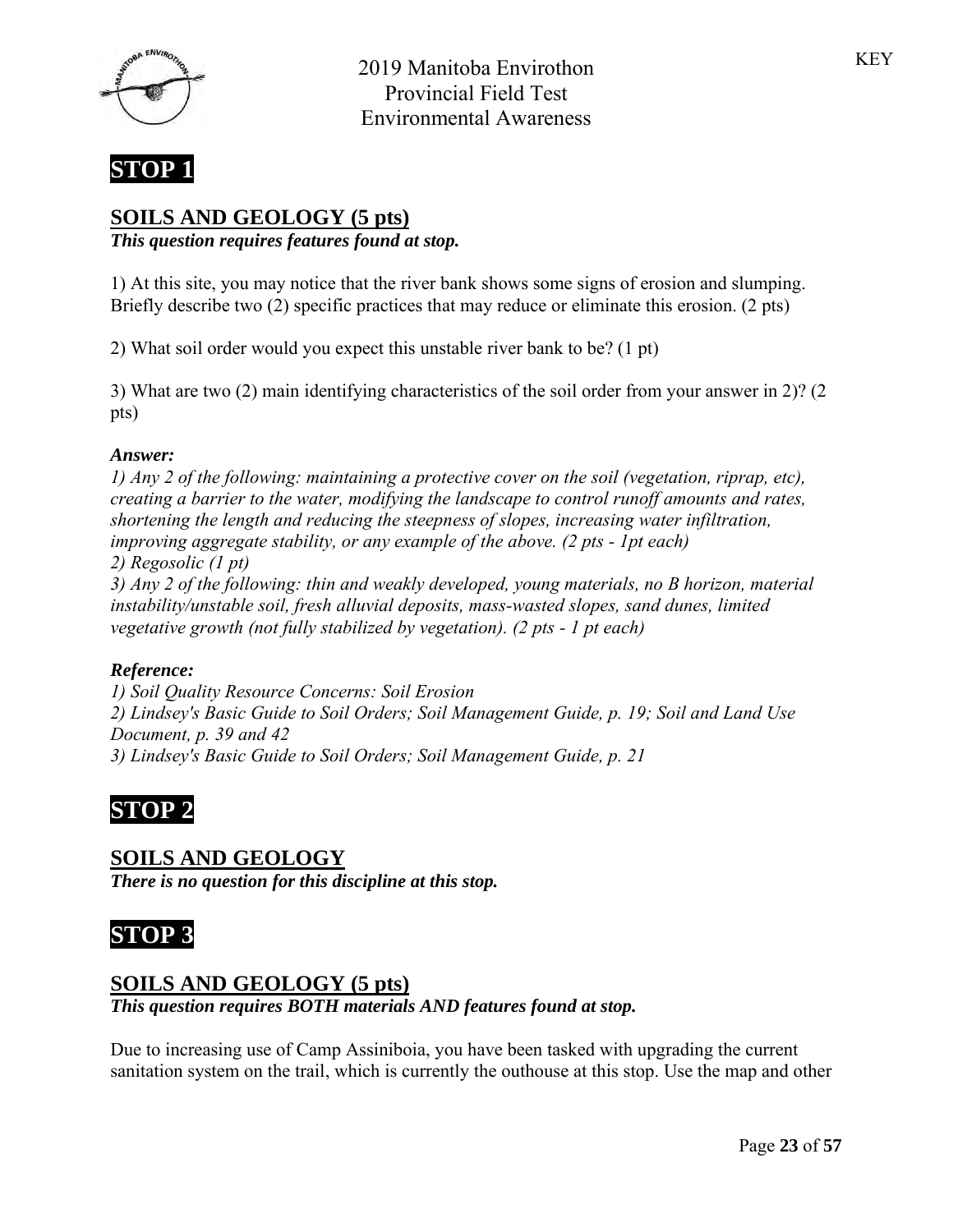

information provided on Soils Report S-F (map plus 6 pages of text) to answer the following questions and determine the suitability of the site for a septic field.

1) Look at Soils Report S-F for information about the soil.

- a) What is the full name of the soil series at Stop 3? (0.5 pt)
- b) What is the soil order? (0.5 pt)
- c) What is the soil texture? (0.5 pt)
- d) What is the drainage class? (0.5 pt)

2) Look at Soils Report S-F for information about the map.

a) Is this a detailed or reconnaissance map? (0.5 pt)

b) How do you know which type of map it is? (0.5 pt)

c) Indicate whether the statement is true  $(T)$  or false  $(F)$  by circling the correct answer.  $(0.5)$ pt)

T F Both detailed and reconnaissance maps are appropriate for land use assessment.

3) Would you recommend adding a septic field near the outhouse? Briefly explain why or why not? (1.5 pt)

### *Answer:*

*1a) Fisher (0.5 pt), must have full name not just abbreviation for point 1b) Regosol (0.5 pt) 1c) Silty Clay Loam (0.5 pt) 1d) imperfect (0.5 pt) 2a) detailed (0.5 pt) 2b) the scale is 1:20000 (0.5 pt) 2c) F (0.5 pt) 3) no (0.5 pt) because the limitation is described as severe (0.5 pt) due to a high seasonal water table and possible contamination to ground water (0.5 pt)*

### *Reference:*

*1) Training on how to use a soils report 2) Soil Management Guide, p. 28 3) Training on how to use a soils report*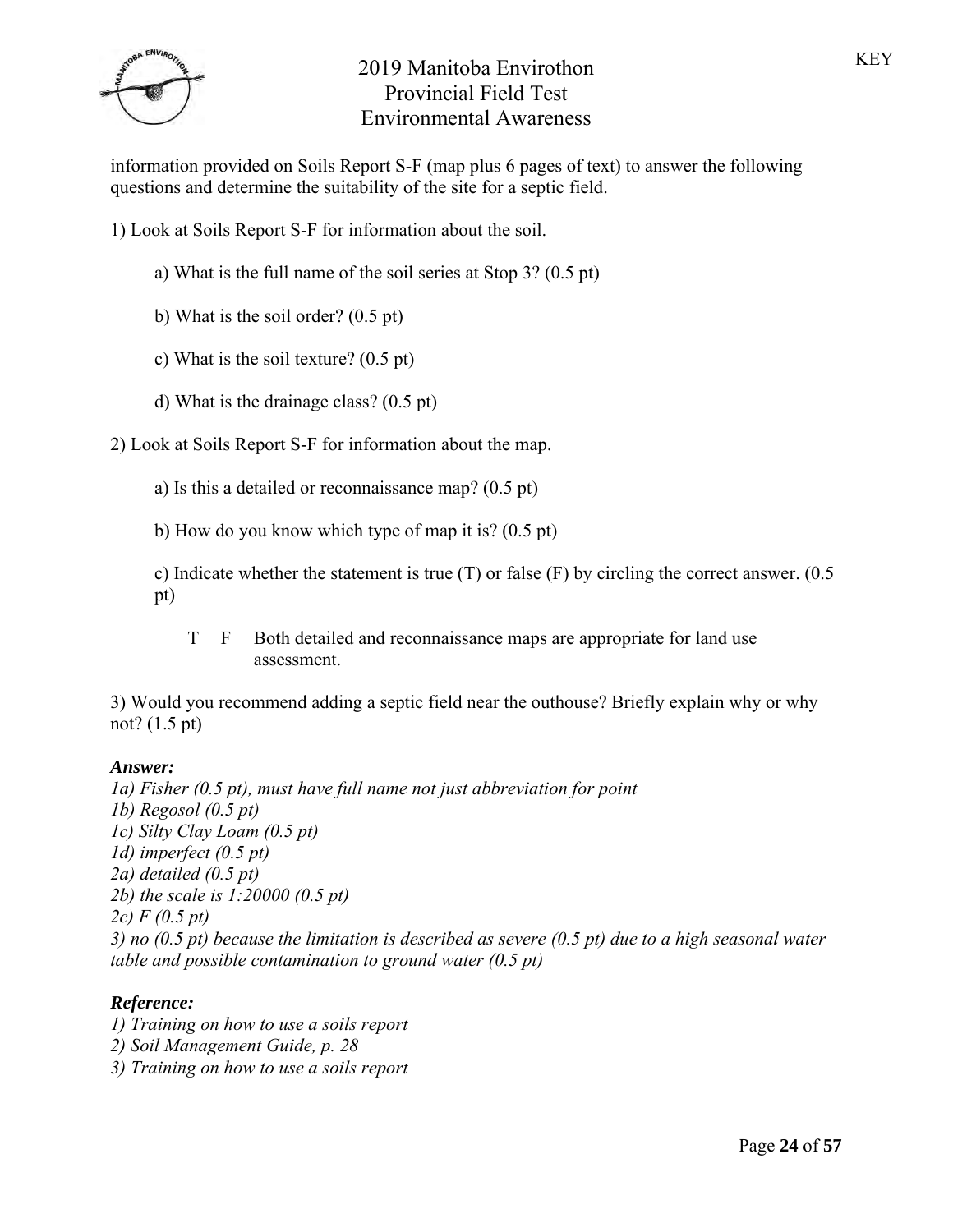



## **SOILS AND GEOLOGY (10 pts)**

*This question requires BOTH materials AND features found at stop.*

1) The name of the soil on this site is shown on the sign by the soil pit.

- a) What soil order does it belong to? (0.5 pt)
- b) What soil great group does it belong to? (0.5 pt)

2) A dilute hydrochloric acid solution is used to find the undeveloped parent material (C horizon) in most Prairie soils by reacting with calcium carbonate.

*Directions: Put on the gloves and goggles provided. Use the dilute HCL to find the top of C horizon.*

a) What is the approximate depth (in cm) of the top of the C horizon? (1 pt)

b) Why is calcium carbonate in the C horizon and not the horizons above it? (0.5 pt)

3) Remove a handful of soil from the A horizon labelled S-E, or take some from the tray labelled S-E.

a) Describe the aggregate structure. (1 pt)

b) Try to form a ball with the soil. If it is too dry, add water. Use the soil texturing flow chart to determine the texture of this soil. Write the texture below. (1.5 pts)

c) Use the Munsell colour chart to determine the colour of the soil that you textured in question 3b. Write the parameters below. (1 pt - 0.5 pt each) Hue 10YR Value Chroma

d) Dull gray or blue-gray colours and rusty red spots anywhere in the soil profile indicate gleying and mottling. Why would a soil have gleying and mottling? (1 pt)

4) What is the parent material and origin for this soil? Circle the best answer. (0.5 pt)

- a) Organic deposit from accumulated leaf litter
- b) Alluvial deposit from the river
- c) Aeolian deposit originating from beach sand
- d) Morainal deposit from limestone or shale pulverized by a glacier

5) In case you didn't notice, there is no farming on this spot.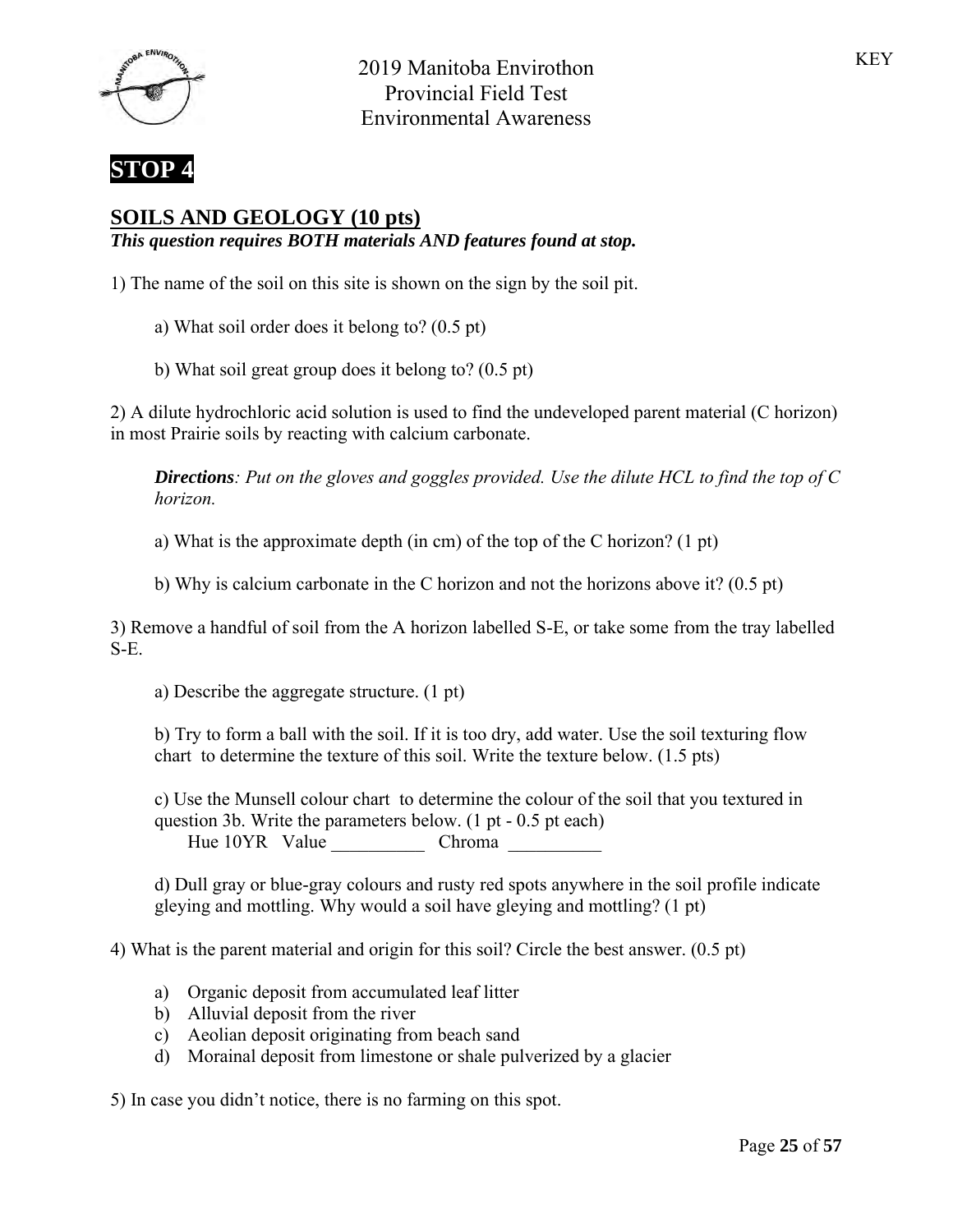

a) List two (2) specific agricultural capability limitations of soils in this area. (1 pt)

b) List three (3) land uses that are more suited for the soils of this area. (1.5 pt)

## *Answer:*

*1a) TBD (0.5 pt) 1b) TBD (0.5 pt) 2a) TBD (1 pt; up to 10 cm of deviation from our answer is acceptable) 2b) It leached/translocated from the upper soil profile (0.5) 3a) TBD (1pt) 3b) TBD; allowed to be 1 step to left/right or up/down of the pre-judged soil texture (1.5 pts) Partial marks: 1.0 pt - Ribbon length AND/OR grittiness/smoothness is incorrect by 2 steps in any direction; 0.5 pt - Ribbon length AND/OR grittiness/smoothness is incorrect by 3 steps in any direction. 3c) TBD (1 pt - 0.5 pt each)* 

*3d) one of the following: temporary or permanent presence of water, poor or imperfect drainage in the soil, oxidation and reduction of iron (1 pt)*

*4) b (0.5 pt)*

*5a) Two of the following: wetness (W), flooding/inundation (I), or slope/topography (T). (1 pt - 0.5 pt each)*

*5b) Three of the following: recreation (e.g. camping, sports, golf course), residential or urban development, hunting or trapping*

*set-aside (preserve), forest harvest, wildcraft (collecting plants for food, materials, or medicine), grazing responsibly, another reasonable answer (1.5 pt - 0.5 pt each)*

## *Reference:*

*1) Canadian System of Soil Classification, p A.9 2) Training, Soils and Land Use Document, p 19-20; Soil Management Guide, p 16-17, Think Trees TV: Let's Get the Dirt on Soil 3) Soil Management Guide: p 13-15, Appendix F - Determining Soil Texture by Feel; training*

*4) Soils and Land Use Study Guide: Soil Formation; Parent Material*

*5) Soil Management Guide, p 33*

# **STOP 5**

# **SOILS AND GEOLOGY**

*There is no question for this discipline at this stop.*



# **SOILS AND GEOLOGY (5 pts)**

1) What is the most prominent land use in Manitoba? (0.5 pt)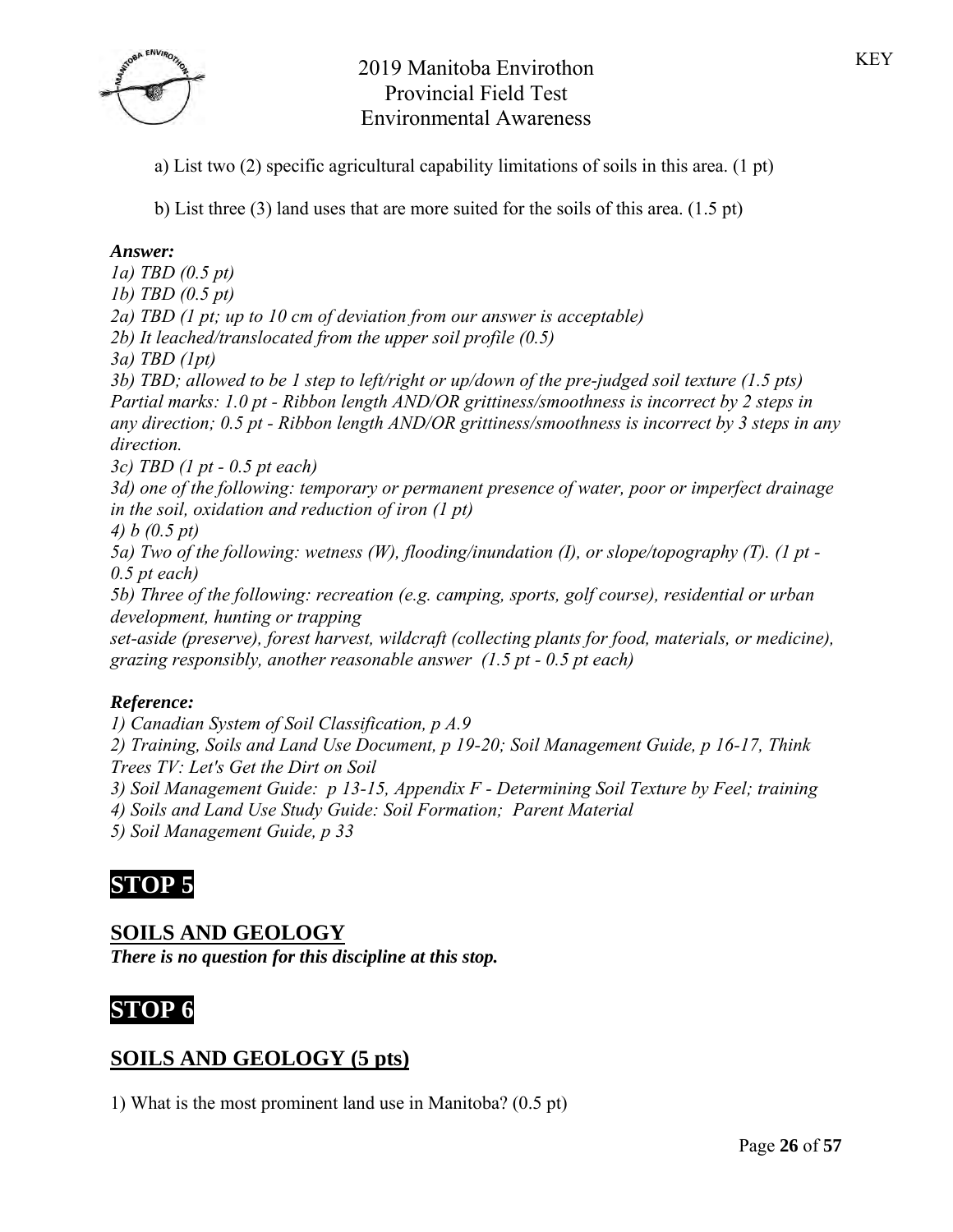

2) What are two (2) influences that pH have on how well crops grow? (1 pt)

3) *True/False: Indicate whether each statement is true (T) or false (F) by circling the correct answer.* (2 pts - 0.5 pt each)

- T F Agriculture generally tends to lower pH of soils over time.
- T F A low pH value (lower than 7) indicates acidity.
- T F Water flowing through soil removes nutrients over time.
- T F Soil biodiversity is an important factor contributing to soil quality.

4) Name three (3) micro or macro-organisms that play important roles in helping to break down organic material in top soil. (1.5 pts )

### *Answer:*

*1) Agriculture (0.5 pt) 2) Any two (2) of the following: nutrient availability/potential toxicity, microorganism activity, disease organism activity, potential crop damage by some herbicides. (1 pt - 0.5 pt each) 3) T, T, T, T (2 pts - 0.5 pt each) 4) Any 3 of the following: Fungi, bacteria, actinomycetes, algae, protozoa, nematodes, earthworms, arthropods (insects, spiders, etc.), rodents. (1.5 pts - 0.5 pt each)*

#### *Reference:*

*1) Soils and Land Use Resource, page 4, Table 1.2*

*2) Soils and Land Use Resource, page 21, "Soil Chemical Properties"*

*3) Soils and Land Use Resource, page 21, "Soil Chemical Properties"*

*4) Soils and Lane Use Resource, page 24, "Soil Organic Matter"*

# **STOP 7**

## **SOILS AND GEOLOGY (5 pts)**

### *This question requires BOTH materials AND features found at stop.*

Welcome to the tallgrass prairie region of Manitoba, dissected here and there by rivers which recharge the water in the earth and soil, and which gradually change the shape of our landscape.

1) Observe Diagram S-A, and consider the above description. Which of the following are the three (3) soil orders most likely to have originated in this area? Circle the correct answers. (1.5 pts)

| Organic | Chernozem | Cryosol |
|---------|-----------|---------|
| Podzol  | Regosol   | Gleysol |

2) Which one (1) of the above soils is a mature grassland soil? (0.5 pt)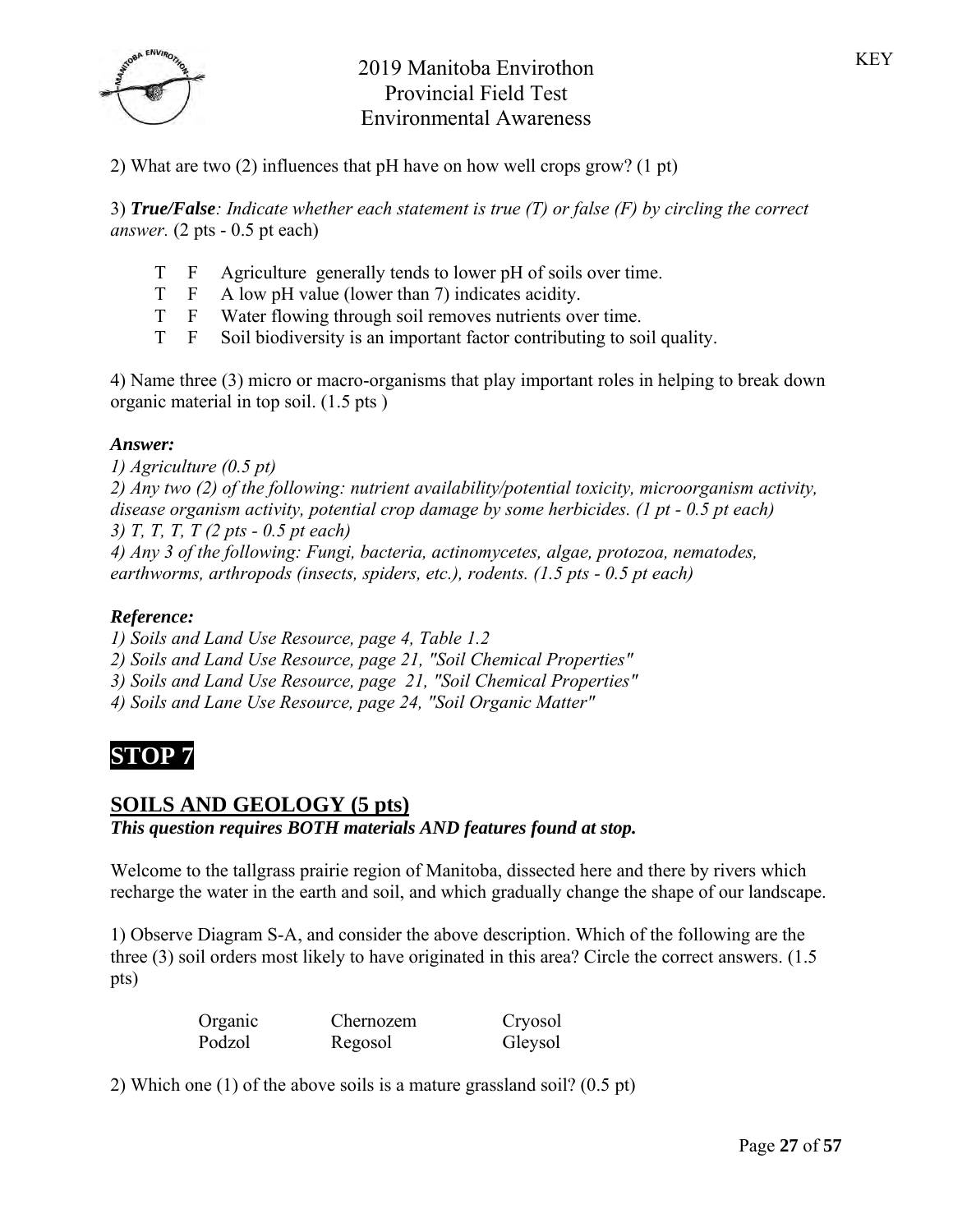

3) Name one (1) soil characteristic required for the soil named in 2) to be classified as a mature grassland soil. (1 pt)

4) There are mature trees here. But this is not a mature forested soil (a Luvisol). Which one (1) of the five soil forming factors is required for a forest soil to reach maturity? (1 pt)

5) Name one (1) soil characteristic required for the soil in this area to be classified as a mature forest soil. (1 pt)

### *Answer:*

*1) Chernozem, Regosol, Gleysol (1.5 pts – 0.5 pt each) 2) Chernozem (0.5 pt) 3) Ah horizon (OR surface layer) enriched with organic matter (OR carbon) (1 pt) 4) Time (1 pt) 5) One of the following: Washed out Ae horizon (or surface layer), OR a Bt horizon (OR subsurface layer) enriched with organic matter and/or fine-textured soil particles (OR clays) (1 pt)*

### *Reference:*

*1) Soils and Land Use Document p 39 – 41; and Basic Guide to the Soil Orders (1 page) 2)-3) Soils and Land Use Document p 39 – 41; and Basic Guide to the Soil Orders (1 page) 4) Soils and Land Use Document p 8 – 11 5) Soils and Land Use Document p 39 – 41; and Basic Guide to the Soil Orders (1 page)*

# **STOP 8**

## **SOILS AND GEOLOGY**

*There is no question for this discipline at this stop.*



## **SOILS AND GEOLOGY (10 pts)**

*This question requires materials provided at stop.*

1) What does CEC stand for? (1 pt)

2) CEC is an important soil property because it can indicate which nutrients and contaminants will be held to the soil particles. Many nutrients, contaminants, and soil particles have positive or negative charges. A positively charged ion is called a cation, while a negatively charged ion is called an anion. Similar to a magnet, positive charges attract negative charges, and like charges will repel. In the container labeled S-C, different coloured beads represent the charges found in a soil sample. Cations are represented by blue beads, while anions are represented by red beads.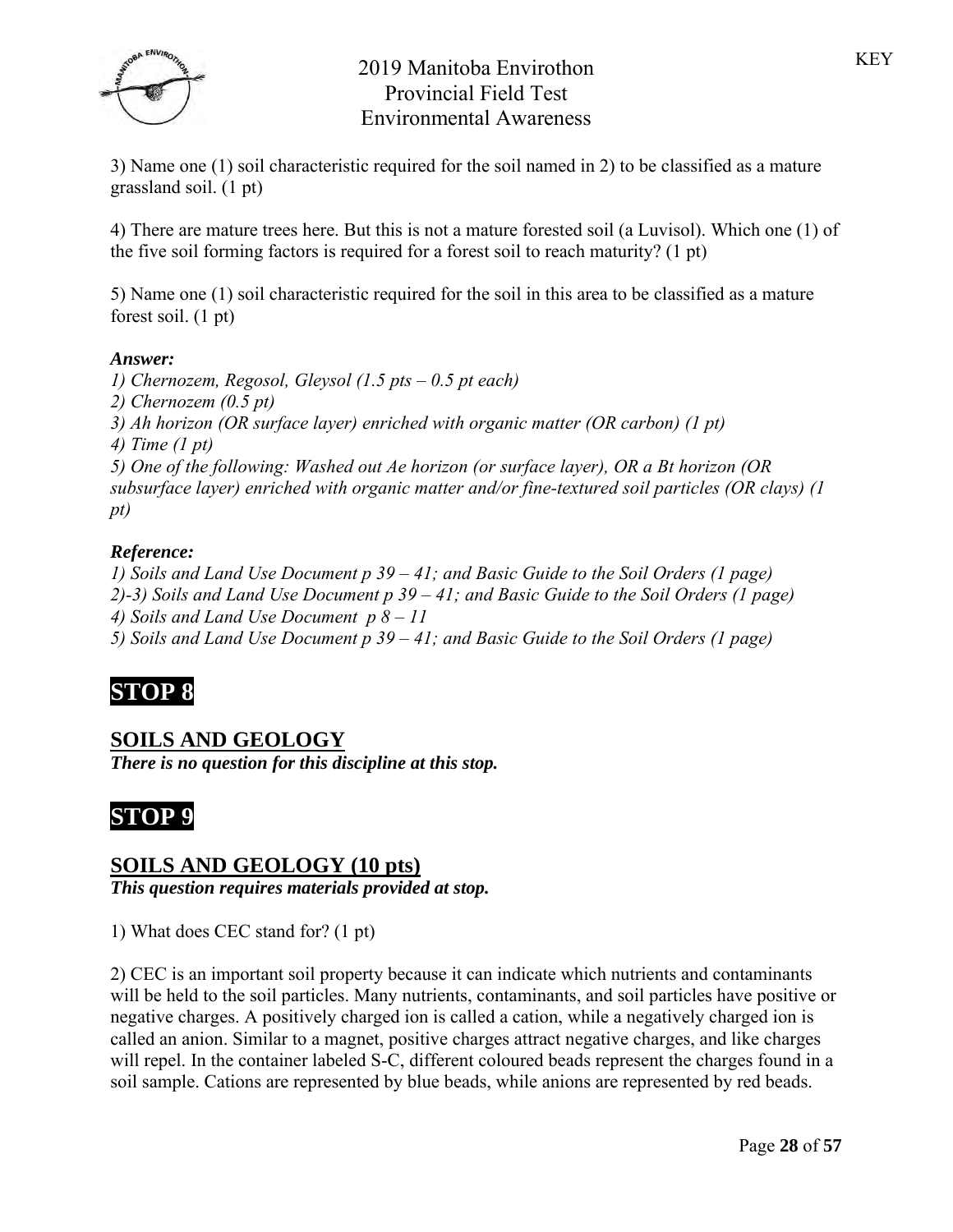

a) Look at container S-C, but do not open it. Is the soil sample represented by S-C more positively or more negatively charged? (1 pt)

b) Based on your answer in part a), would you expect the plant-essential nitrate anion (NO3<sup>-</sup>) to be held by the soil represented by S-C or would it leach out? Explain why. (1 pt)

3) The CEC level of a soil is a chemical property that indicates how strongly the soil will hold onto cations. Soils that have a lower CEC level generally require more frequent applications of fertilizer because the fertilizer won't be held as tightly by the soil. This can increase the risk of nutrient loading in runoff. To lessen this risk, you could increase the CEC of the soil so the fertilizer is held more tightly and/or you can reduce runoff.

a) What is one (1) way that you could increase the CEC of a soil? (1 pt)

b) What are two (2) ways to reduce nutrient loading in runoff on a field? (2 pts)

4) Soil survey reports and maps contain a great deal of technical information about the chemical and physical properties of a soil. While reviewing a soil survey, you come across the following map unit: NDL/xc1x.

a) Identify the symbol(s) representing the following components: (2.5 pts - 0.5 pt each)

| Degree of Stoniness |  |
|---------------------|--|
| Degree of Salinity  |  |
| Topography          |  |
| Soil Series Symbol  |  |
| Degree of Erosion   |  |

b) After referring to the legend, you realize that NDL is the Newdale soil series. You look it up, and find an example of a soil analysis, shown in table S-B. What trend in the CEC (meq./100gm) do you observe? (0.5 pt)

c) Why would we expect to see this trend in the CEC levels? (1 pt)

### *Answer:*

*1) Cation Exchange Capacity (1 pt)*

*2a) S-C is more negatively charged (more red/negative beads than blue/positive beads). (1 pt) 2b) Nitrate will leach out because S-C and nitrate are both negatively charged (like charges repel). (1 pt)*

*3a) Any 1 of the following: increase organic matter, increase clay content (1 pt) 3b) Any 2 of the following: increase vegetative cover, establish buffer strips, incorporate fertilizers, apply fertilizer according to soil test recommendations, adjust fertilizer application rates/placements/timing, apply fertilizer on flatter land, don't apply on soils where water ponding or risk of flooding occurs, caution when applying on clay surface textures (2 pts - 1 pt each)*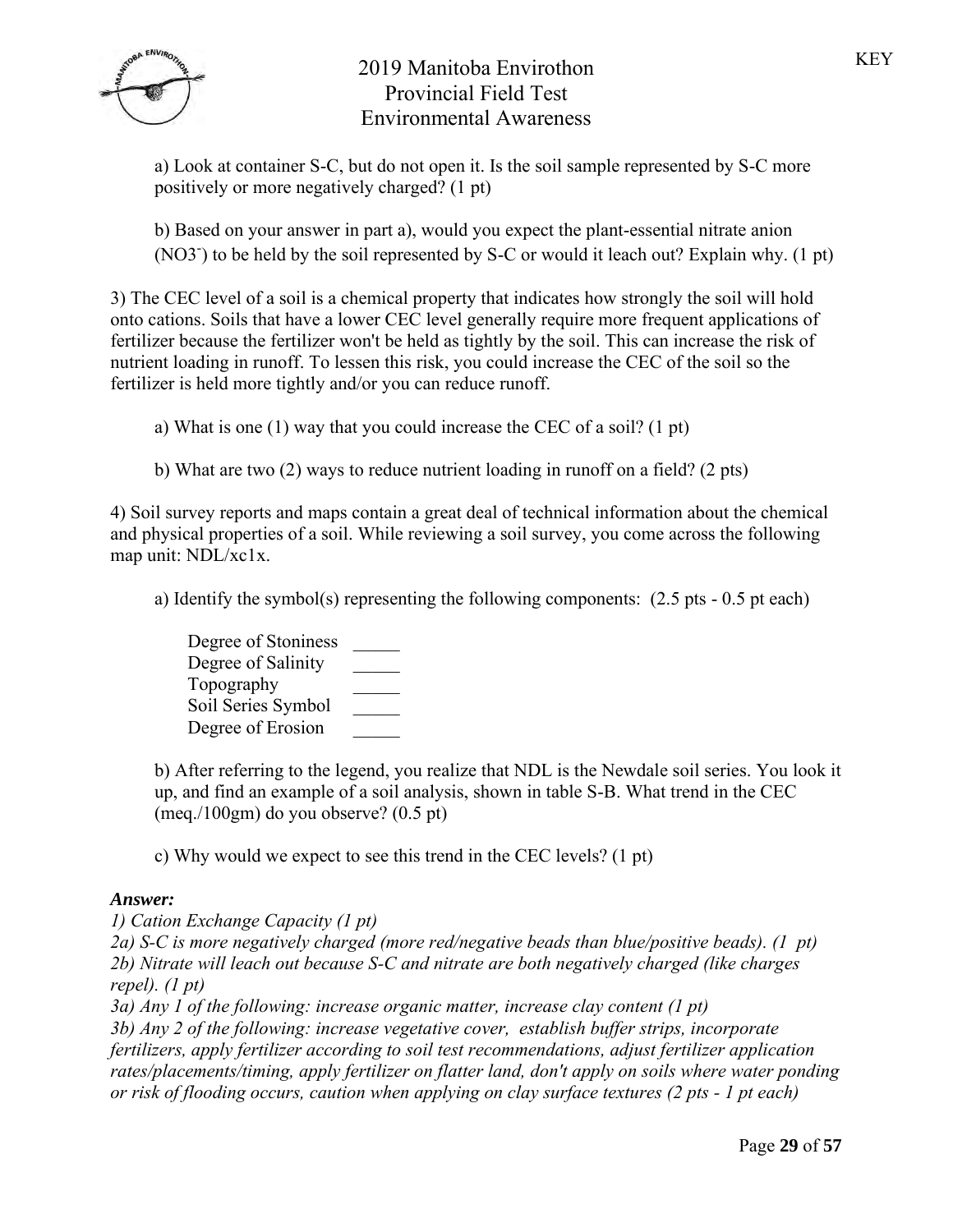

*4a) Degree of Stoniness is 1, Degree of Salinity is x, Topography is c, Degree of Erosion is x, and the Soil Series Symbol is NDL (2.5 pts - 0.5 pt each) 4b) CEC decreases with depth (0.5 pt) 4c) The amount of organic matter decreases with depth, which contributes to the decrease in CEC levels with depth (1 pt).*

### *Reference:*

*1) From The Surface Down, p. 14 2) From The Surface Down, p.14 3a) From The Surface Down, p. 14-15; Soils Document, p. 23; Soil Management Guide, p. 151 3b) Soil Management Guide, p.10, 53 4a) Soil Document, p. 43-44 4b) Soil Management Guide, p. 41 4c) From The Surface Down, p. 15; Soils Document, p. 23; Soil Management Guide, p. 41 and 151*

# **STOP 10**

# **SOILS AND GEOLOGY**

*There is no question for this discipline at this stop.*

# **STOP 11**

### **SOILS AND GEOLOGY (5 pts)**

*This question requires materials provided at stop.*

1) Define SOIL STRUCTURE. (1 pt)

2) Look at the samples labeled S-J through SM.

a) Match each of the samples with the correct soil structure by drawing a line between the pair. (2 pts - 0.5 pt each)

| sub-angular blocky | $S-J$ |
|--------------------|-------|
| massive            | S-K   |
| structureless      | S-L   |
| granular           | S-M   |

b) Which sample is associated with an A horizon? (0.5 pt)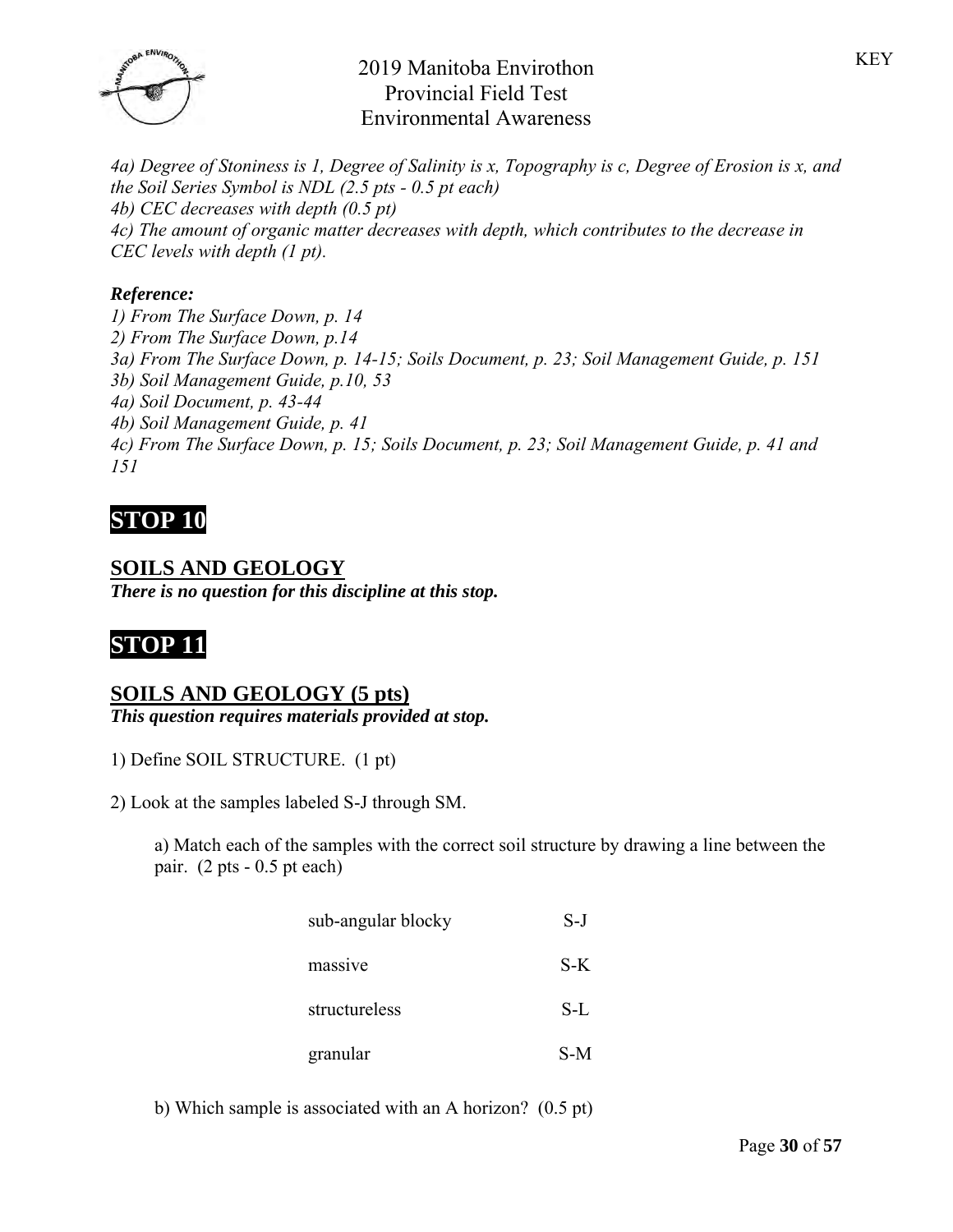

d) Choose two (2) of the four soil structure types represented by the samples. Briefly describe how water movement is affected by each of the two chosen soil structures (ex. holding versus releasing water, uptake by plants). (1 pt)

### *Answer:*

*1) Soil structure is the aggregating (clinging together) of soil particles to form aggregates/clods. Decomposing organic matter "glues" together mineral components of soil. Soil structure can be well developed (ex. strong granular) or poorly developed (ex. weak granular). If there are no visible aggregates, the soil is structureless. (1 pt) 2a) sub-angular blocky S-K, massive S-L structureless S-M granular S-J (2 pts - 0.5 pt each) 2b) S-J 2c) S-K 2d) Any 2 of the following: (1 pt - 0.5 pt each) GRANULAR - good aggregation of soil particles gives a soil a high water holding capacity SUB-ANGULAR BLOCKY - lego-like blocks have seams and cracks between them allowing excess water to pass through, reducing water stress on growing plants MASSIVE - density restricts water entry and penetration by plant roots STRUCTURELESS - no aggregation means little to no water holding capacity and a poor plant growth environment*

### *Reference:*

*1) Soil Management Guide, pp.13-14 2a)-2c) training 2d) Soil Management Guide, p.14*

# **STOP 12**

## **SOILS AND GEOLOGY**

*There is no question for this discipline at this stop.*

# **STOP 13**

## **SOILS AND GEOLOGY (10 pts)**

*This question requires materials provided at stop.*

After submitting a soil sample to a nutrient testing laboratory, you receive the report labeled S-D. Using the report, answer the following questions FOR FIELD P1. Note: This is an actual report from 2018 fall soil sampling.

1) What is the concentration of the following nutrients? Include the correct units.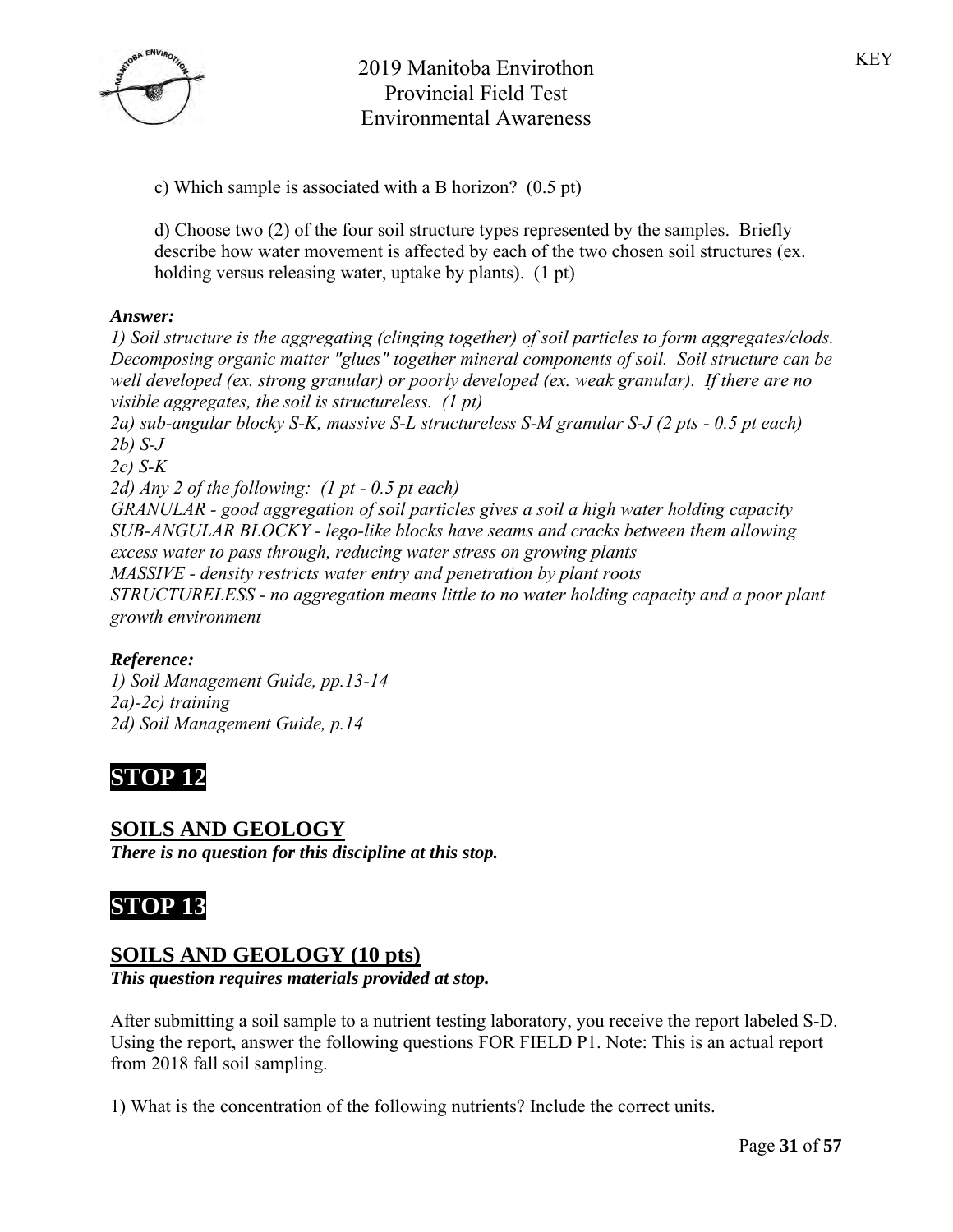

- a) Nitrate 0-60 cm (0.5 pt)
- b) Phosphorus 0-15 cm (0.5 pt)
- c) Potassium 0-15 cm (0.5 pt)

2) Why are the above three nutrients known as macronutrients? (0.5 pt)

3) How is nitrogen made plant-available in the soil? (0.5 pt)

4) How are phosphorus and potassium made plant available in the soil? (0.5 pt)

5) Based on soil P regulatory thresholds, what is the maximum amount of phosphorus would you be allowed to apply to the soil? (1 pt)

6) What is the pH of the soil? (0.5 pt)

- 7) List two (2) soil characteristics or interactions that pH affects? (2 pts)
- 8) What is the concentration of soluble salts in the soil? Include the correct units. (0.5 pt)

9) This soil is \_\_\_\_\_\_\_\_\_\_. Circle best response. Note:mmhos/cm=dS/m (0.5 pt)

- a) non saline
- b) slightly saline
- c) weakly saline
- d) moderately saline
- e) strongly saline

10) Briefly describe two (2) distinct reasons why it is important for agricultural producers to soil test. (2 pts)

### *Answer:*

*1a) 7 ppm (0.5 pt) or 0 pt without units 1b) 7 ppm (0.5 pt) or 0 pt without units 1c) 198 ppm (0.5 pt) or 0 pt without units 2) nutrients needed by plants in large amounts (0.5 pt) 3) decomposed from organic matter/microorganisms (0.5 pt) 4) weathering of parent material (0.5 pt) 5) no restrictions/any amount (1 pt) 6) 6.6 (0.5pt) 7) Any two of: availability of nutrients, ,micro-organisms, pesticide interactions, mobility of heavy metals or corrosivity (2 pts -1 pt each) 8) 0.16 mmhos/cm or dS/m (0.5 pt) or 0 pt without units*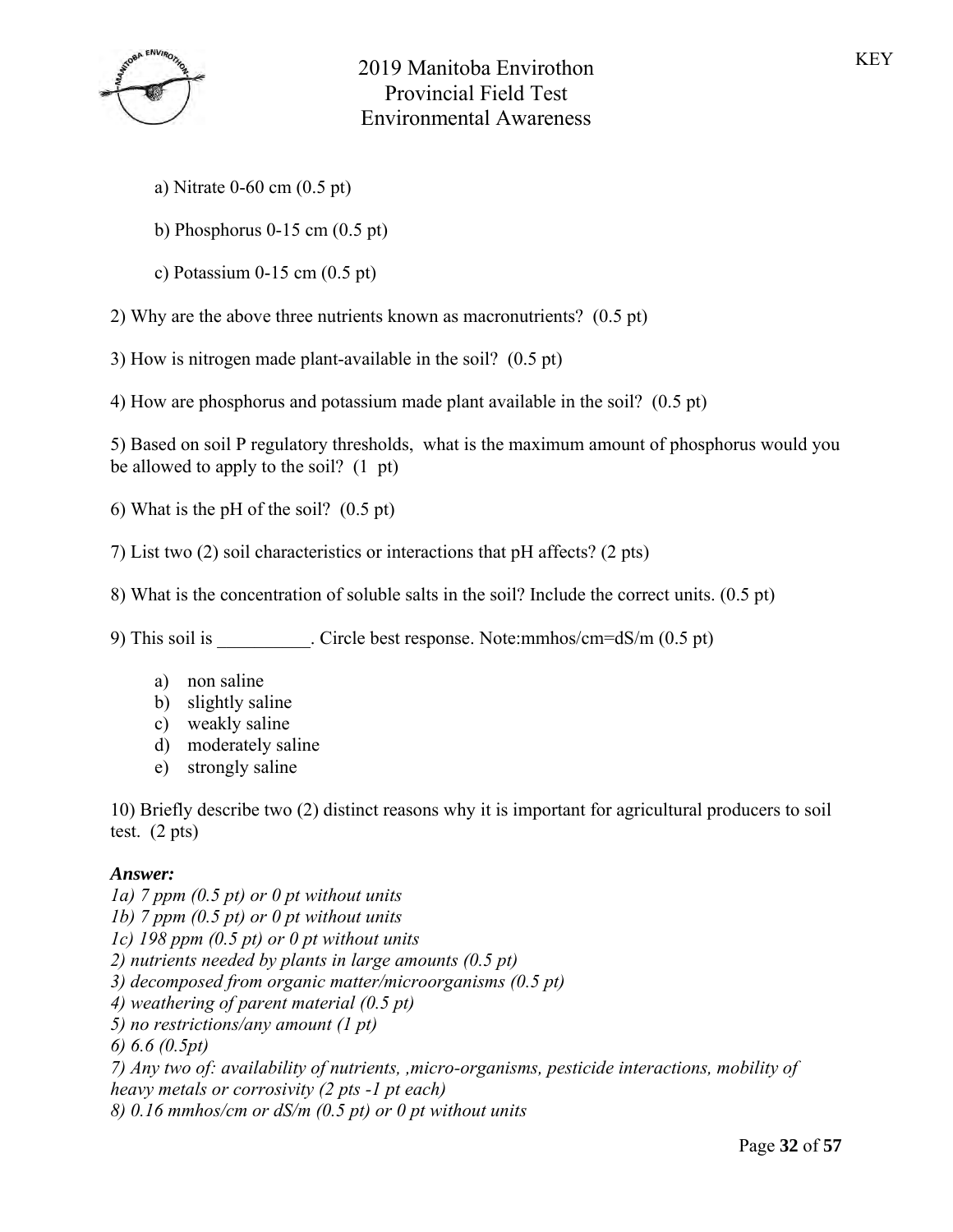

*9) a) (0.5 pt) 10) economic reasons (fertilizers cost money, etc) (1 pt) and environmental reasons (runoff, leaching, etc.) (1pt)*

### *Reference:*

*1a-1c) ability to read table 2) Soils and Land Use p 28 3) Soils and Land Use p 28 4) Soils and Land Use p 28 5) Soil Management Guide p 57 6) ability to read table 7) Soil Quality Indicators: pH 8) ability to read table 9) Soil Management Guide p 67 10) Soil Management Guide pp 52-53*

# **STOP 14**

## **SOILS AND GEOLOGY (5 pts)**

### *This question requires materials provided at stop.*

1) How many sections are in a township? (0.5 pt)

2) Examine the diagram showing the township labeled S-G. Determine the range and township for this location.

- a) Range (0.5 pt)
- b) Township (0.5 pt)

3) Examine the soil survey map labeled S-H.

a) Identify the dominant soil type at this location. (0.5 pt)

b) Is the soil developed from fine, medium or coarse-textured materials? (0.5 pt)

4) Name one (1) dominant soil forming factor at this location. (0.5 pt)

5) The dominant soil type at this location has the same name as that of a Manitoba community. Estimate the following two distances between this location and that community: (1 pt - 0.5 pt each)

a) shortest distance in space (i.e. as the crow flies or direct)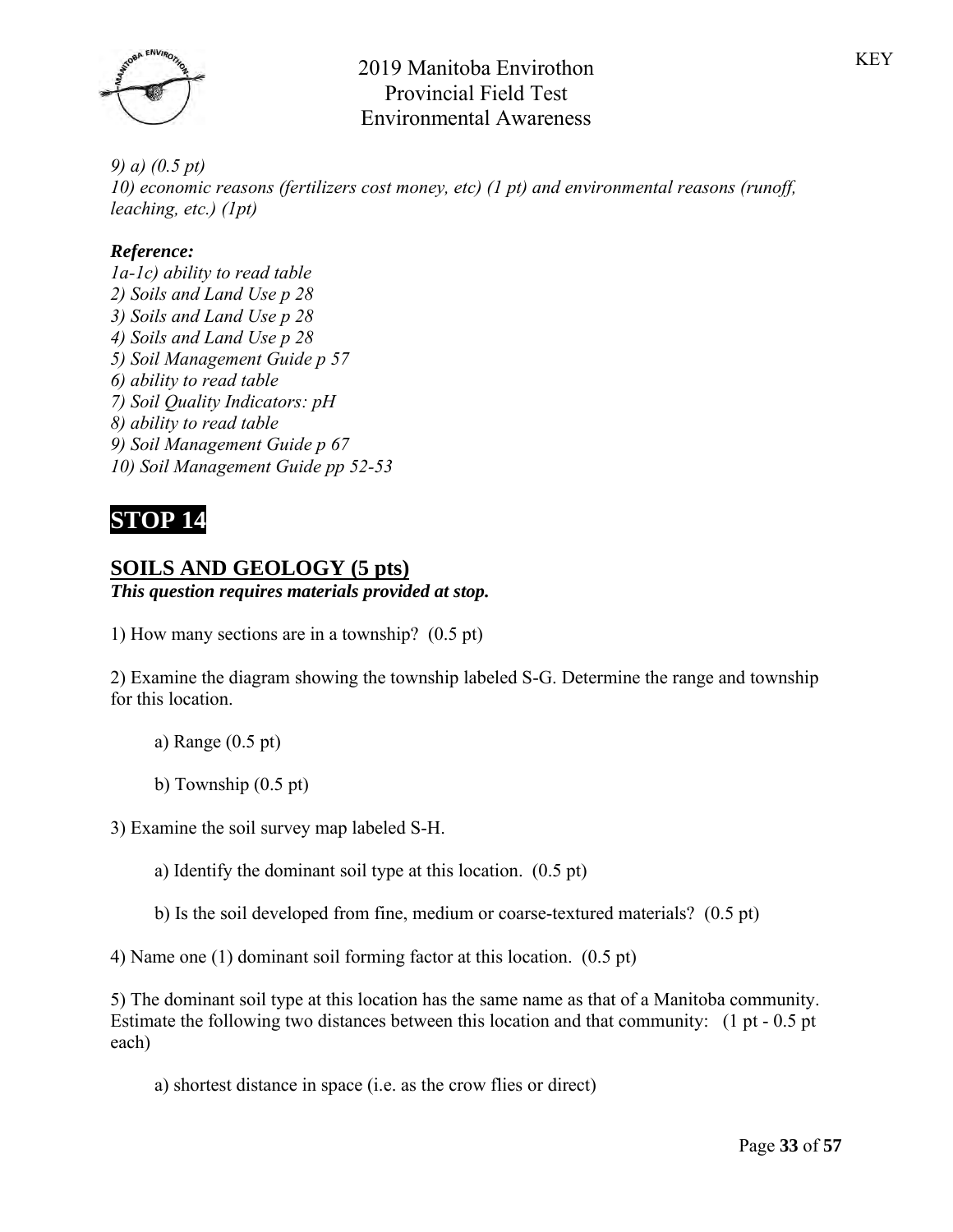

- b) most direct distance by road
- 6) Your team is lost in the woods of Camp Assiniboia.
	- a) Which of the two maps provided (S-H and S-I) at this stop is more useful in finding your way out?  $(0.5 \text{ pt})$
	- b) Explain your answer to a). (0.5 pt)

### *Answer:*

*1) 36 (0.5 pt) 2a) 1 (0.5 pt each) 2b) 10 (0.5 pt each) 3a) St. Norbert Clay (Wooded associate) of the Red River Association (0.5 pt) 3b) fine (0.5 pt) 4) One of the following: periodic deposition of fluvial materials due to river flooding, vegetation type - deciduous trees (0.5 pt) 5a) value between 25 and 30 km (0.5 pt) 5b) value between 35 and 40 km (0.5 pt) 6a) Either of: S-H or the soil survey map (0.5 pt) 6b) S-H due to the larger scale which has more local features. (0.5 pt)*

### *Reference:*

*1)-6) The Dominion Land Survey: Mapping Western Canada; training*

# **STOP 15**

**SOILS AND GEOLOGY** *There is no question for this discipline at this stop.*

# **STOP 1**

**THEME** *There is no question for this discipline at this stop.*



## **THEME (5 pts)**

1) Compare and contrast BIOINDICATORS and BIOMONITORS. (4 pts)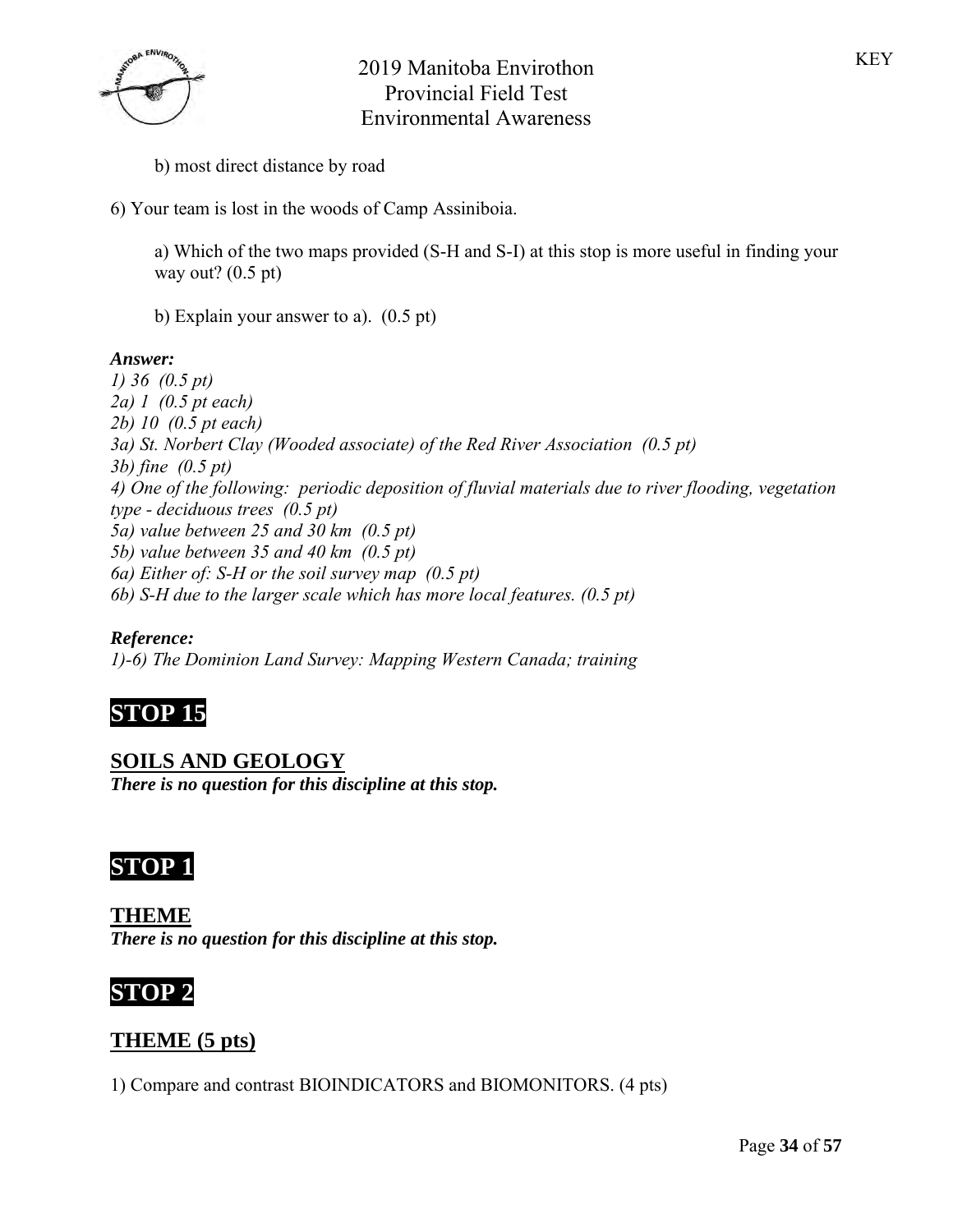

2) Give one (1) example of a bioindicator organism and name one thing it can indicate. (1 pt)

#### *Answer:*

*1) A reasonable answer containing the following components: Bioindicators and biomonitors can be used to assess the health of an ecosystem. (1 pt) They are organisms that modify their abundance, distribution, behaviour or physiology in response to environmental change (1 pt). Bioindicator: an organism that contains information on the QUALITY of the environment (1 pt). Biomonitor: is an organism that contains information on the QUANTITATIVE ASPECTS of the quality of the environment. (1 pt)* 

*2) Any one of the following: canaries (air quality in coal mine); acanthocephalans (water pollution); lichens (air pollution, sulfur dioxide); algae (excess nutrients); freshwater macroinvertebrates (water quality) (1 pt - 0.5 pt for example; 0.5 pt for environmental parameter)*

### *Reference:*

*1) Environmental Awareness, p 51-52 2) Environmental Awareness, p 52*

# **STOP 3**

## **THEME (10 pts)**

1) List three (3) current drivers of extinction in Canada. (3 pts)

2) List three (3) characteristics of an organism that make it more vulnerable to becoming extinct. (3 pts)

3) Canada has a national Species At Risk Act. Briefly describe two (2) of the main objectives of this law. (2 pts)

4) *Fill in the blank: Complete the sentences below with the most appropriate choice from the Answer Bank.* (2 pts - 0.5 pt each)

| <b>Answer Bank:</b> |  |
|---------------------|--|
|                     |  |

| 50     | <i>20%</i> | $90\%$      |  |
|--------|------------|-------------|--|
| -250   | 50%        | $100 \ km2$ |  |
| $10\%$ | 70%        | $500 \ km2$ |  |

According to the IUCN Red List, a species is considered to be CRITICALLY ENDANGERED when all evidence indicates that its population has either: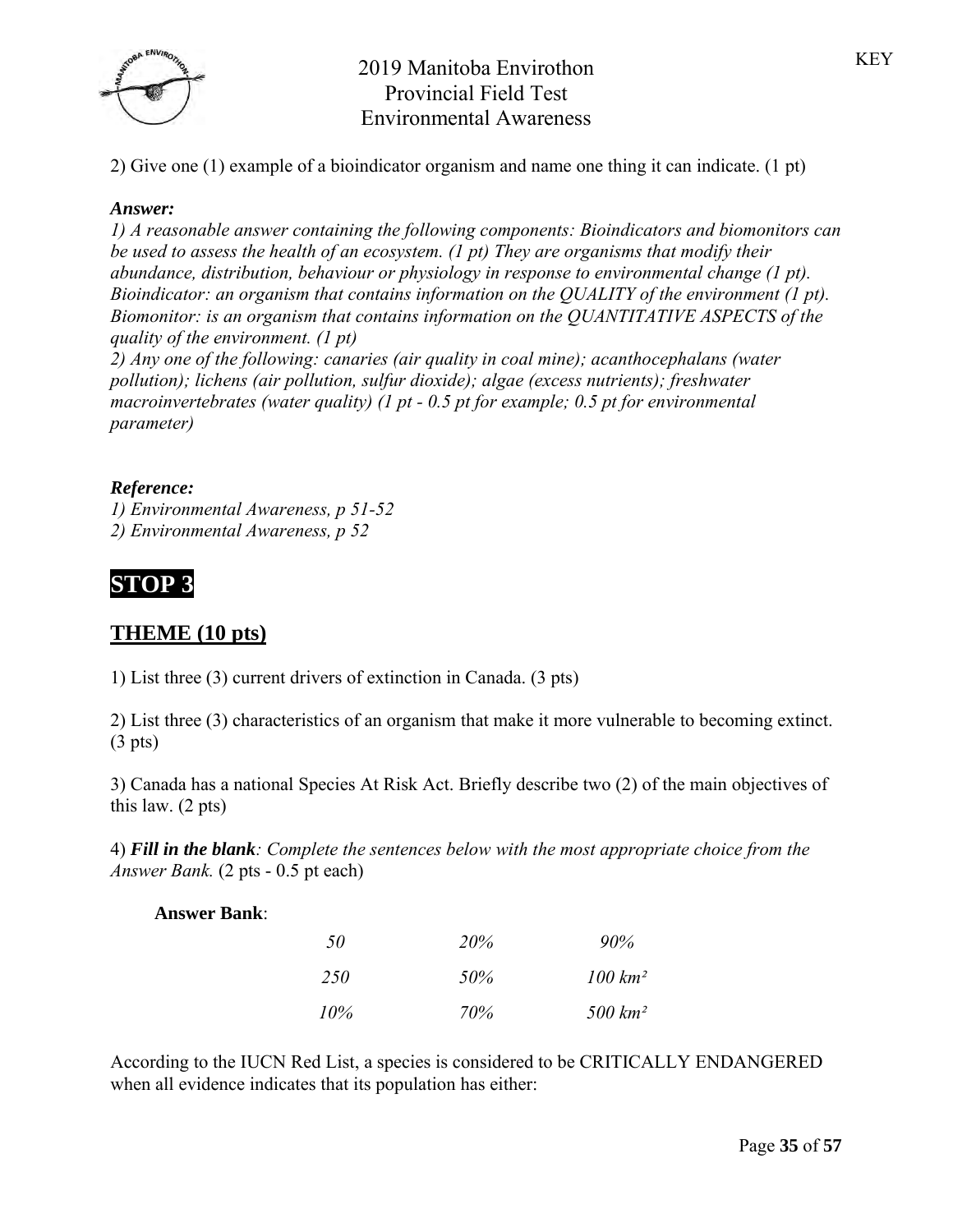a) been seen to be reduced by common or more in last 10 years or three generations,

b) its geographic range has been reduced to less than and severely fragmented or less than 10 km²,

c) population size of less than  $\blacksquare$  individuals, or

d) quantitative modeling suggests the probability of extinction at least \_\_\_\_\_\_\_\_\_\_\_\_\_\_\_ in the next 10 years.

### *Answer:*

*1) Any 3 of the following: habitat destruction and fragmentation, invasive species, overharvesting (unsustainable harvest), pollution, and climate change (3 pts - 1 pt each) 2) Any 3 of the following: rarity, endemism, ineffective dispersers, life-history traits (long generations, low fecundity, large body size, high survival), seasonal migration, little genetic diversity, specialized niche, require pristine habitat, form groups, and/or have no prior contact with humans (3 pts - 1 pt each) 3) Any 2 of the following: to prevent wildlife species in Canada from disappearing, to provide for the recovery of wildlife species that are extirpated (no longer exist in the wild in Canada), endangered, or threatened as a result of human activity, and to manage species of special concern to prevent them from becoming endangered or threatened (2 pts - 1 pt each) 4a) 90% (0.5 pt) 4b) 100km<sup>2</sup>(0.5 pt) 4c) 50 (0.5 pt) 4d) 50% (0.5 pt)*

### *Reference:*

*1) Environmental Awareness, p 40*

- *2) Environmental Awareness, p 43*
- *3) Environmental Awareness, p 42*
- *4) Environmental Awareness, p 41*



## **THEME**

*There is no question for this discipline at this stop.*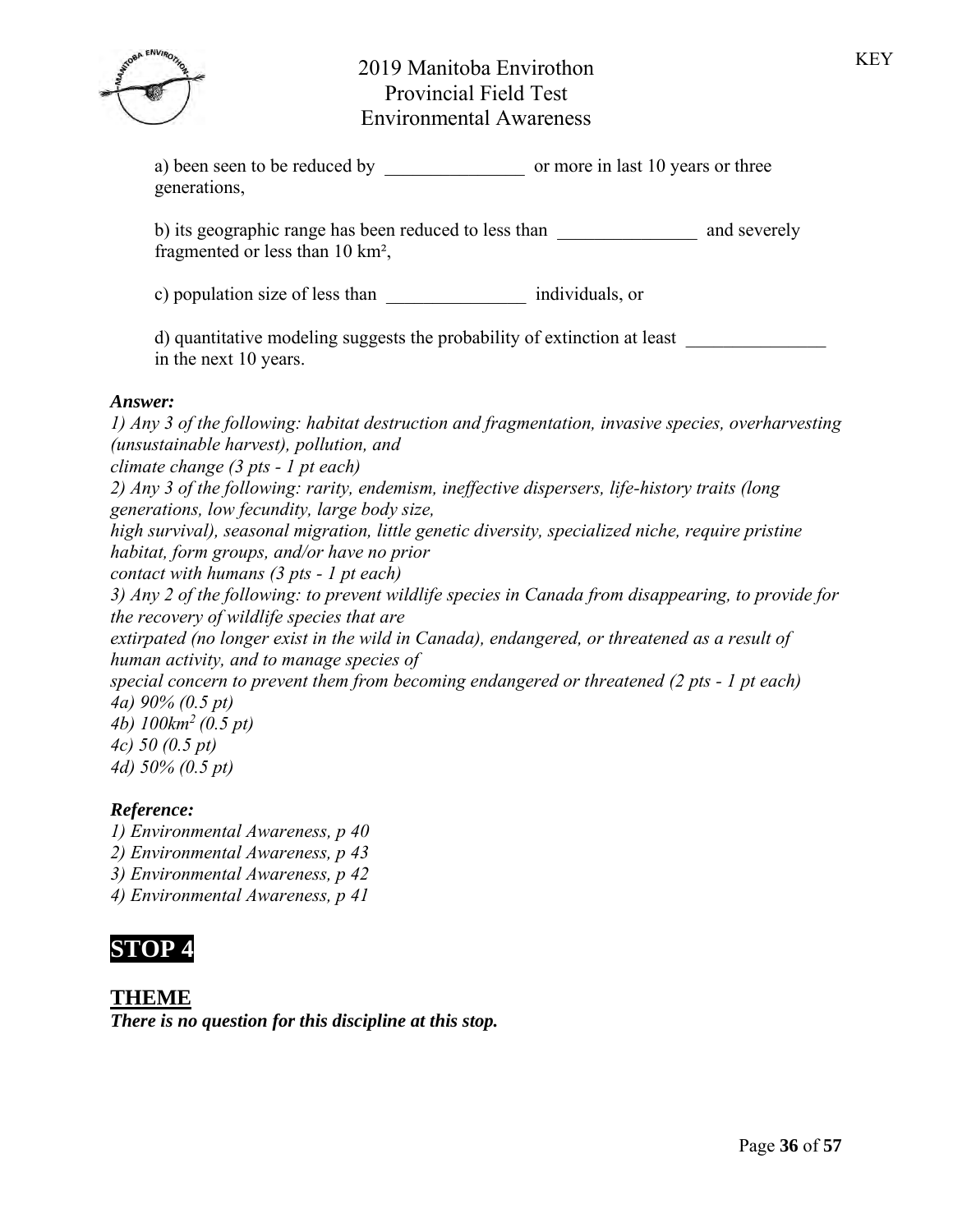

# **STOP 5**

# **THEME (5 pts)**

1) In North America, attitudes towards conservation have evolved over time. The changing views have been categorized as the Romantic-Transcendental Conservation Ethic, Resource Conservation Ethic, and Evolutionary-Ecological Land Ethic.

Name the ethic that best corresponds to each of the statements below. (2 pts - 0.5 pts each)

a) Ecosystems are equilibrial systems of species interacting with the environment.

b) Efficient functioning of systems requires that all parts be present.

c) The preservation of wild nature is a morally superior way to use natural resources.

d) The natural world should be conserved to maintain a production level for future generations.

2) Name and briefly describe the three (3) measures used to determine priorities for protecting biodiversity. (3 pts)

### *Answer:*

*1a) Evolutionary-Ecological Land Ethic (0.5 pt) 1b) Evolutionary-Ecological Land Ethic (0.5 pt) 1c) Romantic-Transcendental Conservation Ethic (0.5 pt) 1d) Resource Conservation Ethic (0.5 pt) 2) (3 pts - 0.5 pt for each name; 0.5 pt for each description) Distinctiveness or Irreplaceability – rare, taxonomically unusual genetic characteristics are prioritized Endangerment – how at risk is a specific area or species Utility – if an ecosystem or species has value as food, or may be valuable, or has some value as a tourism location it is prioritized for preservation*

### *Reference:*

*1a) Environmental Awareness, p 49 1b) Environmental Awareness, p 49 1c) Environmental Awareness, p 48 1d) Environmental Awareness, p 48 2) Environmental Awareness, p 54*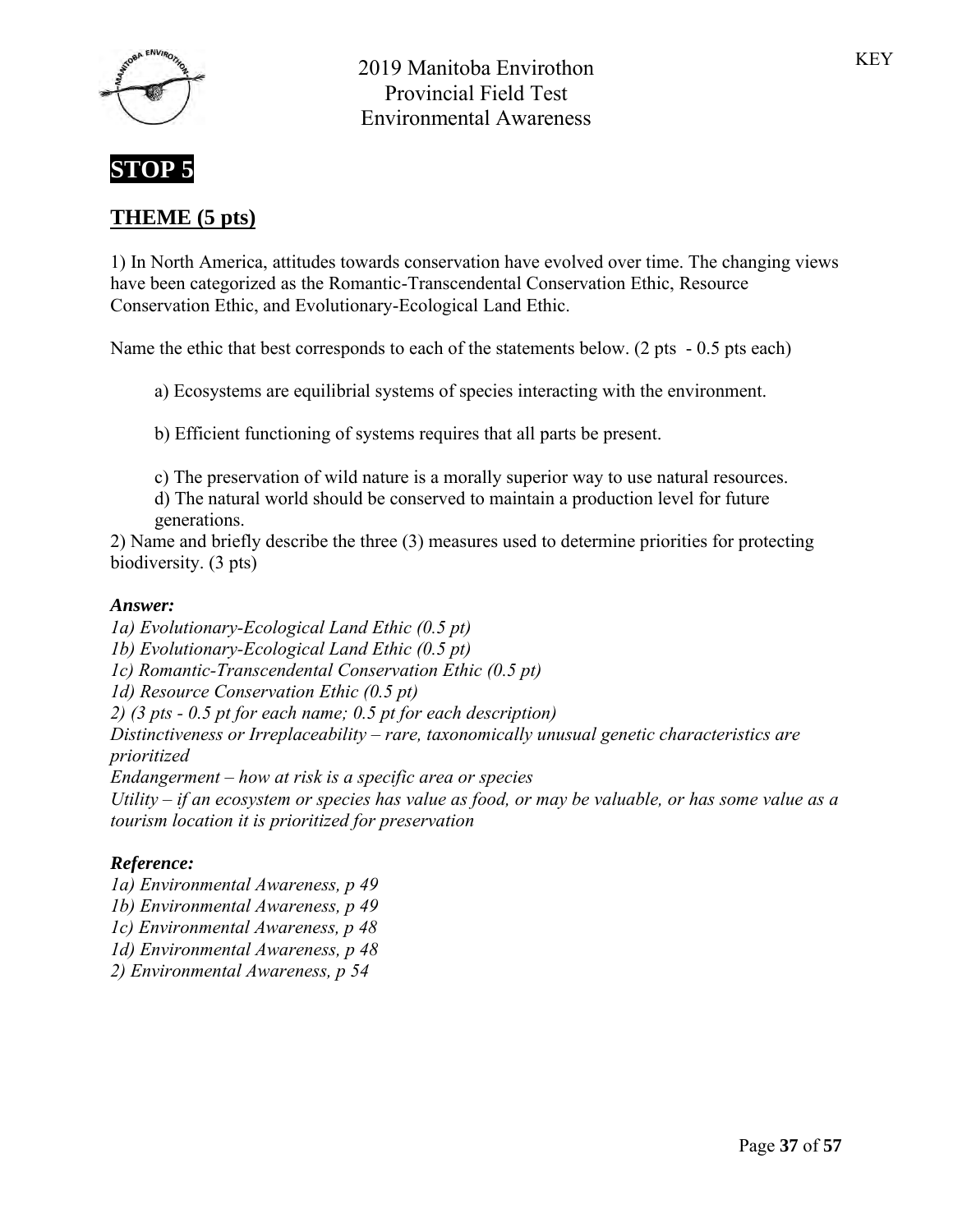



# **THEME (5 pts)**

1) What is HABITAT FRAGMENTATION? (1 pt)

2) What is an EDGE EFFECT? (1 pt)

3) Briefly describe three (3) consequences of habitat fragmentation, other than edge effects. (3 pts)

### *Answer:*

*1) Habitat fragmentation is the process by which a large piece of habitat is converted into a smaller number of patches with smaller areas that are isolated from each other (1 pt) 2) Habitat fragmentation creates far more edge habitat compared to what was previously available (0.5 pt). When a habitat is fragmented, species adapted to the middle of an ecosystem, and not the edge, suddenly have far less area to use. (0.5 pt) 3) Any three of the following: Immigration is reduced; Movement of exotic species; loss of habitat variability; habitat loss; population sizes are restricted. (3 pts - 1 pt each)*

### *Reference:*

*1) Environmental Awareness, p 28*

*2) Environmental Awareness, p 29*

*3) Environmental Awareness, p 28-29*



# **THEME (10 pts)**

1) Define and give an example of each type of success in conservation listed in the table below.

| Type       | Definition         | Example            |
|------------|--------------------|--------------------|
| microscale |                    |                    |
|            | $(0.5 \text{ pt})$ | $(0.5 \text{ pt})$ |
| mesoscale  | $(0.5 \text{ pt})$ | 0.5                |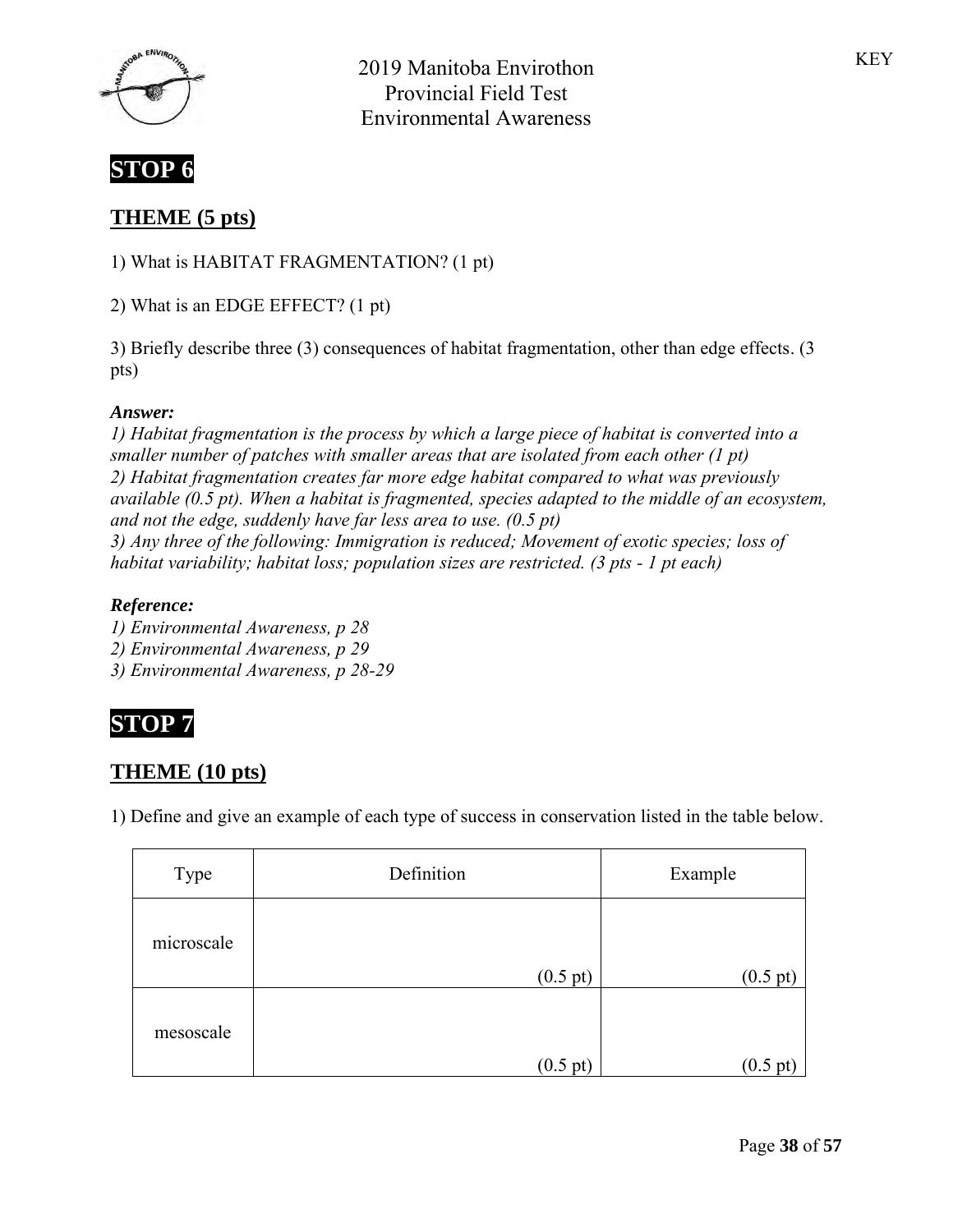

| macroscale |                    |                    |
|------------|--------------------|--------------------|
|            | $(0.5 \text{ pt})$ | $(0.5 \text{ pt})$ |

## 2) What is SUSTAINABLE DEVELOPMENT? (1 pt)

3)The United Nations has developed seventeen sustainable development goals for 2030. List four (4) of these goals. (2 pts)

4) Briefly describe the three (3) components of ecosystem stewardship. (3 pts)

5) How can an individual citizen help conservation movements through legal and institutional instruments? (1 pt)

### *Answer:*

*1) (3 pts - 0.5 pt for each definition; 0.5 pt for each example)*

*Microscale - conservation involving direct efforts to protect species/habitats. Examples: protected areas; controlling illegal hunting*

*Mesoscale - conservation at a regional scale. Examples: trans-boundary agreements; international wildlife trade*

*Macroscale - conservation at a global scale. Examples: changing consumer demands; legislation*

*2) Sustainable development is about finding better solutions and ways of doing things in our lives, both to improve our future and the present. (1 pt)*

*3) Four of the following: No poverty; Zero Hunger; Good health and well-being; quality education; gender equality; clean water and sanitation; affordable and clean energy; decent work and economic growth; industry, innovation infrastructure; reduced inequalities;* 

*sustainable cities and communities; responsible consumption and production; climate action; life below water; life on land; peace, justice and strong institutions; partnerships for the goals (2 pts - 0.5 pts each)*

*4) Reduce vulnerability of a system to expected changes; Foster resilience to sustain desired conditions in the face of uncertainty and change; Transform from unwanted directions when other opportunities present themselves (3 pts - 1pt each)*

*5) As a concerned and active citizen, it is imperative for everyone to be in the political process and advocate for the world they desire. Environmental legislation has often been passed after political pressure from engaged citizens. (1 pt)*

### *Reference:*

*1) Environmental Awareness, p 67-68*

- *2) Environmental Awareness, p 71*
- *3) Environmental Awareness, p 70*
- *4) Environmental Awareness, p 72-73*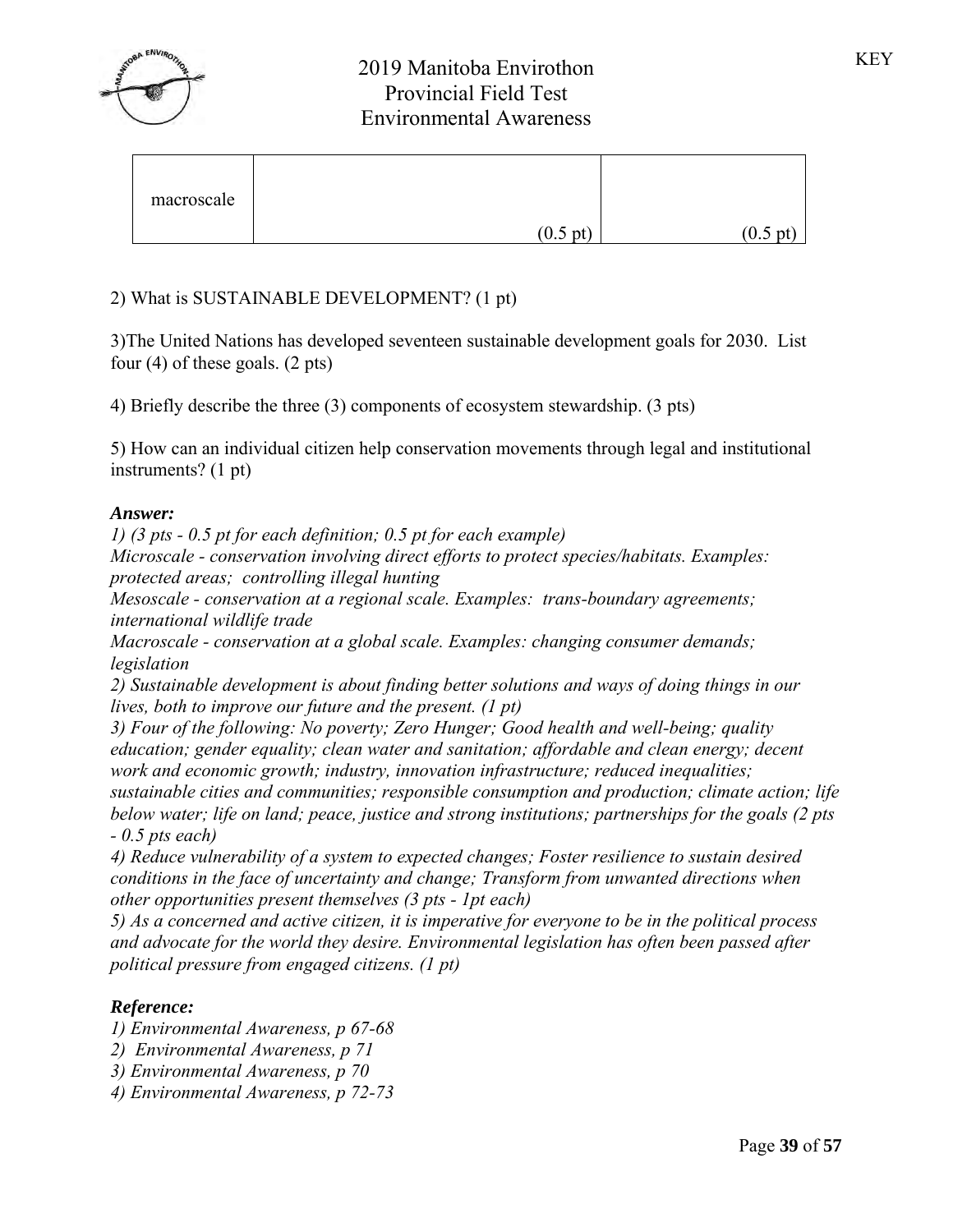

*5) Environmental Awareness, p 74*



**THEME** *There is no question for this discipline at this stop.*



**THEME** *There is no question for this discipline at this stop.*

# **STOP 10**

## **THEME (5 pts)**

1) The world is facing a plastic problem. The annual production of plastics has increased almost 200-fold in less than 70 years.

Which of the following industries produced the most plastic in 2015? Circle the best response. (0.5 pt)

- a) Textiles
- b) Packaging
- c) Construction
- d) Electronics

2) Briefly describe the three (3) main pathways by which plastic can affect wildlife and ecosystems. (3 pts)

3) *True/False: Indicate whether the statement is true (T) or false (F) by circling the correct answer.* (1.5 pt - 0.5 pt each)

- T F Particles of plastic smaller than 4.75 mm in diameter are too small to be harmful.
- T F Plastic degrades in quality with recycling.
- T F Most of the plastic produced between the years 1950 and 2015 is still in use.

*Answer:*

*1) b) (0.5 pt)*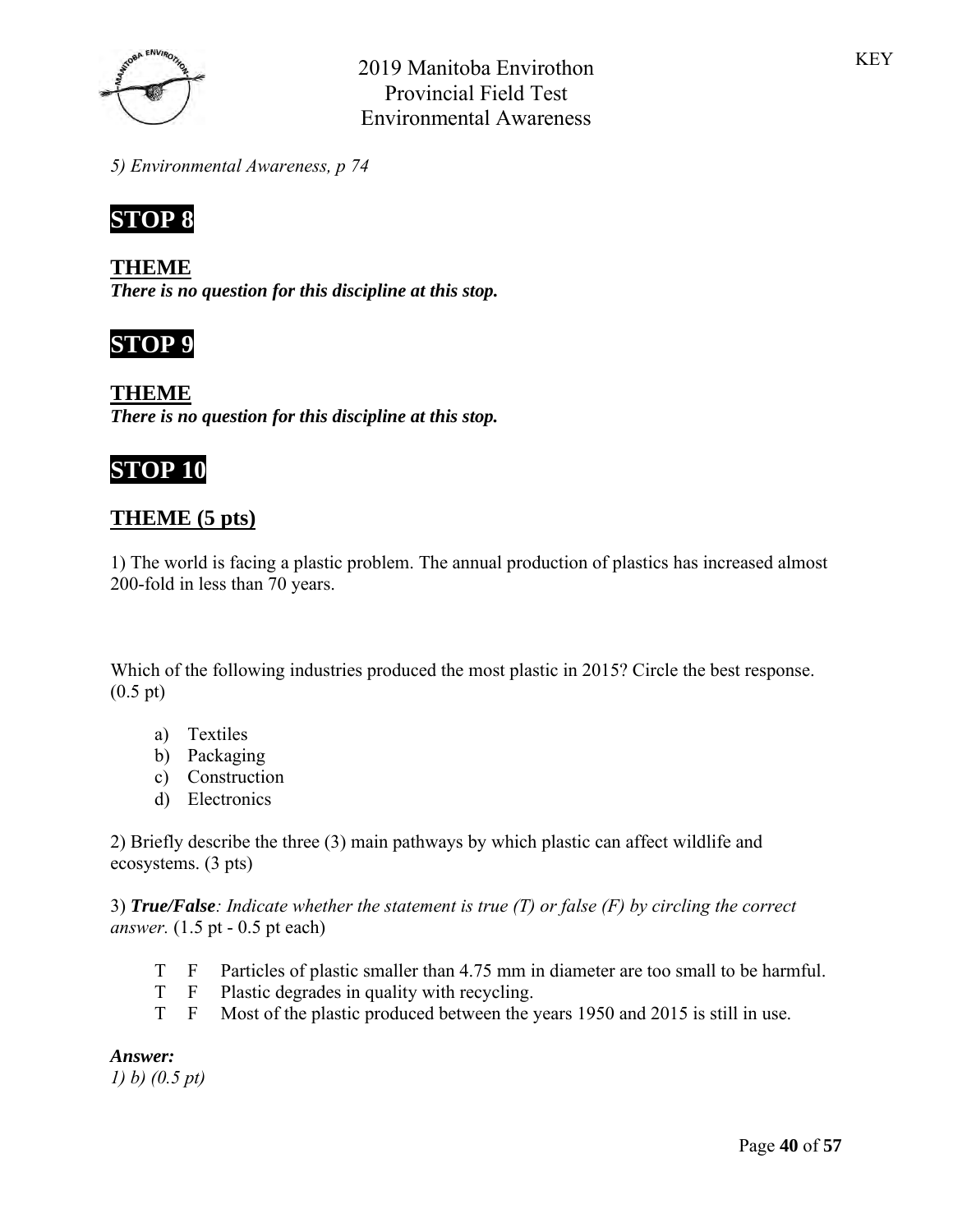

*2) Entanglement - Marine animals may become entrapped, encircled, or constricted by plastics (1 pt); Ingestion - plastic ingestion can occur intentionally, unintentionally, or indirectly through the ingestion of prey containing plastics (1 pt); Interaction - plastic debris can interact with animals, including collisions, obstructions, abrasions or being used as a substrate (1 pt) 3) F, T, F (1.5 pt - 0.5 pts each)*

### *Reference:*

- *1) Environmental Awareness, p 35*
- *2) Environmental Awareness, p 37*
- *3) Environmental Awareness, p 36, 37, 78*



**THEME** *There is no question for this discipline at this stop.*

# **STOP 12**

## **THEME (10 pts)**

*This question requires materials provided at stop.*

1) Community A is represented by the laminated figures in the flagged area. Each laminated figure represents one individual of that species. Calculate the four measures of biodiversity indicated below for Community A. Show your work or reasoning for each calculation.

a) Species Richness (S) (1 pt)

b) Abundance (A)

Species abundance for mice (1 pt)

Species abundance for foxes (1 pt)

c) Shannon-Weiner Index (H') (2 pt)

The Shannon-Weiner Index for this community is 1.394. Most of the calculations required to determine H' have been done and are shown in the table below.

Use the scientific calculator provided at the stop tocomplete the shaded cells in the table for the squirrel population. Give your answers to 3 decimal places.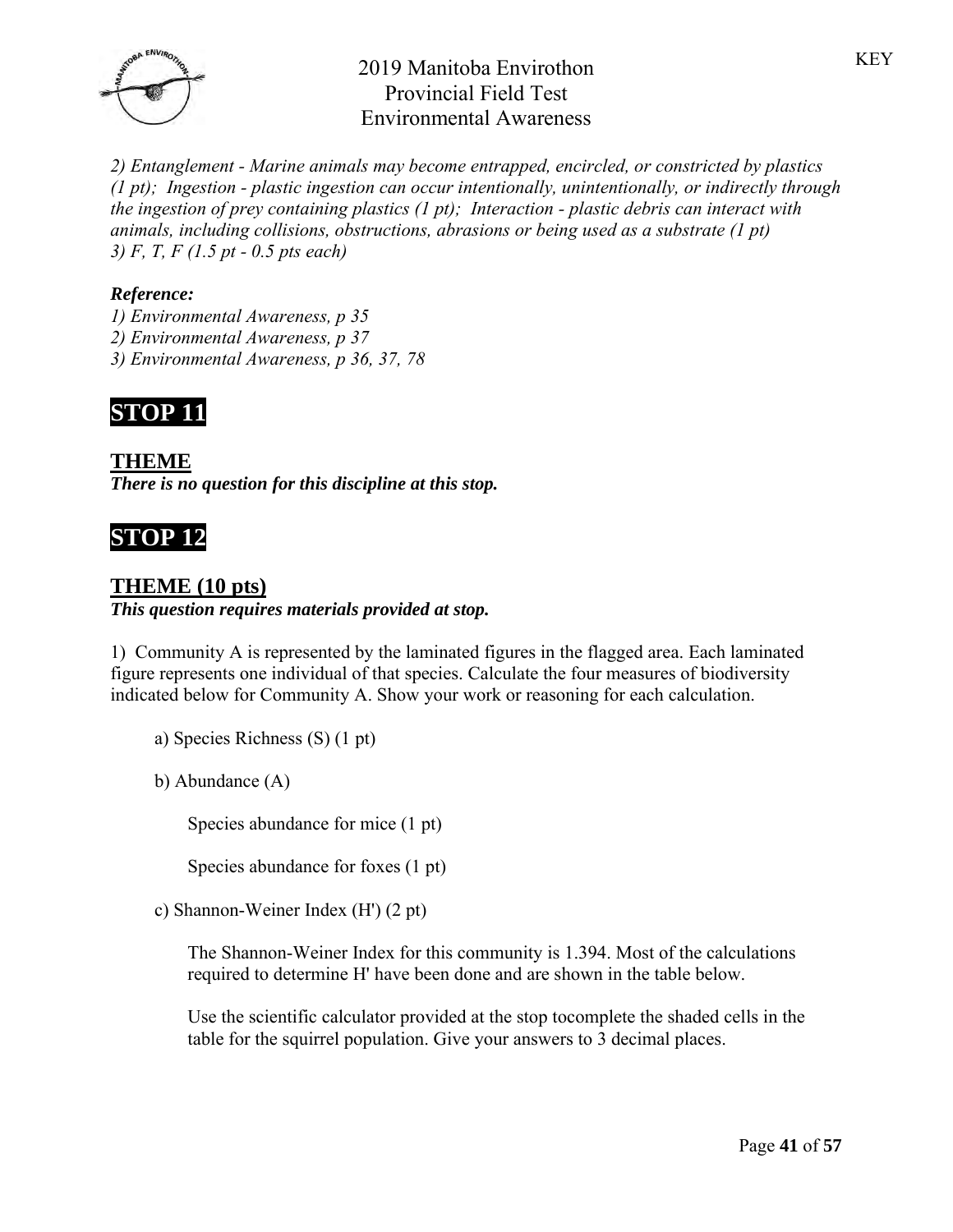

$$
H' = -\sum_{i=1}^s p_i l n p_i
$$

| <b>Mammals</b> | $N_i$ | $P_i$ | $lnP_i$  | $-(P_i * ln P_i)$ |
|----------------|-------|-------|----------|-------------------|
| Raccoon        | 2     | 0.067 | $-2.708$ | 0.180537          |
| Mouse          | 13    | 0.433 | $-0.836$ | 0.362374          |
| Squirrel       |       |       |          |                   |
| Rabbit         | 4     | 0.133 | $-2.015$ | 0.268654          |
| Fox            | 3     | 0.100 | $-2.303$ | 0.230259          |

d) Evenness (E) (1 pt)

Recall  $E = H'/\ln S$ . Give your answer to 3 decimal places.

2) The biodiversity of another biological community of mammals was measured. The values for three indicators are given below.

Community B:  $S = 5$ , H' = 0.223, and E = 0.138

Look at the indicators for the two communities. Briefly describe what each of the indicators tells you about the similarities or differences between the two communities.

- a) Species Richness (S) (1 pt)
- b) Shannon-Weiner Index (H') (1 pt)

c) Evenness (E) (1 pt)

3) *True/False: Indicate whether the statement is true (T) or false (F) by circling the correct answer.* (1 pt - 0.5 pt each)

- T F A biodiversity hotspot is a biogeographic region that is a significant reservoir of biodiversity and is threatened with destruction.
- T F Biodiversity hotspots make up >10% of the world's surface.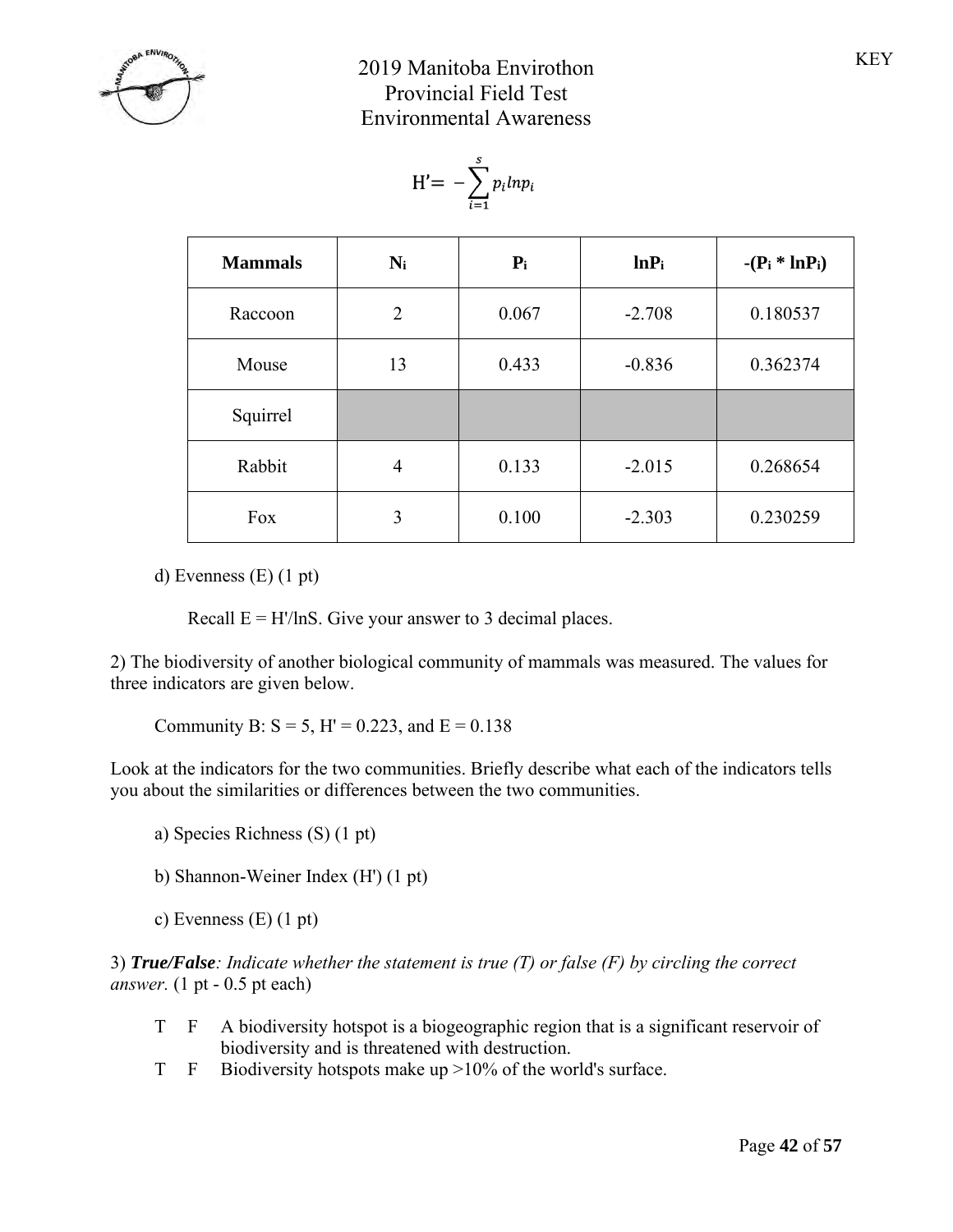

#### *Answer:*

*1a) Species richness = 5 (1 pt) 1b) number of 13 mice (0.5 pt); Abundance for mice = 13/30 (0.5 pt) number of 3 foxes (0.5 pt); Abundance for foxes = 3/30 (0.5 pt) 1c) Ni = 8 (0.5 pt), Pi = 0.267 (0.5 pt), lnPi = -1.322 (0.5 pt), -(Pi\*lnPi) = -.352 (0.5 pt) 1d) correct substitution in formula (0.5 pt), E = 0.866 (0.5 pt) 2a) S is equal for Community A and Community B. (0.5 pt) They have the same number of species. (0.5 pt) 2b) The higher H' value of Community A (0.5 pt) represents a greater biodiversity (0.5 pt) than Community B. 2c) The higher E value of Community A represents higher evenness - populations of species in community A are closer in size. (0.5 pt)There is more variation in the size of populations of the species in Community B. (0.5 pt) 3) T, F (1 pt - 0.5 pt each)*

### *Reference:*

*1) Environmental Awareness, p 16-18 2) Environmental Awareness, p 16-18 3) Environmental Awareness, p 15*

# **STOP 13**

### **THEME**

*There is no question for this discipline at this stop.*

# **STOP 14**

### **THEME (5 pts)**

1) Define PROTECTED AREA. (1 pt)

2) List two (2) types of unprotected areas that can contribute to environmental health. (2 pts)

3) Briefly describe four (4) ways that unprotected areas can be beneficial to the environment. (2 pts)

#### *Answer:*

*1) A protected area is a geographic region which has been recognized, dedicated, and managed, through legal or other means. (0.5 pt) This area has been protected to attain long term conservation of nature and cultural values (0.5 pt) 2) Any two of the following: Selectively or long-rotation logging areas, agroforests, tree* 

*plantations, urban areas, military lands, and private reserves (2 pts - 1 pt each)*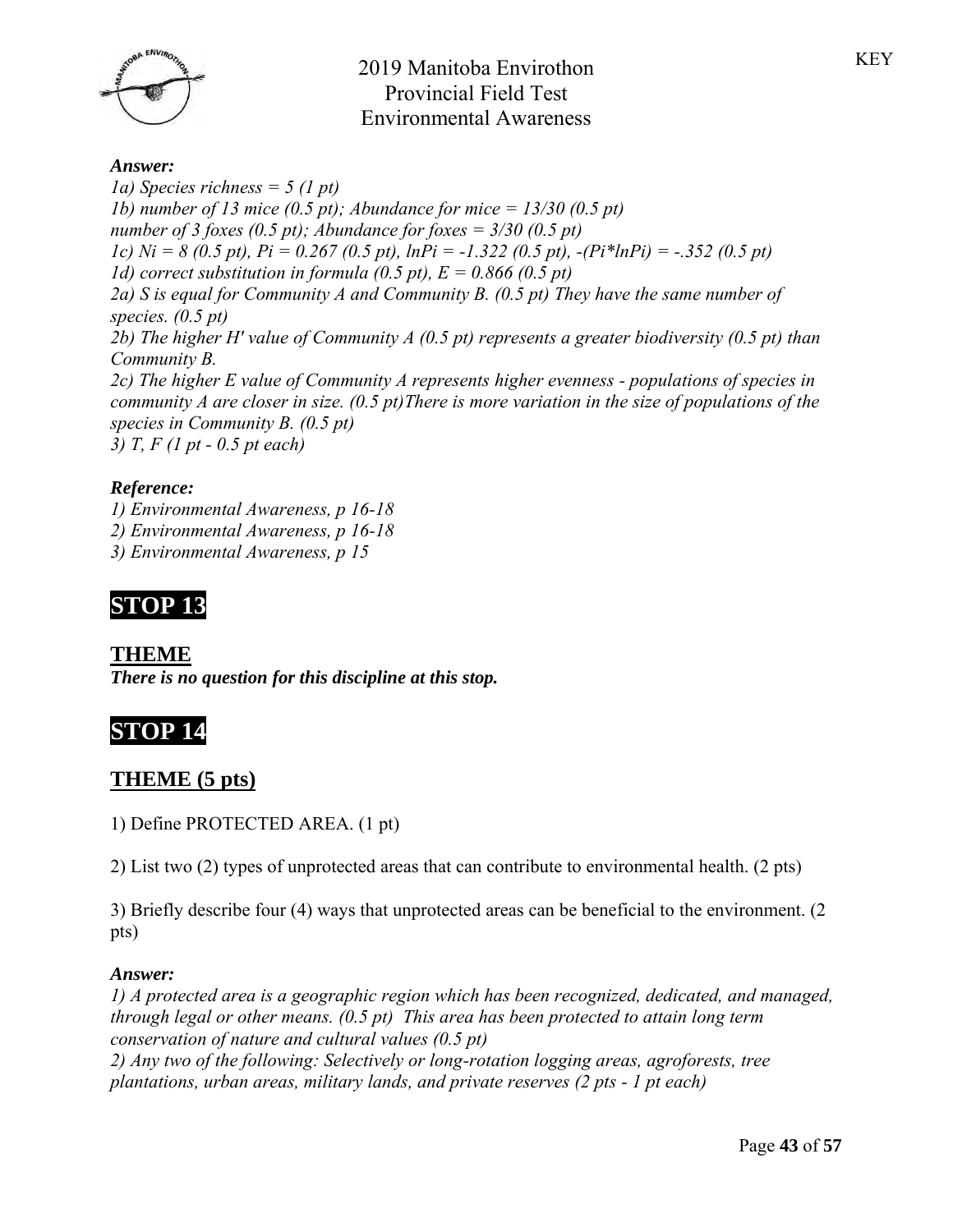

*3) Any four of the following: buffer zones, stop-over areas for migrating species, habitat for generalist (non-picky) species, foraging areas for nearby species, educational opportunities, cheap conservation opportunities (2 pts - 0.5 pts each)*

### *Reference:*

- *1) Environmental Awareness, p. 65 2) Environmental Awareness, p. 61*
- *3) Environmental Awareness, p. 61*

# **STOP 15**

# **THEME (5 pts)**

1) You get home from school and your room is a mess. You decide it is time to clean up. You spend hours cleaning and tidying, and once you are done, you are shocked at how much stuff you had. You find some things you want to get rid of.

For each of the items below, state one (1) way you could either beneficially reuse the item or dispose of it in an environmentally conscious manner.

- a) an uneaten, rotting banana (0.5 pt)
- b) plastic grocery bags (0.5 pt)
- c) empty plastic water bottles (0.5 pt)
- d) some shirts that you don't like anymore (0.5 pt)

2) Reducing your consumption is even better than reusing or recycling items. Describe how you could have reduced consumption for one (1) of the items above. (1 pt)

3) You want to eat more sustainable, locally grown food and decide to learn how to garden. Briefly describe two (2) techniques you can use to maximize the sustainability of your garden. (2) pts)

### *Answer:*

*1a) compost (0.5 pt) 1b) recycle at store or use around the house (0.5 pt) 1c) recycle or reuse (0.5 pt) 1d) donate or give to a friend (0.5 pt) 2) Any reasonable answer (1 pt) 3) Any two of the following: Composting allows gardeners to cycle nutrients in their yard, square foot gardening allows gardeners to make optimal use of the space they have, vertical gardening takes advantage of vertical space, rainwater use allows gardeners to conserve high quality*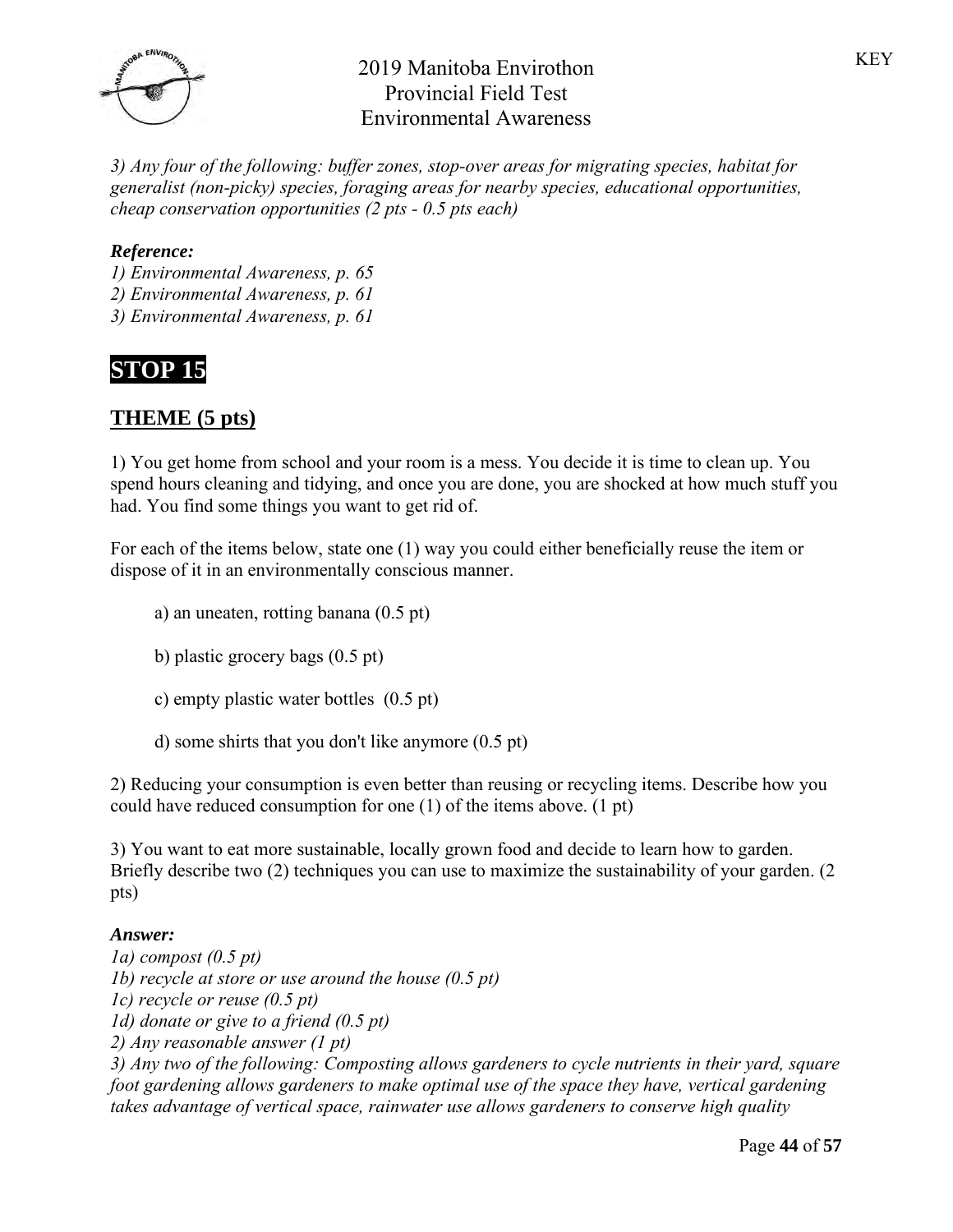

*drinking water, backyard poultry can add a significant source of protein to gardens, aquaponics incorporates aquaculture and hydroponics in a system using fish waste as fertilizer for plants (2 pts - 1 pt each)*

### *Reference:*

- *1) Environmental Awareness, p 75*
- *2) Environmental Awareness, p 75*
- *3) Environmental Awareness, p 89-90*



## **WILDLIFE ECOLOGY (10 pts)**

### *This question requires materials provided at stop.*

You are a hunter, and have purchased a Conservation Moose License for GHA 17A. You are walking in the bush before sun down to find a good hunting spot when you come across a moose.

1) Watch the video of a moose on the i-Pad.

Indicate whether the statement is True  $(T)$  or False  $(F)$  by circling the correct answer. (1.5 pts -0.5 pt each)

- T F The behavior seen in the video is a mating display for a female.
- T F The behavior seen in the video can be induced by parasites.
- T F The moose in the video is suffering from winter tick.

2) Name a parasite of concern in GHA 17A, 26 and 36. (1 pt)

3) Briefly describe each stage in the life cycle shown in the diagram below. (3 pts - 0.5 pt each)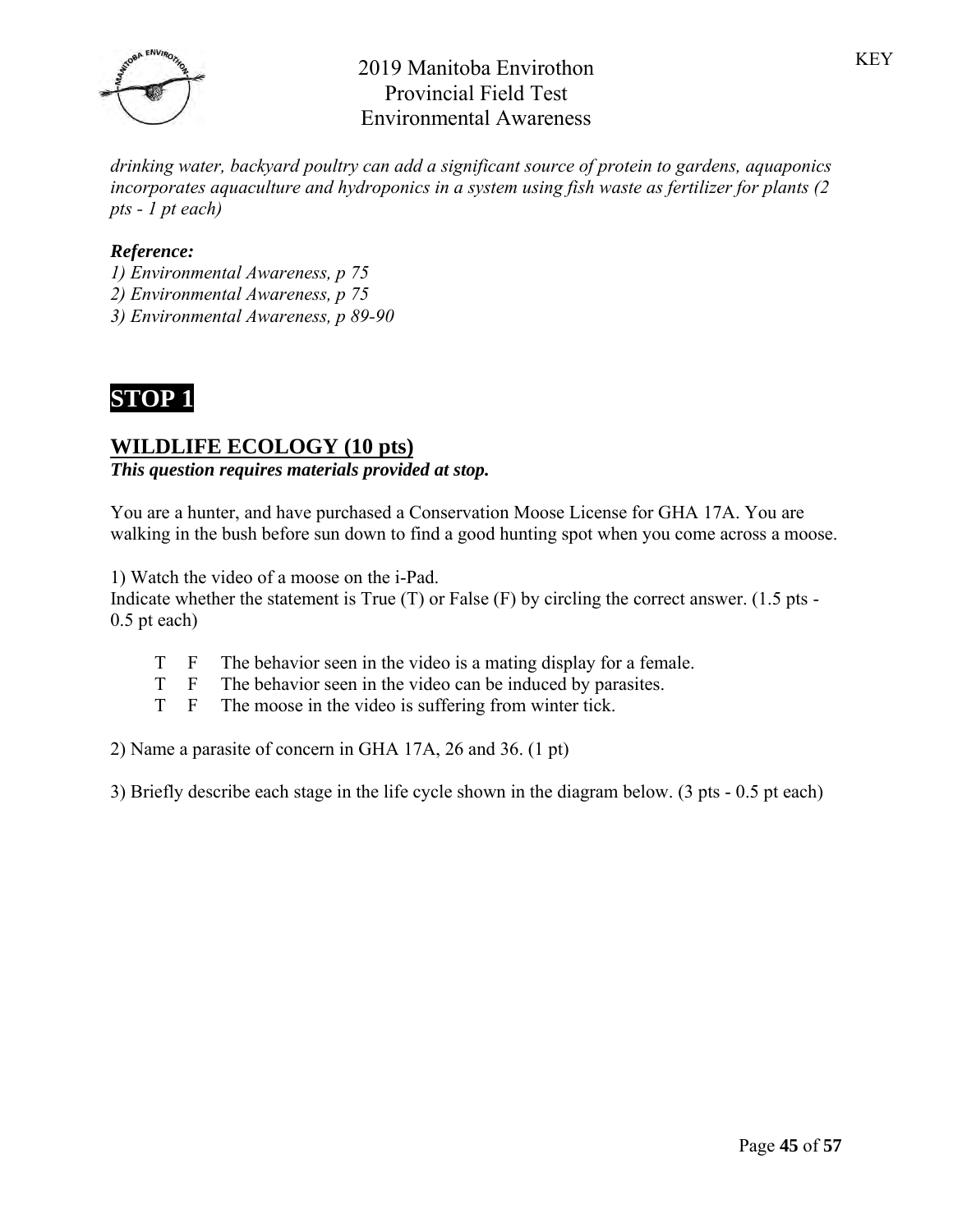



4) The White-Tailed Deer population is a growing concern for the moose population in some areas of Manitoba.

a) In which GHA is the deer population currently a concern for the moose population? (0.5 pt)

b) How many deer licenses are available in that area in order to drastically reduce the deer population from spreading parasites to the moose population? (0.5 pt)

c) List four (4) factors related to carrying capacity that will be affected by reducing the population in this area? (2 pt)

7) List three (3) management practices other than hunting that Manitoba Sustainable Development and other organizations use to understand and help the moose population? (1.5 pt)

#### *Answer:*

*1) F, T, T (1.5 pts - 0.5 pt each) 2) Either one of: Brain Worm or Liver Fluke (1 pt) 3) Counter-clockwise from upper left: moose eats infected slug or snail; larvae travel to spinal chord/brain; moose dies; larvae passed through deer's feces; larvae move from deer's stomach to spinal chord/brain and lay eggs, new larvae move to lungs and are coughed up or swallowed; deer eats infected slug or snail (3 pts- 0.5 pt each) 4a) GHA 26 (0.5 PT)*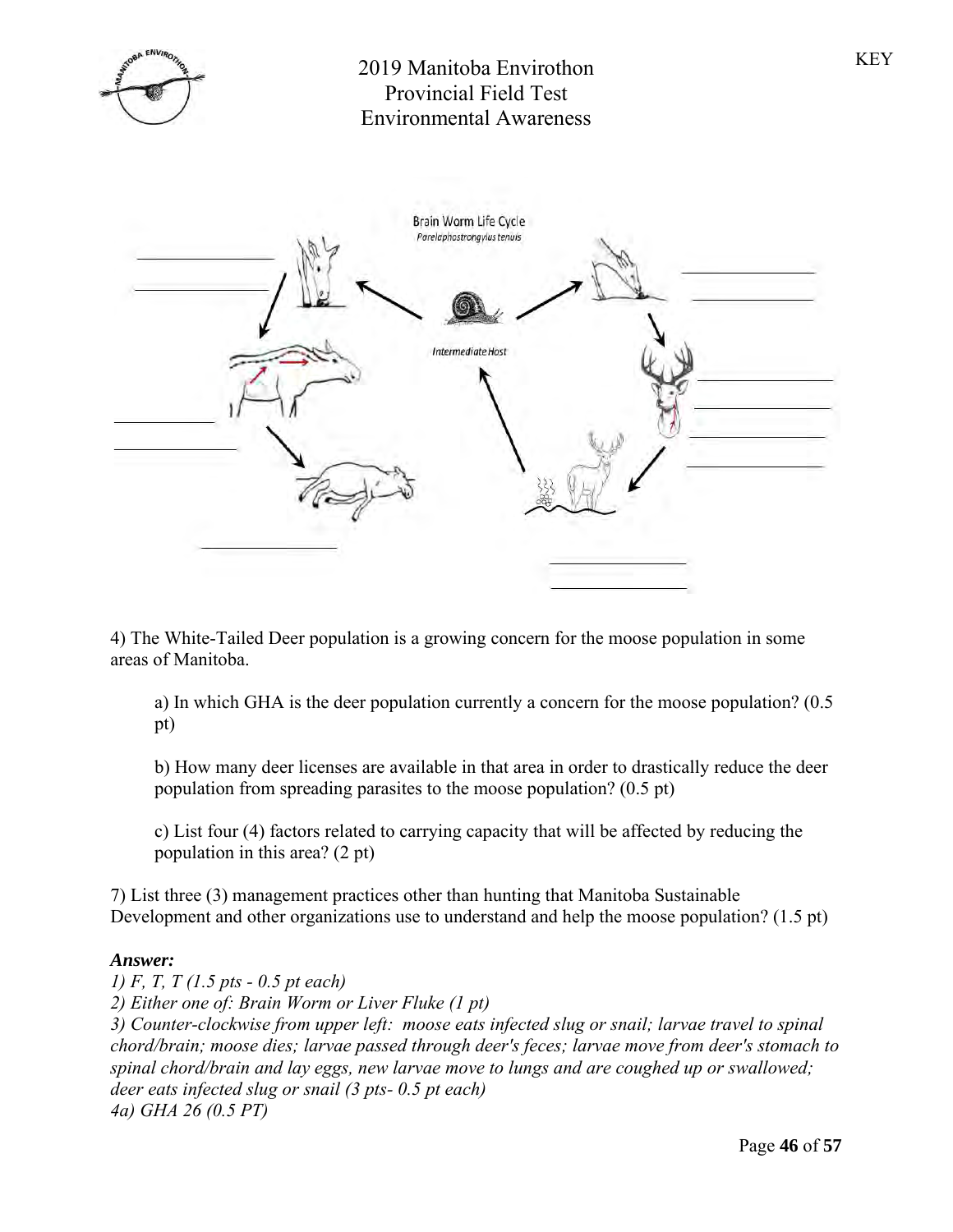

*4b) 3 (0.5 PT)*

*4c) Any 4 of the following: improved resource, less social stress, less competition, lower amount of parasite spread, less habitat damage, lower predation (2 pts – 0.5 pt each) 5) Any 3 of the following: Monitoring, researching, increased enforcement, refugees, public education, cooperative agreements (1.5 pts – 0.5 pt each)*

### *Reference:*

*1) Pathogens and Parasites Document, p 5-6 2) Wildlife Document , p 37 3) Manitoba Hunting Guide 2018, p 38 4a) Manitoba Hunting Guide 2018, p 38 4b) Manitoba Hunting Guide 2018, p 38 4c) Wildlife Document, p 6 5) Wildlife Document, p 33, 34, 35*

# **STOP 2**

## **WILDLIFE ECOLOGY (5 pts)**

1) List two (2) ecological factors that present problems for wildlife in the winter. (1 pt)

2) Animals that are active in winter can cope with the cold through adaptations (acclimatization) in three categories. In the table below list the three (3) categories, and provide an example for each.  $(3 \text{ pts} - 0.5 \text{ pt each})$ 

| Category | Example |
|----------|---------|
|          |         |
|          |         |
|          |         |
|          |         |

3) List two (2) advantages that invasive species have over native species? (1 pt)

### *Answer:*

*1) Temperature and snow (1pt – 0.5 pt each)*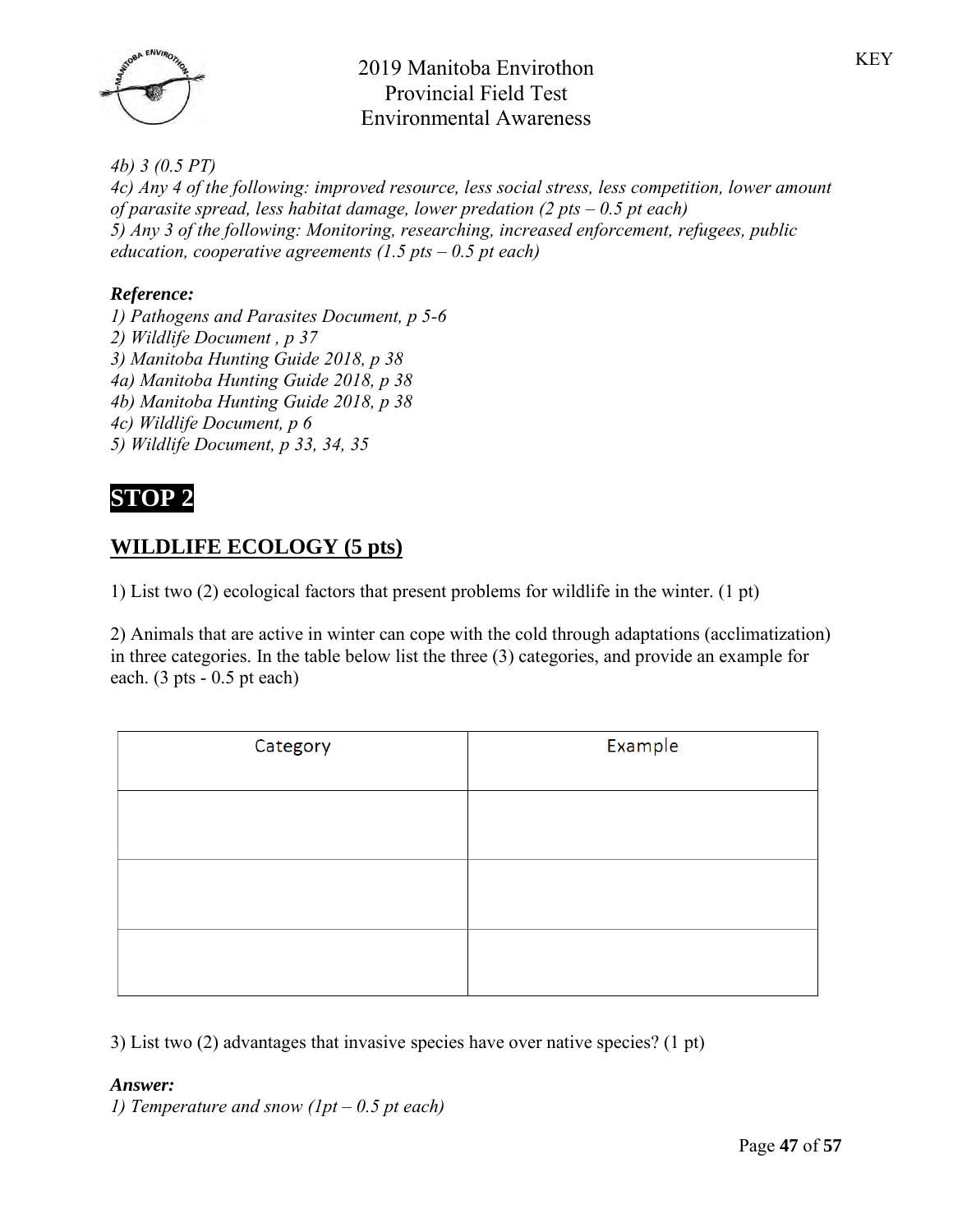

*2) (3 pts – 0.5 for each category, and 0.5 for each correct example) BEHAVIORAL: stashing food, subnivean tunnels, change diet to high fat, increased eating, other examples as appropriate.*

*PHYSIOLOGICAL: shivering, counter current heat exchange, fur changing colour ANATOMICAL: thickening of insulation, fur, increase of feathers for insulation, smaller ears and feet.*

*3)Any two of the following: Competition, predation, pathogens & parasites, hybridization, habitat alteration (1 pt - 0.5 pt each)*

### *Reference:*

*1) Wildlife and Winter, p 1 2) Wildlife and Winter, p 3-5 3) Wildlife Document, p 42*



# **WILDLIFE ECOLOGY**

*There is no question for this discipline at this stop.*



## **WILDLIFE ECOLOGY (5 pts)**

*This question requires materials provided at stop.*

Your team is on the last night of sampling a closed population of Deer Mice (Peromyscus maniculatus). Your objective is to estimate the entire population of mice. Individuals are being caught using Sherman live-traps, marked, and released. During the first night of trapping, 18 individuals were trapped and marked. The data from the first two survey nights was recorded on the data sheet.

Plastic mice are being used to represent individual mice in the population. Mice that have been 'marked' are represented by mice marked by a large dot.

Check the data sheet labeled W-W to see how many individuals were caught during survey #1-2. Check each trap to see how many individuals were caught over night on survey #3, and count how many marked mice are present in the selection.

1) Record the number of marked individuals in the chart below: (1.5 pt)

| Survey $#1$ |  |
|-------------|--|
| Survey $#2$ |  |
| Survey $#3$ |  |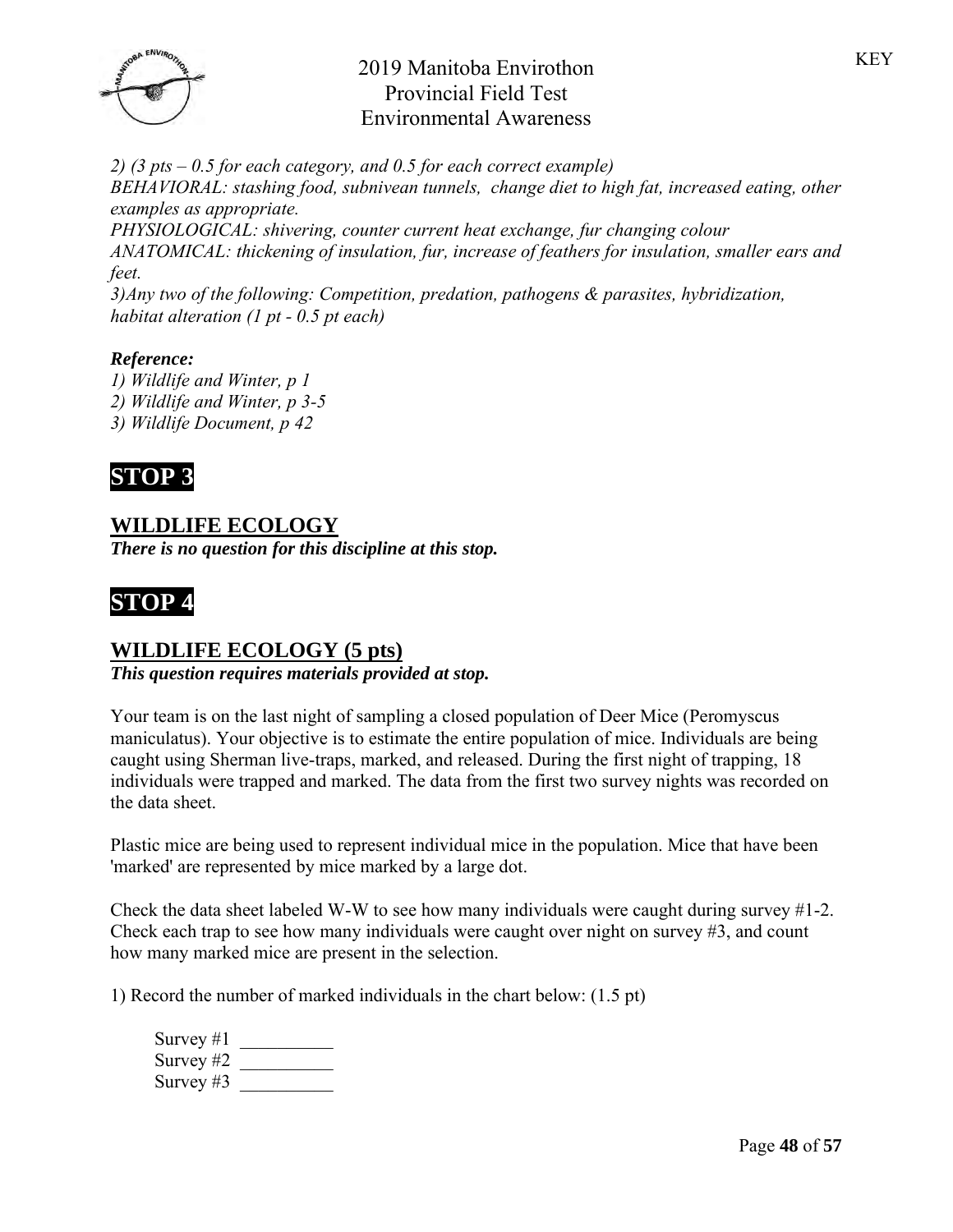

2) Using the Peterson method,  $N=(MC)/R$ , calculate the total population size (N) for each trial. (3 pts - 1 pt each)

Survey #1 Survey #2 Survey #3

3) Calculate the average (mean) population of mice (0.5 pt)

### *Answer:*

*1) Survey #1 - 6, Survey #2 - 3, Survey #3 - 5 (1.5 pt) 2) N = (MC)/R; M = 18, C = 15 Survey #1 - 6 marked, N=(18x15)/6 = 45 (1 pt) Survey #2 - 3 marked, N=(18x15)/3 = 90 (1 pt) Survey #3 - 5 marked, N=(18x15)/5 = 54 (1 pt) 3) (Sum of 3 estimated populations from question 2)/3 = (45+90+54)/3 = 63 (0.5 pt)*

#### *Reference: 1)-3) Wildlife Document, p 50-53*



## **WILDLIFE ECOLOGY (10 pts)**

*This question requires BOTH materials AND features found at stop.*

1) We learned on Sesame Street that "some of these things just don't belong here, some of these things just aren't the same". Check out the site around you and examine the wildlife and wildlife signs that you see. Identify the species that belong in the area that you are standing in. (5 pts - 1 pt each)



2) You look to your left and notice a skunk meandering through the area. Use the Peterson Field Guide to Mammals to answer the following questions.

a) Circle the species of skunk you saw on the picture below. (0.5 pt)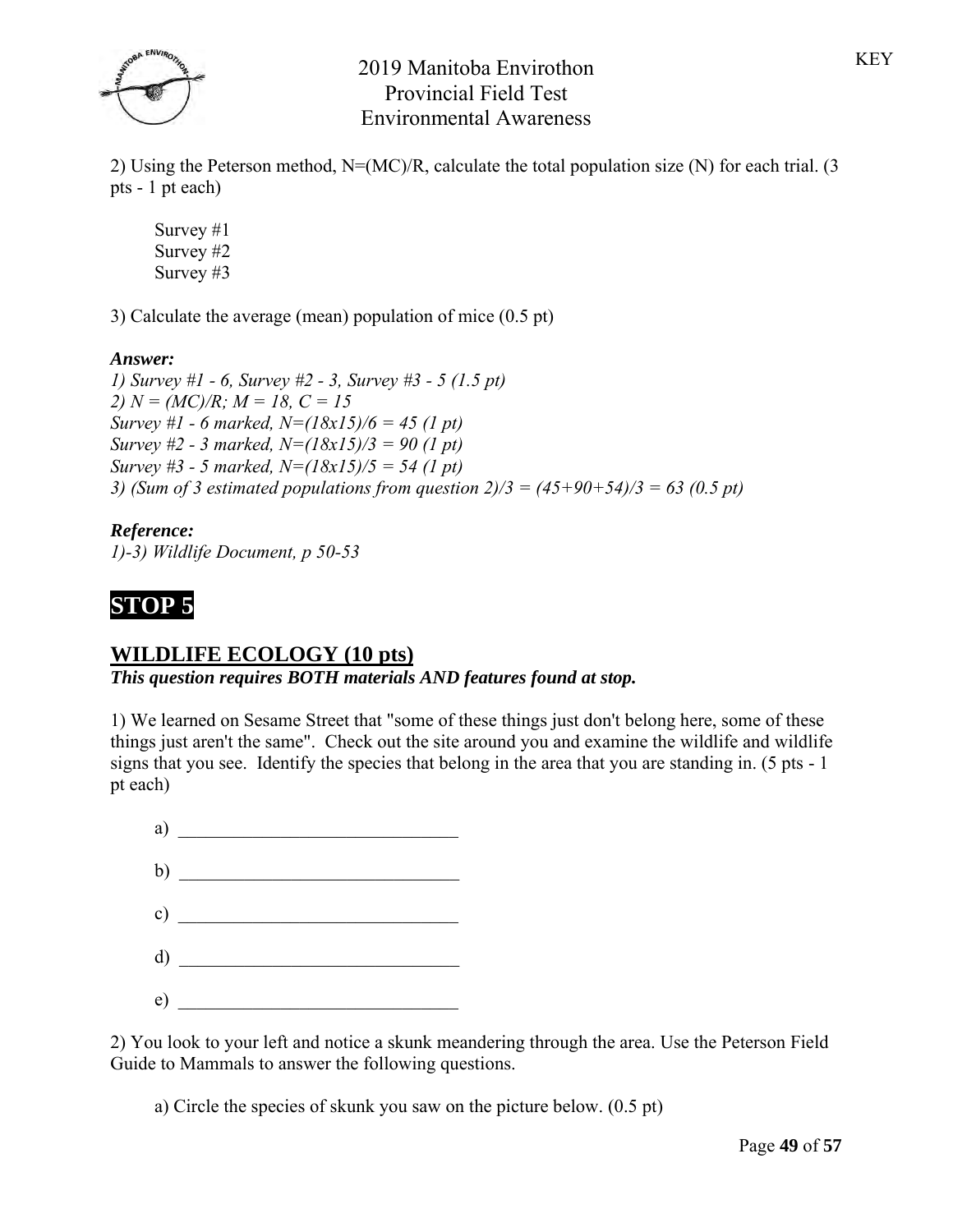



- b) What is the common name of species of skunk that you saw? (0.5 pt)
- c) What is the Latin name? (0.5 pt)
- d) Draw in the distribution range on the map below. (0.5 pt)



3) There are six species of bats found in Manitoba. Use the Peterson Field Guide to Mammals to determine which species migrate and which hibernate. Circle the correct answer next to each name. (3 pts - 0.5 pt each)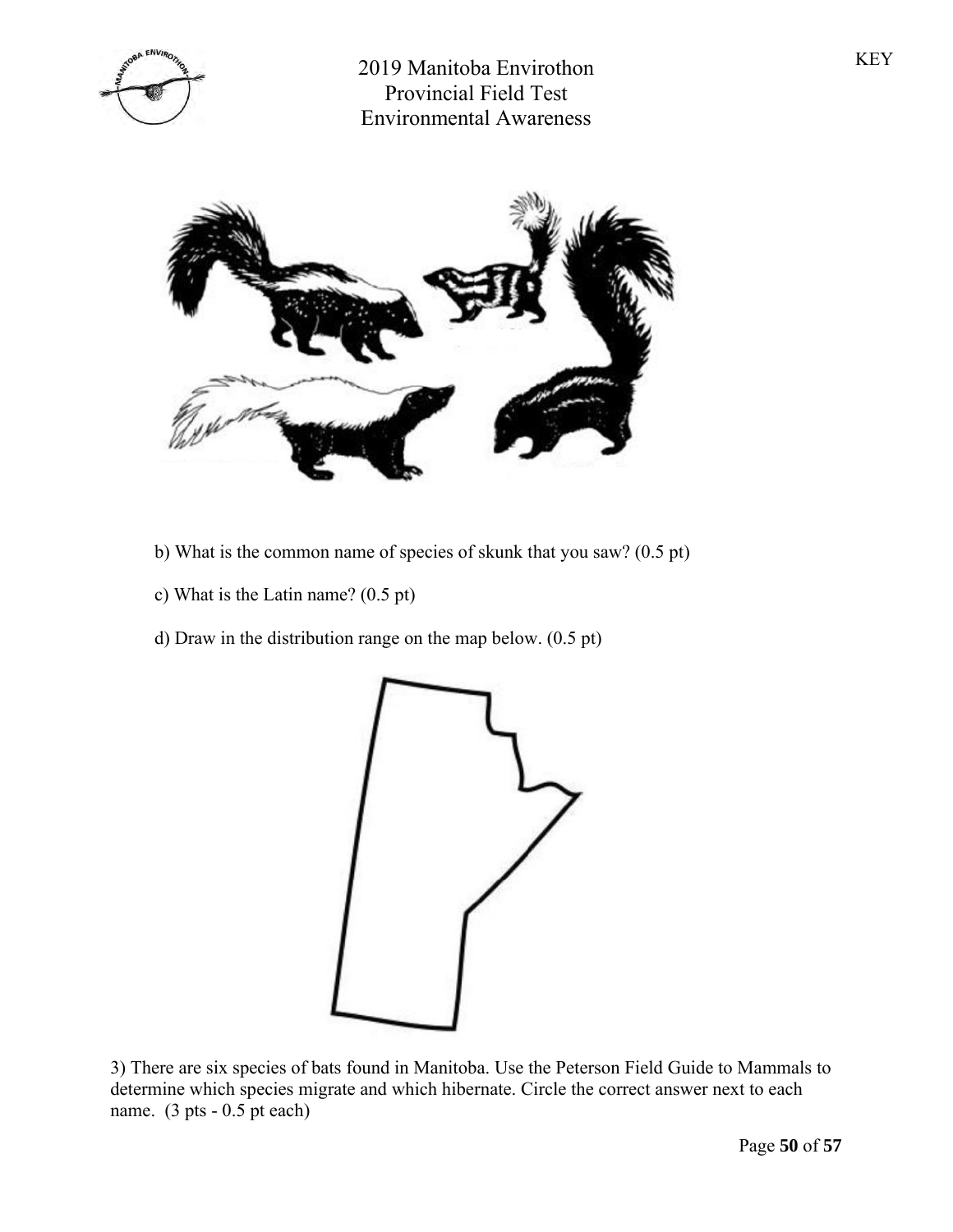| a)  | Little Brown bat (Myotis lucifugus)              | Migrate | Hibernate |
|-----|--------------------------------------------------|---------|-----------|
| b)  | Northern long-eared bat (Myotis septentrionalis) | Migrate | Hibernate |
| C)  | Silver haired bat (Lasionycteris noctivagans)    | Migrate | Hibernate |
|     | d) Red bat (Lasiurus borealis)                   | Migrate | Hibernate |
| e)  | Hoary bat (Lasiurus cinereus)                    | Migrate | Hibernate |
| t). | Big Brown bat (Eptesicus fuscus)                 | Migrate | Hibernate |

### *Answer:*

*1a) TBD (1 pt) 1b) TBD (1 pt) 1c) TBD (1 pt) 1d) TBD (1 pt) 1e) TBD (1 pt) 2a) top left (0.5 pt) 2b) Striped Skunk (0.5 pt) 2c) Mephitis mephitis (0.5 pt) 2d) Coloured correct range (0.5 pt) 3a) Hibernate (0.5 pt) 3b) Hibernate (0.5 pt) 3c) Migrate (0.5 pt) 3d) Migrate (0.5 pt) 3e) Migrate (0.5 pt)*

*3f) Hibernate (0.5 pt)*

### *Reference:*

*1) Ability to use field guide, Wildlife Training, Wildlife Training Videos 2) Ability to use field guide 3) Ability to use field guide*



## **WILDLIFE ECOLOGY**

*There is no question for this discipline at this stop.*



## **WILDLIFE ECOLOGY**

*There is no question for this discipline at this stop.*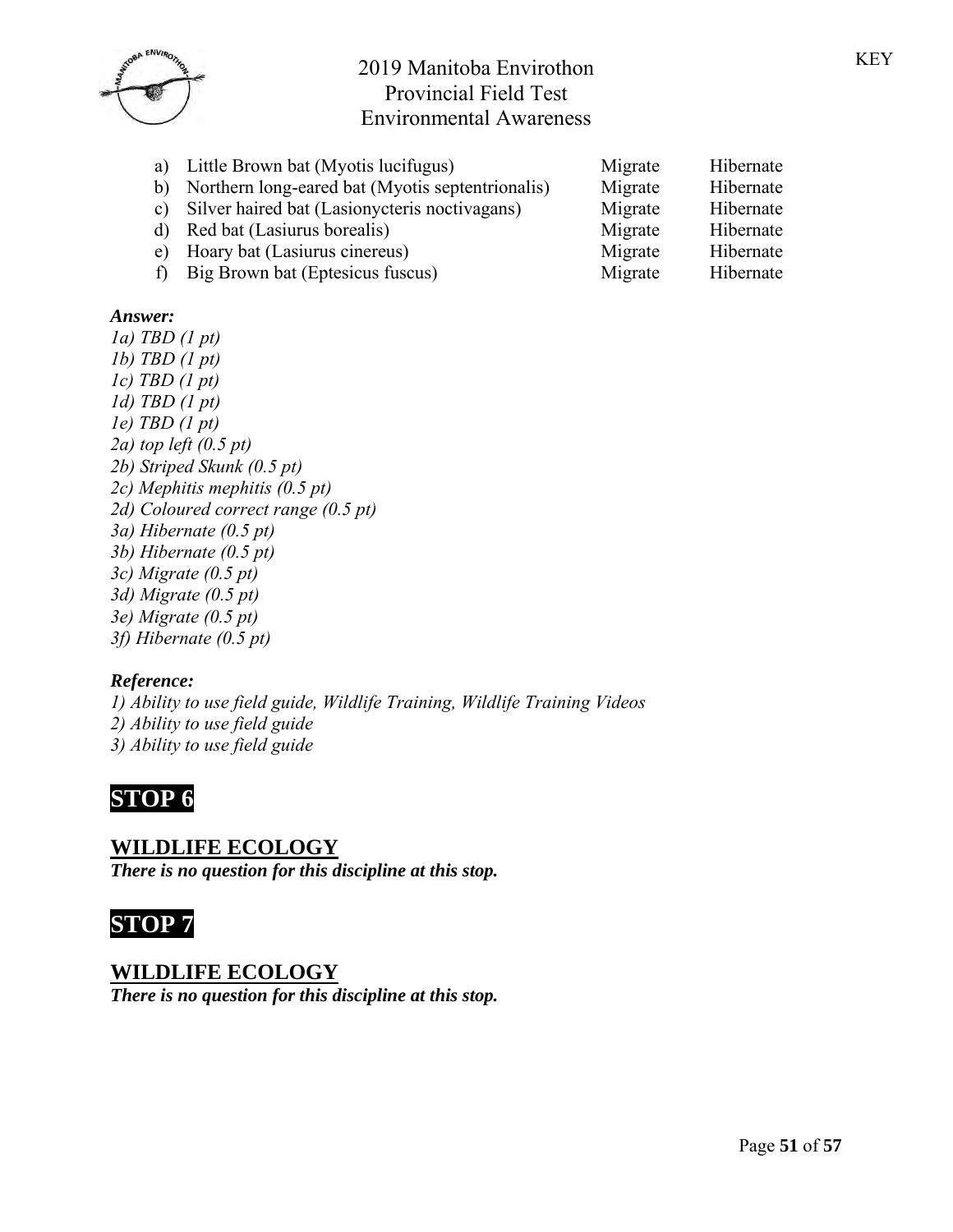



# **WILDLIFE ECOLOGY (5 pts)**

*This question requires materials provided at stop.*

1) Look at the skull labeled W-A.

- a) Calculate the dental formula for skull W-A. (2.5 pts)
- b) Identify what species skull W-A belongs to based on the dental formula. (0.5 pt)

2) What is the purpose of the carnassial tooth? (1 pt)

3) What is the purpose of the cheek teeth? (1 pt)

#### *Answer:*

*1a) I 3/3, C 1/1, P 4/4, M 2/2 = 40 (2.5 pts) (0.5 points each for incisor, carnassial, premolar, molar and total number) 1b) Raccoon (0.5 pt) 2) The carnassials are a pair of teeth on each side of jaw that do most of the shearing action when a carnivore is eating meat. (1 pt) 3)These teeth do most of the mastication of the food. (1 pt)*

### *Reference:*

*1a) Wildlife Document Pages 18-20 1b) Ability to use keys 2) Wildlife Document Page 20 3) Wildlife Document Page 21*



**WILDLIFE ECOLOGY** *There is no question for this discipline at this stop.*

# **STOP 10**

## **WILDLIFE ECOLOGY (10 pts)**

*This question requires materials provided at stop.*

1) Compare and contrast OBSERVATIONAL and MANIPULATIVE ethology research techniques. (2 pts)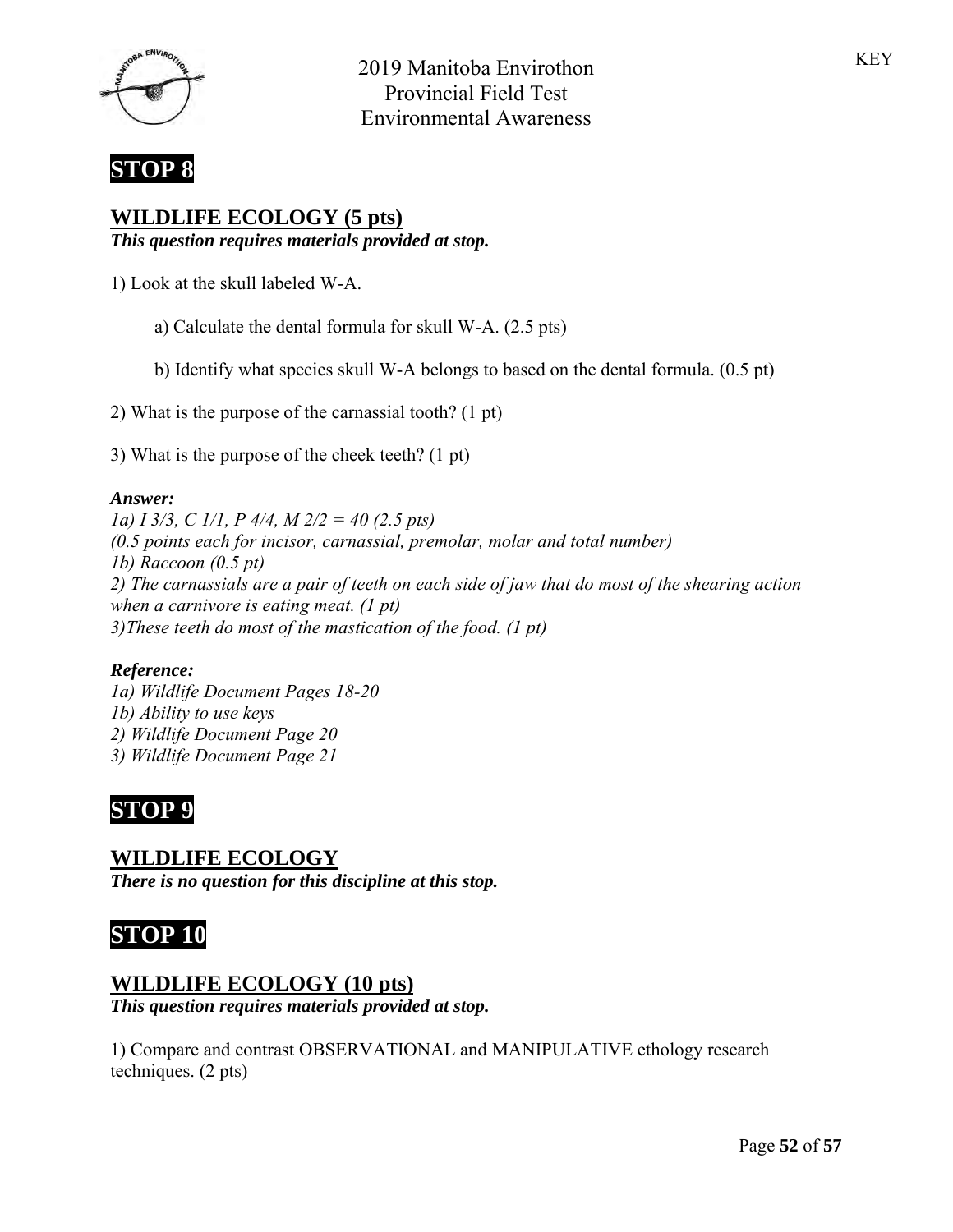

2) You have been studying the behaviour of Grey Wolves (Canis lupus) for the last 6 weeks, and have been documenting their behaviours with photos and recording notes daily. Use photos W-I through W-V to answer the following questions.

- a) List five (5) common behaviours occurring within this wolf pack. (2.5 pts)
- b) What is the most common behaviour that is occurring within this wolf pack? (0.5 pt)
- c) What is the least common behaviour that is occurring within this wolf pack? (0.5 pt)

d) Briefly describe the behavior in photo W-M and its causation (mechanism). (1 pt)

e) How does the behaviour in photo W-M contribute to the animal's survival and reproductive success? (1 pt)

f) How does the behaviour in photo W-M develop during the animal's lifetime? (1 pt)

g) Which photo shows evidence of how the behaviour in photo W-M develops. (1 pt)

h) In image W-P, the wolves are communicating. How does this behaviour provide an advantage to the pack? (0.5 pt)

#### *Answer:*

*1) Observational: animal behaviour is observed in a natural environment without interference and trends are observed. (1 pt) Manipulative: animal behaviour can be observed in a natural environment with some manipulation by the researcher. (1 pt) 2a) Hunting, sleeping, rearing young, mating, communicating (2.5 pts - 0.5 pt each) 2b) Communicating (0.5 pt) 2c) Mating (0.5 pt) 2d) The wolves are hunting (0.5 pt) by circling their prey (0.5 pt) 2e) Provides food and sustenance for the pack in order to live (1 pt) 2f) Through playing with the adults and learning from them (1 pt) 2g) photo W-O (1 pt) 2h) They are howling which can cover long distances and can reach another member of the pack far away (0.5 pt)*

### *Reference:*

*1) Wildlife Document p 54 2a) Wildlife Document p 56 2b) Images provided, Wildlife Document p 55 2c) Images provided, Wildlife Document p 55 2d) Image provided, Wildlife Document p 55*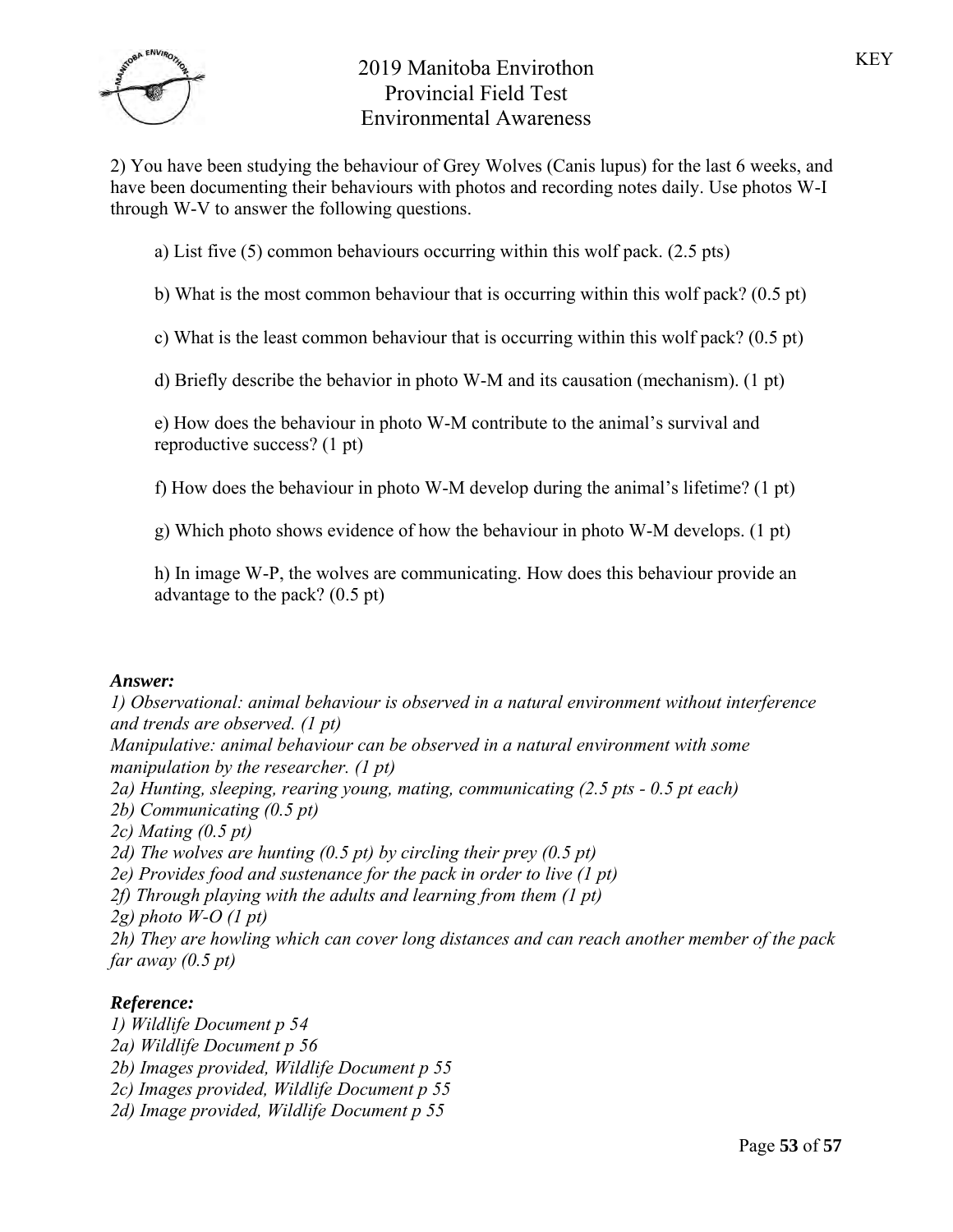

*2e) Wildlife Document p 55 2f) Wildlife Document p 55 2g) Wildlife Document p 55 2h) Wildlife Document p 55*



## **WILDLIFE ECOLOGY**

*There is no question for this discipline at this stop.*



## **WILDLIFE ECOLOGY (5 pts)**

*This question requires materials provided at stop.*

1) The graph below shows the results of diet reconstruction for a number of species.



2019 Manitoba Envirothon Provincial Field Test Environmental Awareness

Urton and Hobson 2005

a) Name the method of Diet Reconstruction shown in the graph above. (0.5 pt)

b) Name the two (2) most common elements used in this method of Diet Reconstruction. (1 pt)

c) A wolf was studied and found to have the following element percentages: 7%-22.8%. Plot the data for the wolf on the graph above.(0.5 pt)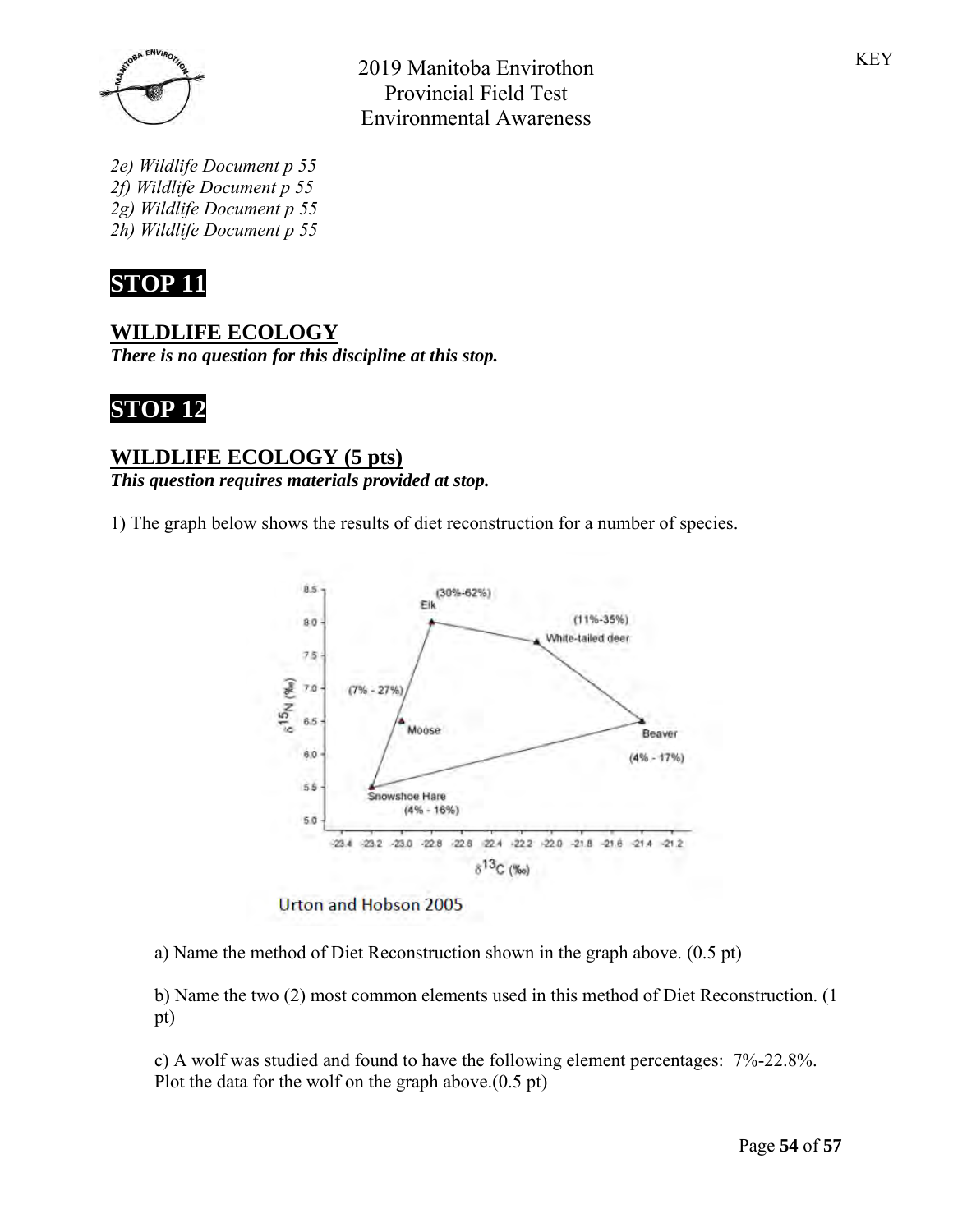

d) Based on the graph above, what are most likely to be the two (2) main species of prey this wolf has been consuming? (1 pt)

2) Look at the scat labeled W-B.

*Directions: Put on a mask and a pair of gloves.*

a) Identify what predator species the scat labeled W-B belongs to. (0.5 pt)

b) Using tweezers, examine the items found in the scat. What two (2) prey species has this predator has consumed? (1 pt)

c) What is the method of diet reconstruction that you just used? (0.5 pt)

#### *Answer:*

*1a) Stable Isotope Analysis (Will also accept Isotope Analysis) (0.5 pt) 1b) Carbon & Nitrogen (1 pt - 0.5 pt each) 1c) See Marking Diagram for correct plot (0.5 pt) 1d) Moose, Elk (1 pt - 0.5 pt each) 2a) Raccoon (0.5 pt) 2b) TBD #1 & TBD #2 (1 pt - 0.5 pt each) 2c) Stomach & Fecal Analysis (Will also accept Fecal Analysis or Scat Analysis) (0.5 pt)*

### *Reference:*

*1a) Wildlife Document pg. 53 1b) Wildlife Document pg. 53 1c) Wildlife Document pg. 54 1d) Wildlife Document pg. 54 2a) Scat Identification Document pg. 23 2b) Wildlife Document pg. 53 2c) Wildlife Document pg. 53*

# **STOP 13**

## **WILDLIFE ECOLOGY (5 pts)**

*This question requires materials provided at stop.*

1) Examine the dissected specimen. Identify the organs pinned and labeled W-C, W-D, W-E, W-

F, W-G, and W-H in the dissected mammal.  $(3 \text{ pts} - 0.5 \text{ pt each})$ 

 $W-C$   $\overline{\phantom{a}}$ 

 $W-D$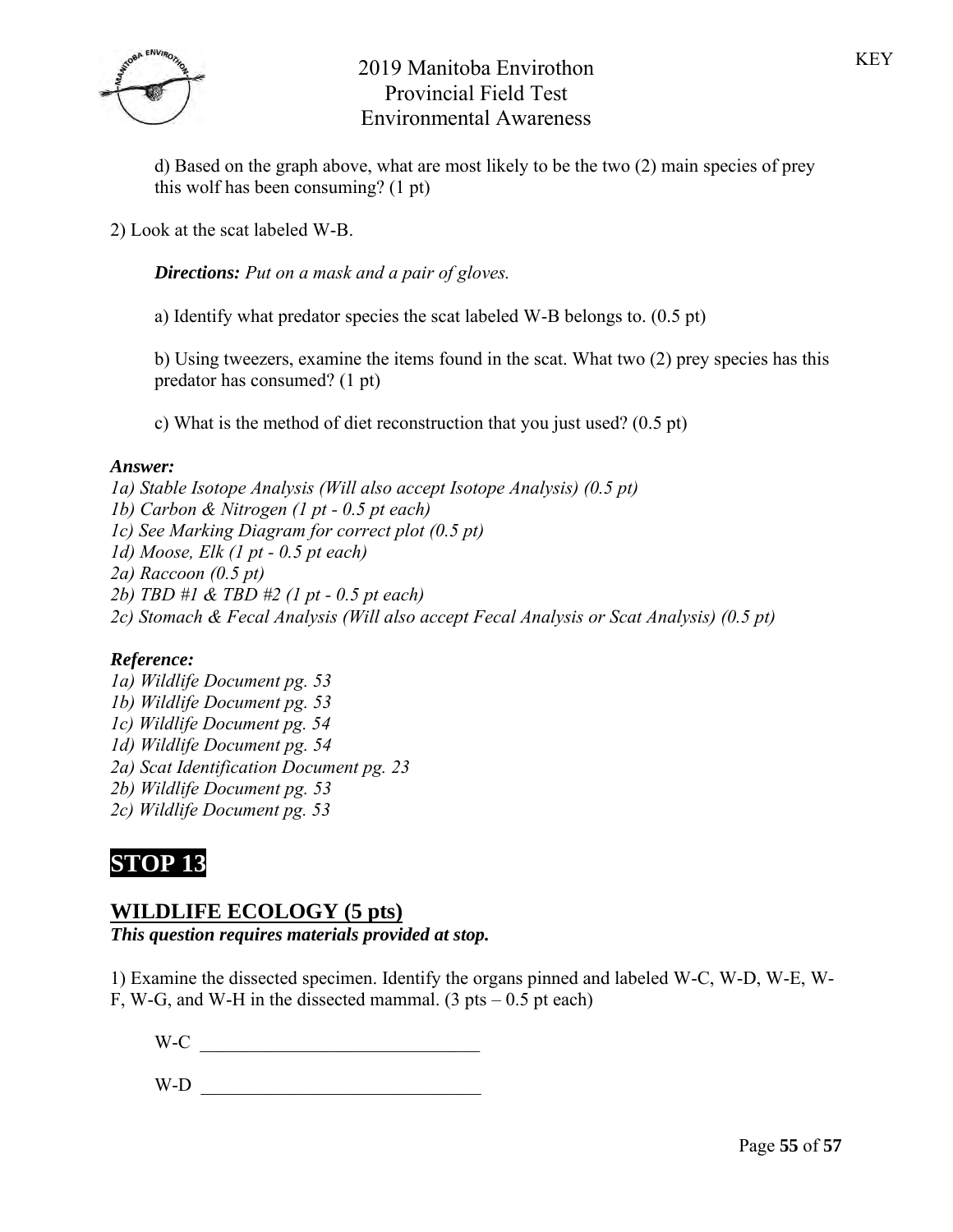| WINDOW ENVIS | 2019 Manitoba Envirothon<br><b>Provincial Field Test</b><br><b>Environmental Awareness</b> |  |  |
|--------------|--------------------------------------------------------------------------------------------|--|--|
| W-E          |                                                                                            |  |  |
| W-F          |                                                                                            |  |  |
| $W-G$        |                                                                                            |  |  |
| W-H          |                                                                                            |  |  |

2) State one (1) function of the kidney. (1 pt)

3) Imagine you are a biologist doing a necropsy on an animal you have found. You notice very little perirenal fat (fat located around the kidney). Briefly explain what this indicates about the health of the animal. (1 pt)

### *Answer:*

*1) W-A: TBD (possibly heart) (0.5 pt) W-B: TBD (possibly liver) (0.5 pt) W-C: TBD (possibly lung) (0.5 pt) W-D: TBD (possibly kidney) (0.5 pt) W-E: TBD (possibly stomach) (0.5 pt) W-F: TBD (possibly small intestine) (0.5 pt) 2) Any 1 of the following: regulation of electrolytes, blood pressure regulation through salt and water balance, maintaining the pH of blood, blood filtration to remove wastes, reabsorption of sugars/glucose/water/amino acids (1 pt) 3) The animal is most likely starving because the fat around the kidneys is generally the last to be lost when an animal goes into a starvation state.* 

### *Reference:*

*1) Wildlife Document, p 11 2) Wildlife Document, p 13 3) Wildlife Document, p 13*

# **STOP 14**

**WILDLIFE ECOLOGY** *There is no question for this discipline at this stop.*

# **STOP 15**

## **WILDLIFE ECOLOGY (5 pts)**

*This question requires materials provided at stop.*

1) Circle four (4) species which are considered Problem Wildlife? (2 pts– 0.5 pt each)